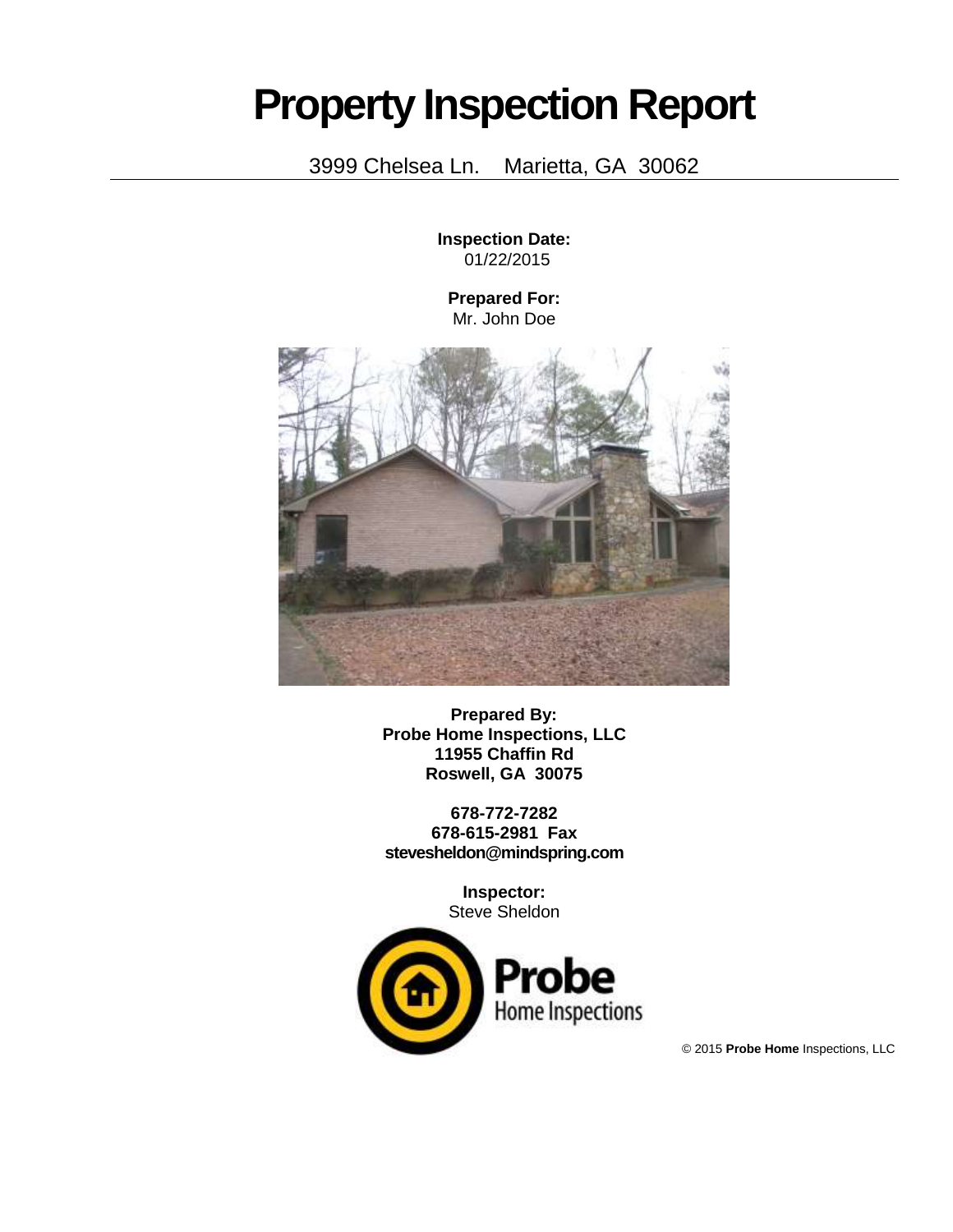## **Table Of Contents**

| <b>REPORT OVERVIEW</b>               | 3              |
|--------------------------------------|----------------|
| <b>STRUCTURE</b>                     | $\overline{7}$ |
| <b>ROOFING</b>                       | 10             |
| <b>EXTERIOR</b>                      | 12             |
| <b>ELECTRICAL</b>                    | 17             |
| <b>HEATING</b>                       | 20             |
| <b>COOLING / HEAT PUMPS</b>          | 22             |
| <b>INSULATION / VENTILATION</b>      | 24             |
| <b>PLUMBING</b>                      | 26             |
| <b>INTERIOR</b>                      | 28             |
| <b>APPLIANCES</b>                    | 32             |
| <b>FIREPLACES / WOOD STOVES</b>      | 34             |
| <b>APPENDIX A-MAINTENANCE ADVICE</b> | 35             |
| <b>APPENDIX B-COST SUMMARY</b>       | 37             |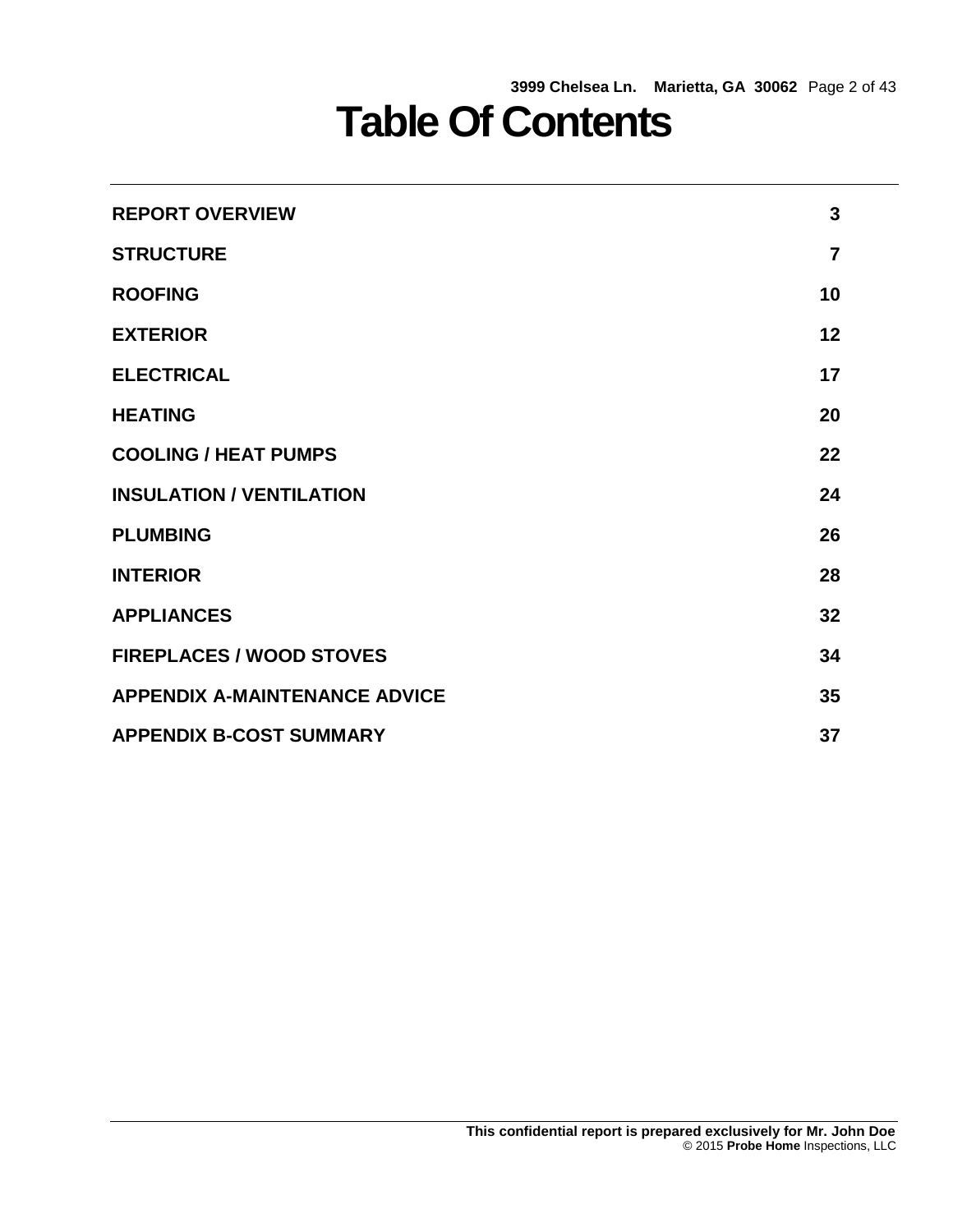## **Report Overview**

## **THE HOUSE IN PERSPECTIVE**

This appears to be a well constructed and maintained 34 year old home (according to tax records) that has undergone renovations which updated the kitchen and added a sunroom. The workmanship appears to be of reasonably good quality. The maintenance of the components of the home appears to have been good. No major repair recommendations or safety issues were identified. Several repairs are needed, however, to bring the home to within acceptable standards. As with all homes, ongoing maintenance is also required and improvements to the systems of the home will be needed over time. The improvements that are recommended in this report are not considered unusual for a home of this age and location.

## **CONVENTIONS USED IN THIS REPORT**

For your convenience, the following conventions have been used in this report.

**Concern:** *a system or component which is considered significantly deficient or is unsafe. Significant deficiencies need to be corrected and, except for some safety items, are likely to involve significant expense.*

**Safety Issue:** *denotes a condition that is unsafe and in need of prompt attention.*

**Repair:** *denotes a system or component which is missing or which needs corrective action to assure proper and reliable function.*

**Improve:** *denotes improvements which are recommended but not required.*

**Monitor:** *denotes a system or component needing further investigation and/or monitoring in order to determine if repairs are necessary*.

Please note that those observations listed under "Discretionary Improvements" are not essential repairs, but represent logical long term improvements.

## **IMPROVEMENT RECOMMENDATION HIGHLIGHTS / SUMMARY**

The following is a synopsis of the potentially significant improvements that should be budgeted for over the short term. Other significant improvements, outside the scope of this inspection, may also be necessary. Please refer to the body of this report for further details on these and other recommendations.

#### **CONCERNS**

- **Concern:** Given the age of the furnace, it may be near the end of its useful life. You should reserve funds to be ready to purchase a new furnace.
- **Concern:** As is not uncommon for homes of this age and location, the air conditioning system is relatively old. It will require a higher level of maintenance, and may be more prone to major component breakdown. Predicting the frequency or time frame for repairs on any mechanical device is virtually impossible. If the compressor fails, or if breakdowns become chronic, replacing the entire system may be more cost-effective than continuing to undertake repairs.
- **Concern:** The water heater is an old unit that may be approaching the end of its useful life. It would be wise to budget for a new unit. One cannot predict with certainty when replacement will become necessary.

#### **SAFETY ISSUES**

- **Improve, Safety Issue:** Recommend a handrail for the stone steps at the rear of the home.
- **Improve, Safety Issue:** Blunt screws should be used to secure the service panel to the wall. Additionally, only two screws are holding the panel in place. Recommend adding the requisite number of screws.
- **Repair, Safety Issue:** The installation of ground fault circuit interrupters (GFCI) is recommended for the kitchen and bathrooms. A GFCI offers increased protection from shock or electrocution.
- **Repair, Safety Issue:** No working smoke detectors were observed in the home. Recommend adding detectors outside all bedrooms, the kitchen, and inside the garage for maximum protection.
- **Repair, Safety Issue:** The heating system requires service and cleaning by a qualified HVAC service company due to rust in the burner chamber area, which can indicate corrosion and damage to the heat exchanger. The heat exchanger should be checked for cracks, which can allow carbon monoxide poisoning to infiltrate the supply air. The air filters should be replaced. At the time of inspection the furnace was short cycling. Repair is necessary.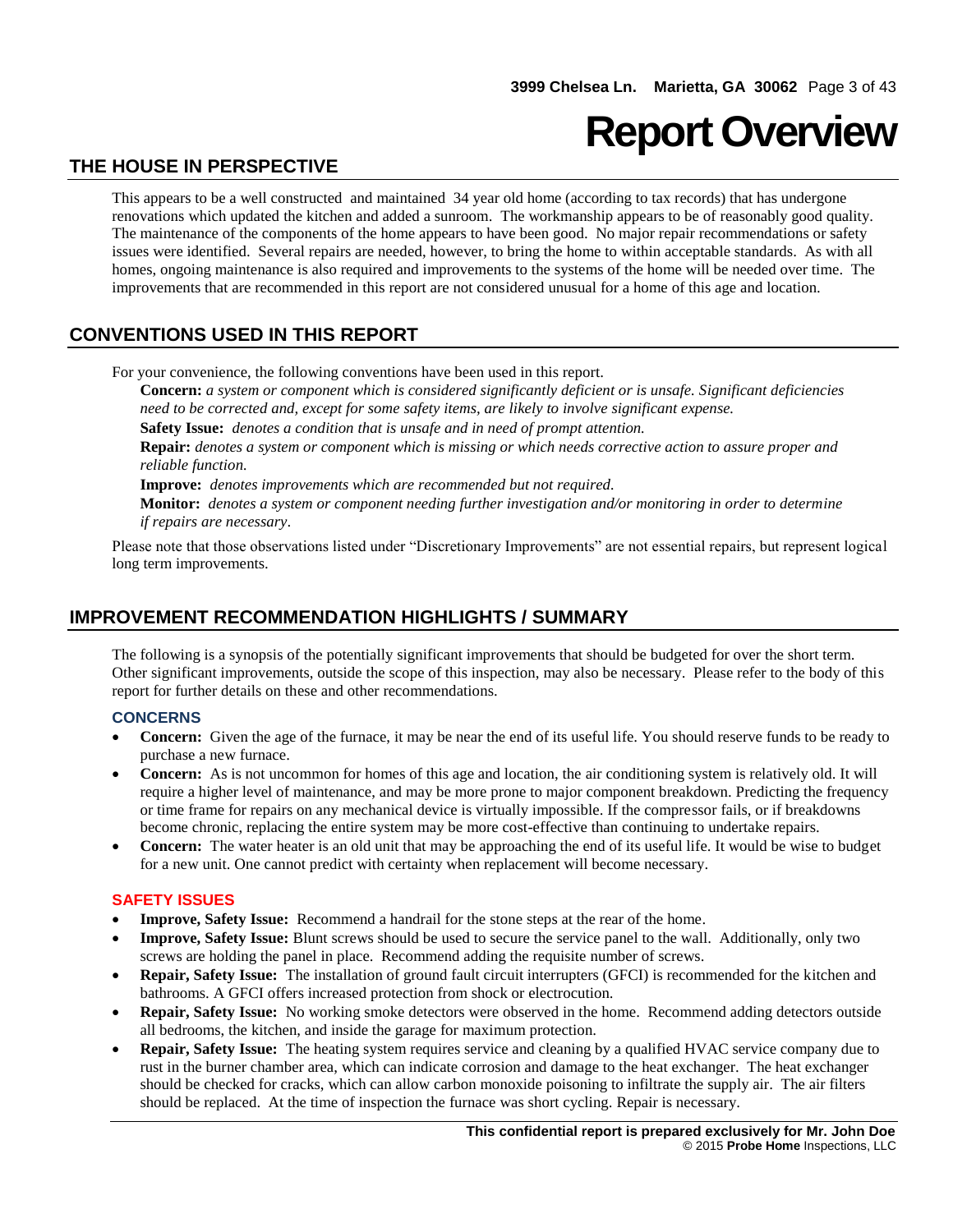**Repair, Safety Issue:** The wood stove chimney should be inspected and cleaned prior to operation.

#### **REPAIR ITEMS**

- **Repair:** All potential vermin entry points to the crawl space should be sealed to reduce risk of pest activity or damage.
- **Repair, Monitor:** The left rear corner of the structure at the garage has settled somewhat resulting in brick separation from the framing and a crack below the right side of the window. Recommend repointing all gaps with mortar. Since additional movement could lead to need for repairs, this area should be monitored.
- **Repair:** Sealant should be used in the gap between the garage window and the brick veneer.
- **Repair:** All debris should be removed from the roof in order to prevent the accumulation of moisture and further damage to the shingles.
- **Repair:** Nail heads are exposed at some of the ridge vents. They should be sealed to reduce risk of leaks.
- **Repair:** The downspouts should discharge water at least five (5) feet from the house. Storm water should be encouraged to flow away from the building at the point of discharge. Recommend a downspout extension be installed at the front right downspout.
- **Repair:** The wood siding around the bottom of the sunroom should be painted or stained to protect the wood from further damage.
- **Repair:** Localized deterioration was observed in the fascia (the wooden board to which the gutter is typically fastened). Repair should be undertaken to prevent further damage.
- **Repair:** Some of the windows at the front of the home require caulking to prevent the possibility of moisture intrusion.
- **Repair:** Localized evidence of deterioration was visible at the front window sills. Repairs should be undertaken when painting.
- **Repair:** The interior cover plate for the main panel is on the floor and needs to be installed.
- **Repair:** All open junction boxes as noted in the attic and basement should be fitted with cover plates in order to protect the wiring and reduce the risk of potential fires that may be caused by poor connections.
- **Repair:** Loose wiring is hanging from the basement ceiling which should be installed inside conduit and junction boxes.
- **Repair:** The outlet to the right of the basement stairs on the main level, and the outlet in the hallway of the spare bedrooms are inoperative. These outlets and circuits should be investigated.
- **Repair:** The track lighting in the kitchen and the track lighting at the right side of the family room were inoperable. The lighting in these areas needs to be evaluated and repaired.
- **Repair:** The dirty furnace air filters should be replaced.
- **Repair:** Supply air flow is less than ideal at many of the home's registers. Rebalancing the ductwork, blower cleaning or repairs, filter replacement, or additional duct work may be needed to obtain good air flow.
- **Repair:** The register needs to be re-installed in the wall at the front right bedroom.
- **Repair:** Damaged and or missing insulation on refrigerant lines should be repaired. These outside lines should be insulated all the way to the compressor unit to prevent loss of temperature in the lines.
- **Repair:** There is evidence of past rodent activity in the attic. All outside openings into the attic should be covered with screen wire or otherwise sealed. If infestations persist, a pest control specialist should be consulted to eliminate future activity. Rodents can damage electrical wiring and other building components and can create unhealthy conditions within the home.
- **Repair:** There is evidence of vermin activity in the basement. A pest control specialist should be consulted for treatment and control advice.
- **Repair:** The faucet is broken in the basement bathroom. Repair or replacement is necessary.
- **Repair:** The toilet is loose as noted in the master water closet. Have the toilet properly bolted to the floor.
- **Repair:** Cracked, deteriorated and/or missing bathtub enclosure grout in the master bath should be replaced.
- **Repair:** The drain plugs for the master and spare bathtubs are damaged and should be replaced.
- **Repair:** The laundry tub should be properly secured to the floor to prevent loosening of plumbing connections.
- **Repair:** The window in the back basement bedroom has a broken spring which means that the window will not stay open without the means of artificial support. Repair may be desirable.
- **Repair:** The back bedroom door should be adjusted as necessary to latch properly.
- **Repair:** The closet door does not close properly in the front basement bedroom.
- **Repair:** The linen closet at the back spare bedroom hallway needs to be trimmed in order to close properly.
- **Repair:** The interior finishes below the sunroom skylights show evidence of water damage. The infrared camera suggests moisture is present. The skylights should be repaired as necessary.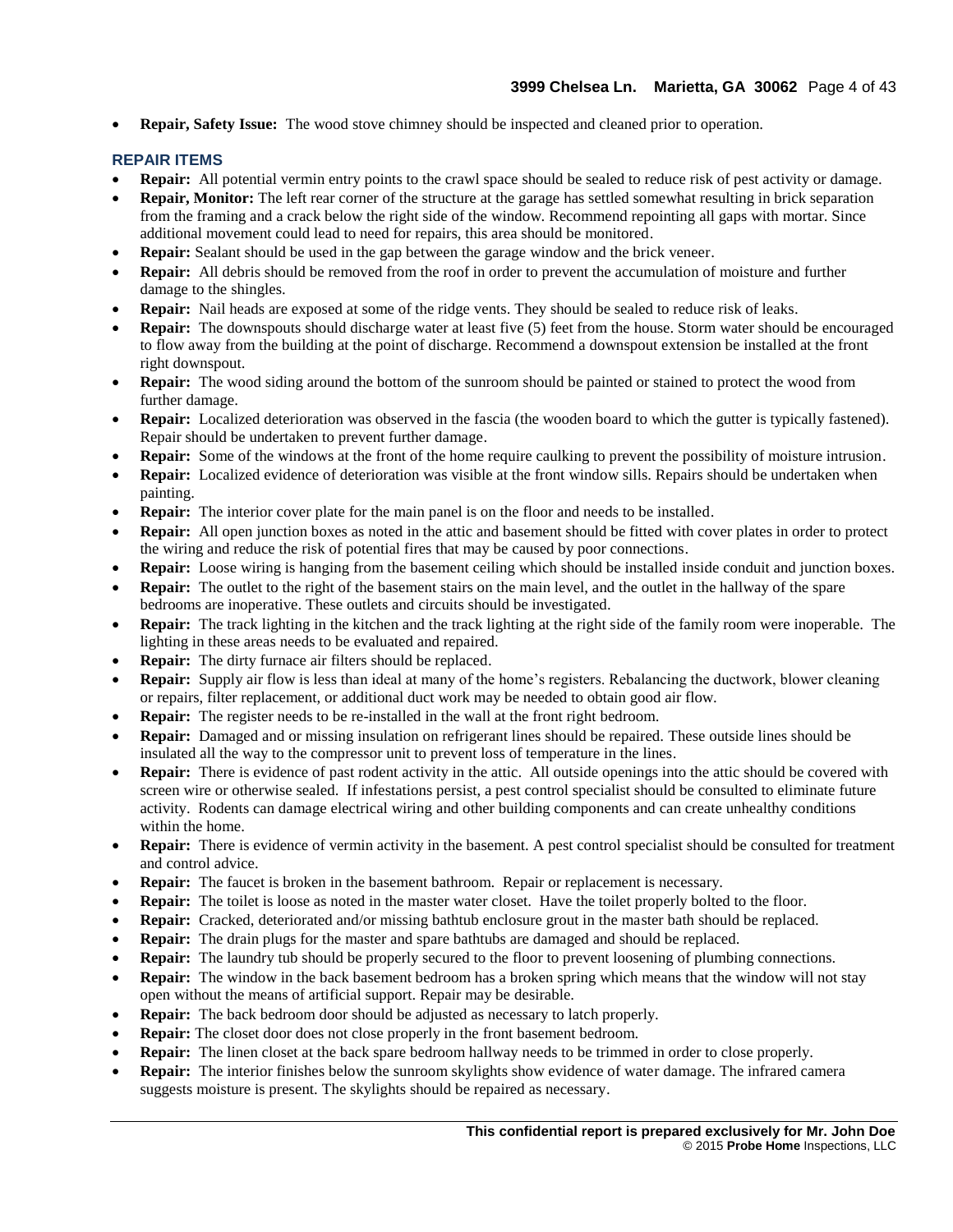- **Repair:** The top step of the basement stairway needs to be fastened to the floor.
- **Repair:** Loose treads on the basement stairway should be securely installed to the frame.
- **Repair:** The cooktop under cabinet exhaust fan should discharge to the building exterior rather than into the basement.
- **Repair:** The mantle for the wood burning stove is missing and should be replaced.

#### **IMPROVEMENT ITEMS**

- **Improve:** The proximity of the trees in the backyard pose a threat to the home. Recommend removal of selected trees to prevent potential damage to the home.
- **Improve:** The grading should be improved at the front and left sides of the home to promote the flow of storm water away from the house. This can often be accomplished by the addition or re-grading of top soil. The ground should slope away from the house at a rate of one inch per foot for at least the first ten feet. At least eight (8) inches of clearance should be maintained between soil level and the bottom of exterior wall siding.
- **Improve:** The installation of "arc fault" breakers for the bedrooms is now required by present day codes, which provides added protection against faulty wiring. Consult with an electrician concerning the installation of these for enhanced safety of these circuits.
- **Improve:** The covers for the pot lights above the master vanity need to be flush mounted to the ceiling.
- **Improve:** The attic insulation should be improved to R30, which is the present day standard. Any missing attic insulation such as noted throughout the attic should be added for proper protection against loss of conditioned air into the attic. The pull-down attic access door should be insulated with foam board and weather stripped to limit unconditioned air infiltration into finished areas.
- **Improve:** Insulation improvements to the floor above the crawl space may be desirable, depending on the anticipated term of ownership.
- **Improve:** There is a flexible drain pipe located under the laundry tub which is prone to clogging. Recommend replacing with rigid smooth walled pipe per proper plumbing technique.
- **Improve:** The floor underneath the center island in the kitchen is not finished. Improvement is optional.
- **Improve:** Several of the windows have lost their seals. This has resulted in condensation developing between the panes of glass. This "fogging" of the glass is primarily a cosmetic concern, but may need to be replaced because it has lost its insulating value.

#### **ITEMS TO MONITOR**

- **Monitor:** Liberties have been taken with good framing techniques as noted in the crawl space where vertical lumber has been installed to help support the floor. The supports are loose and have not been properly anchored to the joists. Recommend consulting with a framing contractor to determine the adequacy and durability of the framing installation.
- **Monitor:** Efflorescence (white salt deposits) and moisture were observed in the front block foundation wall where the furnace is located. Active leaking was not observed at the time of inspection. Recommend monitoring for any visible signs of water. In the absence of an active water leak, repair should not be necessary.
- **Monitor:** The roofing shingles lack flexibility (tear easily when gently bent) which is a sign of older material nearing the end of its life expectancy. While there is no evidence of moisture in the attic, periodic inspection of the shingles and the decking material in the attic is recommended to identify any leaks before significant water damage can occur.
- **Monitor:** A previous repair was noted at the back of the home to the right of the sliding glass door. This appears to have been patched due to possible water infiltration. This patch was likely to have been made prior to the sunroom addition. The inside of the home was dry at the time of inspection.
- **Monitor:** The soil below the driveway has settled and/or heaved in certain areas. Persisting movement may result in the need for resurfacing.
- **Monitor:** The concrete retaining wall in the back yard below the driveway shows evidence of cracking and decay. This condition should be monitored. It is impossible to determine the rate of movement during a one time visit to the house.
- **Monitor:** The block retaining wall at the backyard shows signs of movement. Recommend this be monitored for further movement at which time replacement may become necessary.
- **Monitor:** The thermostat is old and may be temperamental. Replacement is a minor job.
- **Monitor:** Recommend the air conditioning unit be evaluated by a heating and air contractor prior to closing.
- **Monitor:** The windows are old and in mild disrepair. This is a common condition that does not necessitate immediate major repair. The most important factor is that the window exteriors are well-maintained to avoid rot or water infiltration.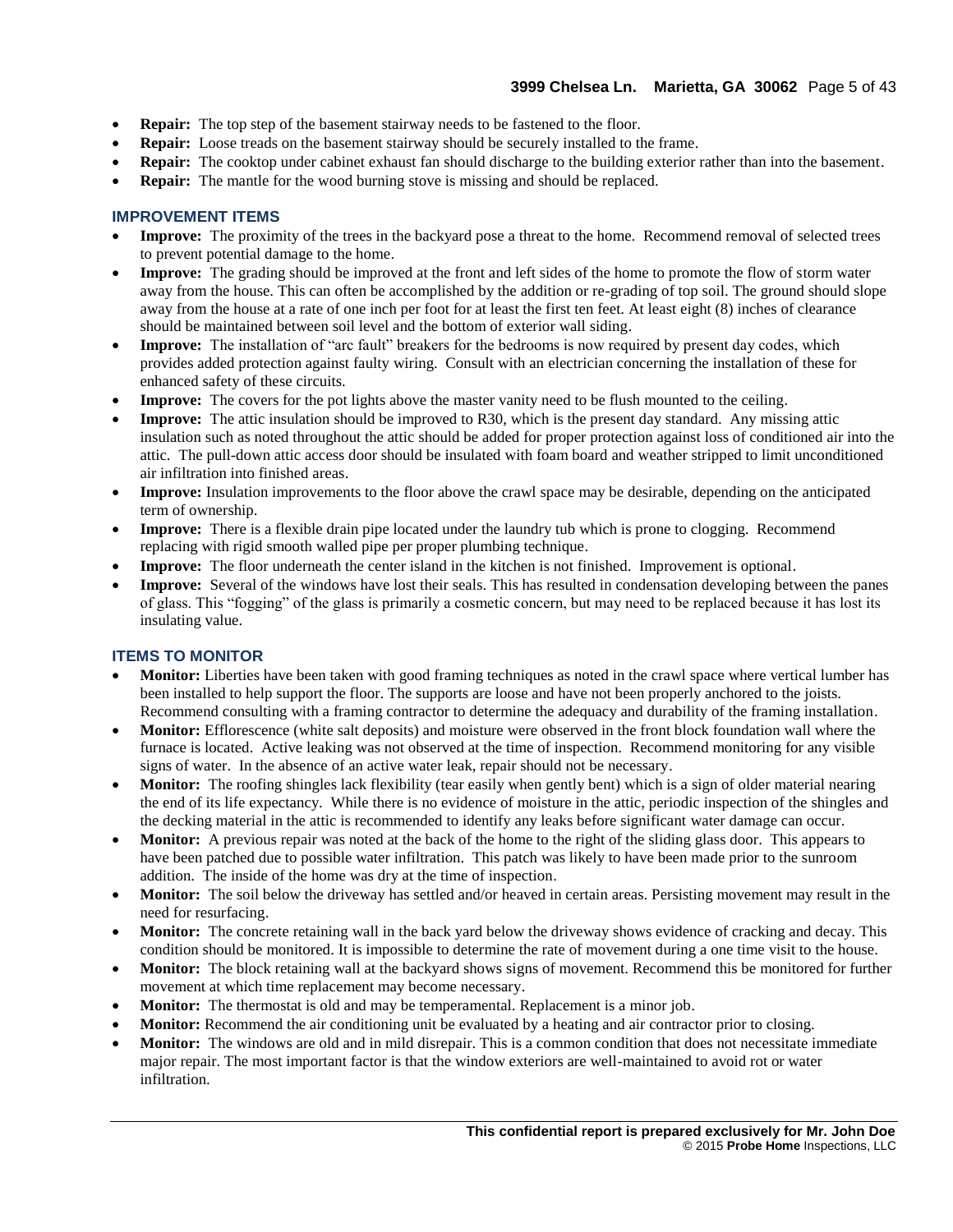- **Monitor:** It may be desirable to replace window screens where missing. The owner should be consulted regarding any screens that may be in storage.
- **Monitor:** The basement shows evidence of moisture penetration at the front foundation wall. *It should be understood that it is impossible to predict the severity or frequency of moisture penetration on a one-time visit to a home.* Virtually all block basements exhibit signs of moisture penetration and virtually all basements will indeed leak at some point in time. The visible moisture inside the blocks is not unusual for a home of this age, construction and location. Further monitoring of the foundation will be required to determine what improvements, if any, will be required. Basement leakage rarely affects the structural integrity of a home.

The vast majority of basement leakage problems are the result of insufficient control of storm water at the surface. The ground around the house should be sloped to encourage water to flow away from the foundations. Gutters and downspouts should act to collect roof water and drain the water at least five (5) feet from the foundation or into a functional storm sewer. Downspouts that are clogged or broken below grade level, or that discharge too close to the foundation are the most common source of basement leakage. Please refer to the Roofing and Exterior sections of the report for more information.

In the event that basement leakage problems are experienced, lot and roof drainage improvements should be undertaken as a first step. Please beware of contractors who recommend expensive solutions. Excavation, damp-proofing and/or the installation of drainage tiles should be a last resort. In some cases, however, it is necessary. Your plans for using the basement may also influence the approach taken to curing any dampness that is experienced.

 **Monitor:** Radon gas is a naturally occurring gas that is invisible, odorless and tasteless. A danger exists when the gas percolates through the ground and enters a tightly enclosed structure (such as a home). Long term exposure to high levels of radon gas can cause cancer. *The Environmental Protection Agency (E.P.A.) states that a radon reading of more than 4.0 picocuries per liter of air represents a health hazard.* A three hour radon test resulted in a reading of 1.76. A 48 hour radon evaluation is beyond the scope of this inspection (unless specifically requested). For more information, consult the Environmental Protection Agency (E.P.A.) for further guidance and a list of testing labs in your area.

## **THE SCOPE OF THE INSPECTION**

All components designated for inspection in the ASHI® Standards of Practice are inspected, except as may be noted in the "Limitations of Inspection" sections within this report.

It is the goal of the inspection to put a home buyer in a better position to make a buying decision. Not all improvements will be identified during this inspection. Unexpected repairs should still be anticipated. The inspection should not be considered a guarantee or warranty of any kind.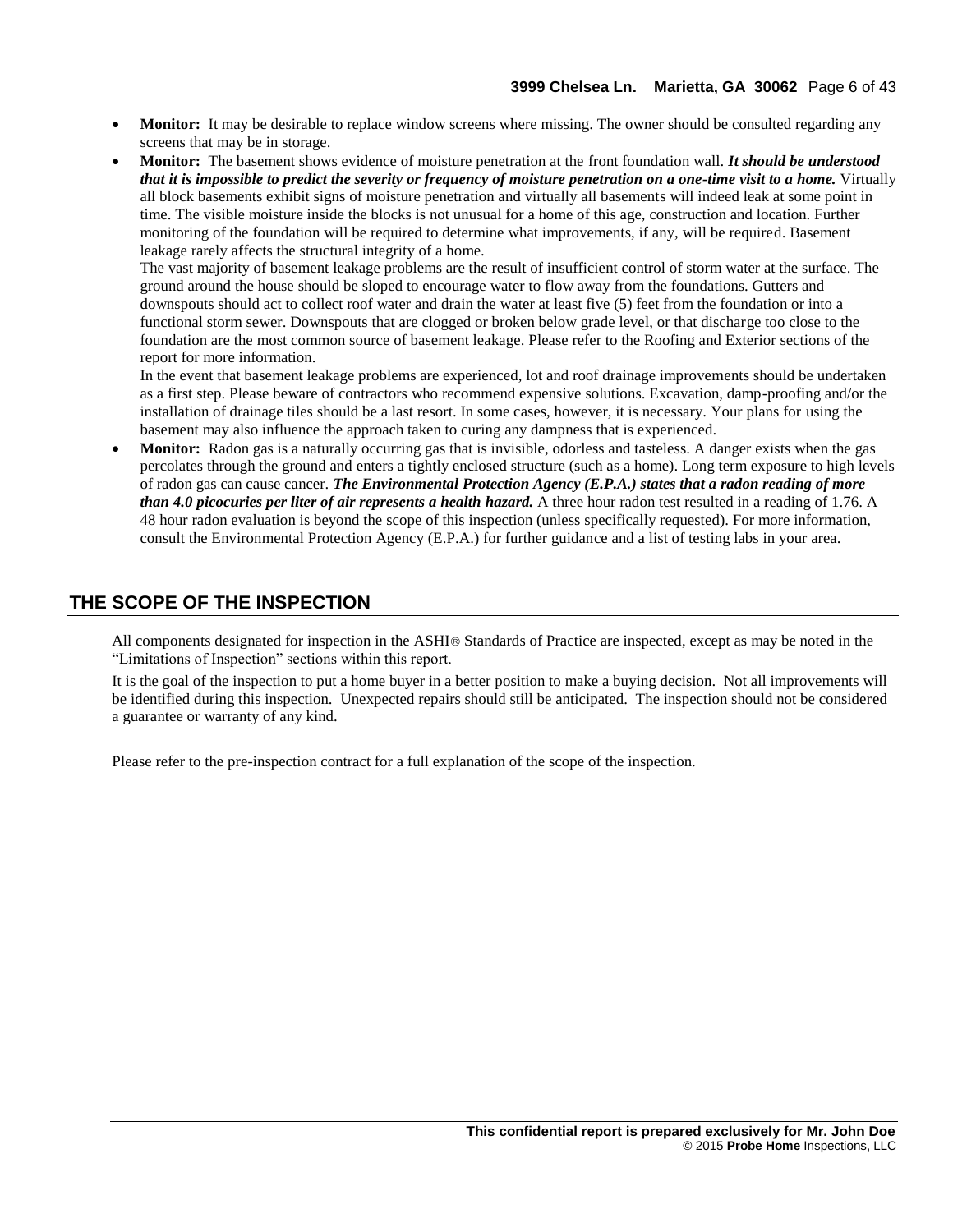## **Structure**

## **DESCRIPTION OF STRUCTURE**

| <b>Foundation:</b>        | •Concrete Block •Basement and Crawl Space Configuration |
|---------------------------|---------------------------------------------------------|
| <b>Columns:</b>           | $\bullet$ Steel $\bullet$ Concrete Block                |
| <b>Floor Structure:</b>   | $\bullet$ Wood Joist                                    |
| <b>Wall Structure:</b>    | •Wood Frame •Wood Frame, Brick Veneer                   |
| <b>Ceiling Structure:</b> | $\bullet$ Joist                                         |
| <b>Roof Structure:</b>    | • Rafters • Plywood Sheathing                           |
|                           |                                                         |

### **STRUCTURE OBSERVATIONS**

The framed construction of the home is of good quality. The materials and workmanship, where visible, are within acceptable standards. The inspection did not discover evidence of substantial structural movement in the floors or walls, however previous settlement was noted at the exterior rear left corner of the home (see comments below).

#### **RECOMMENDATIONS / OBSERVATIONS**

#### **Crawl Space**

**Repair:** All potential vermin entry points to the crawl space should be sealed to reduce risk of pest activity or damage.



#### **Floors**

 **Monitor:** Liberties have been taken with good framing techniques as noted in the crawl space where vertical lumber has been installed to help support the floor. The supports are loose and have not been properly anchored to the joists. Recommend consulting with a framing contractor to determine the adequacy and durability of the framing installation (See Photos).

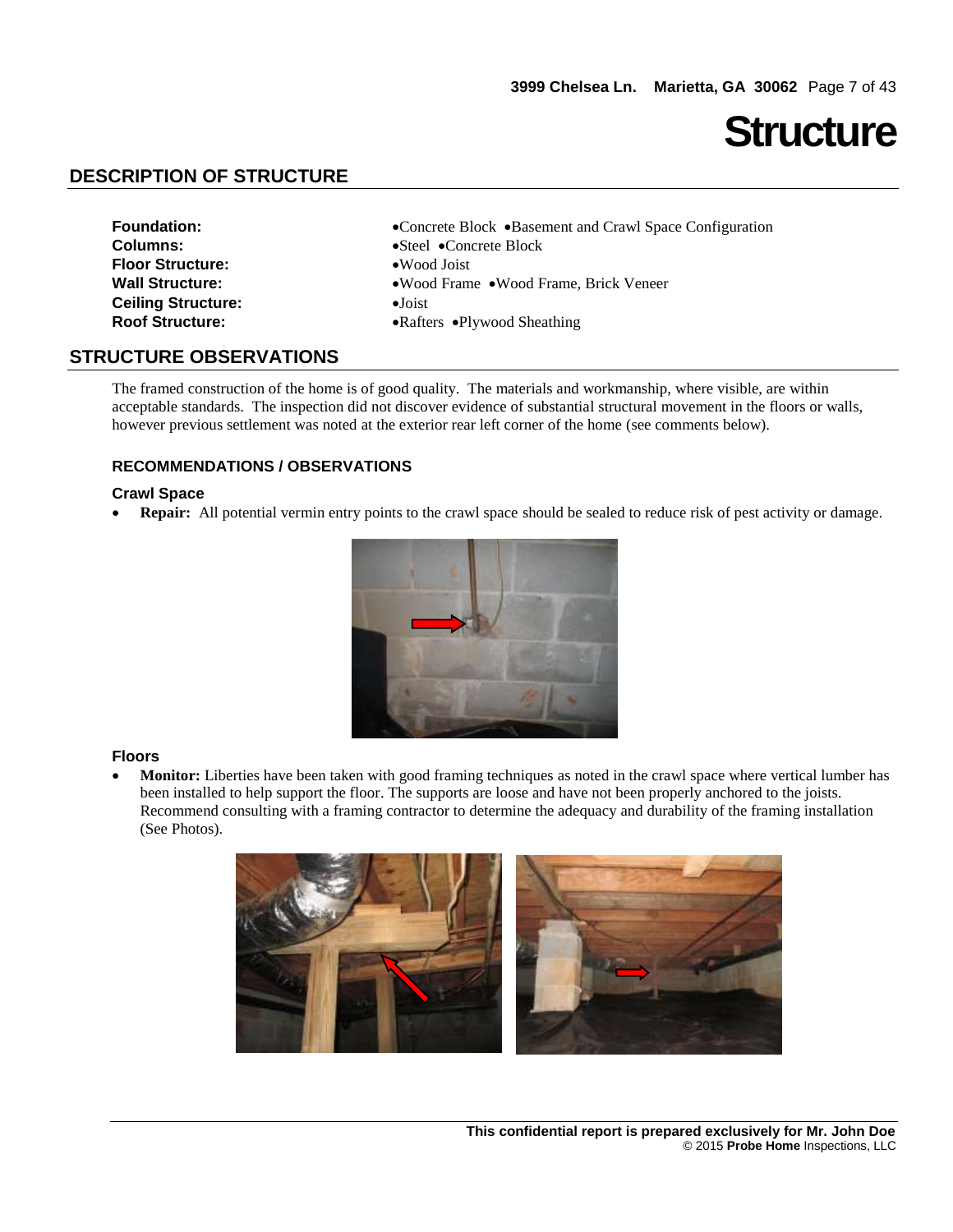#### **Exterior Walls**

- **Repair, Monitor:** The left rear corner of the structure at the garage has settled somewhat resulting in brick separation from the framing and a crack below the right side of the window. Recommend repointing all gaps with mortar. Since additional movement could lead to need for repairs, this area should be monitored (See Photos).
- **Repair:** Sealant should be used in the gap between the garage window and the brick veneer (See Photo).



 **Monitor:** Efflorescence (white salt deposits) and moisture were observed in the front block foundation wall where the furnace is located. Active leaking was not observed at the time of inspection. Recommend monitoring for any visible signs of water. In the absence of an active water leak, repair should not be necessary (See Photos).

![](_page_7_Picture_6.jpeg)

![](_page_7_Picture_7.jpeg)

## **LIMITATIONS OF STRUCTURE INSPECTION**

As we have discussed and as described in your inspection contract, this is a visual inspection limited in scope by (but not restricted to) the following conditions:

- Structural components concealed behind finished surfaces could not be inspected.
- Only a representative sampling of visible structural components were inspected.
- Furniture and/or storage restricted access to some structural components.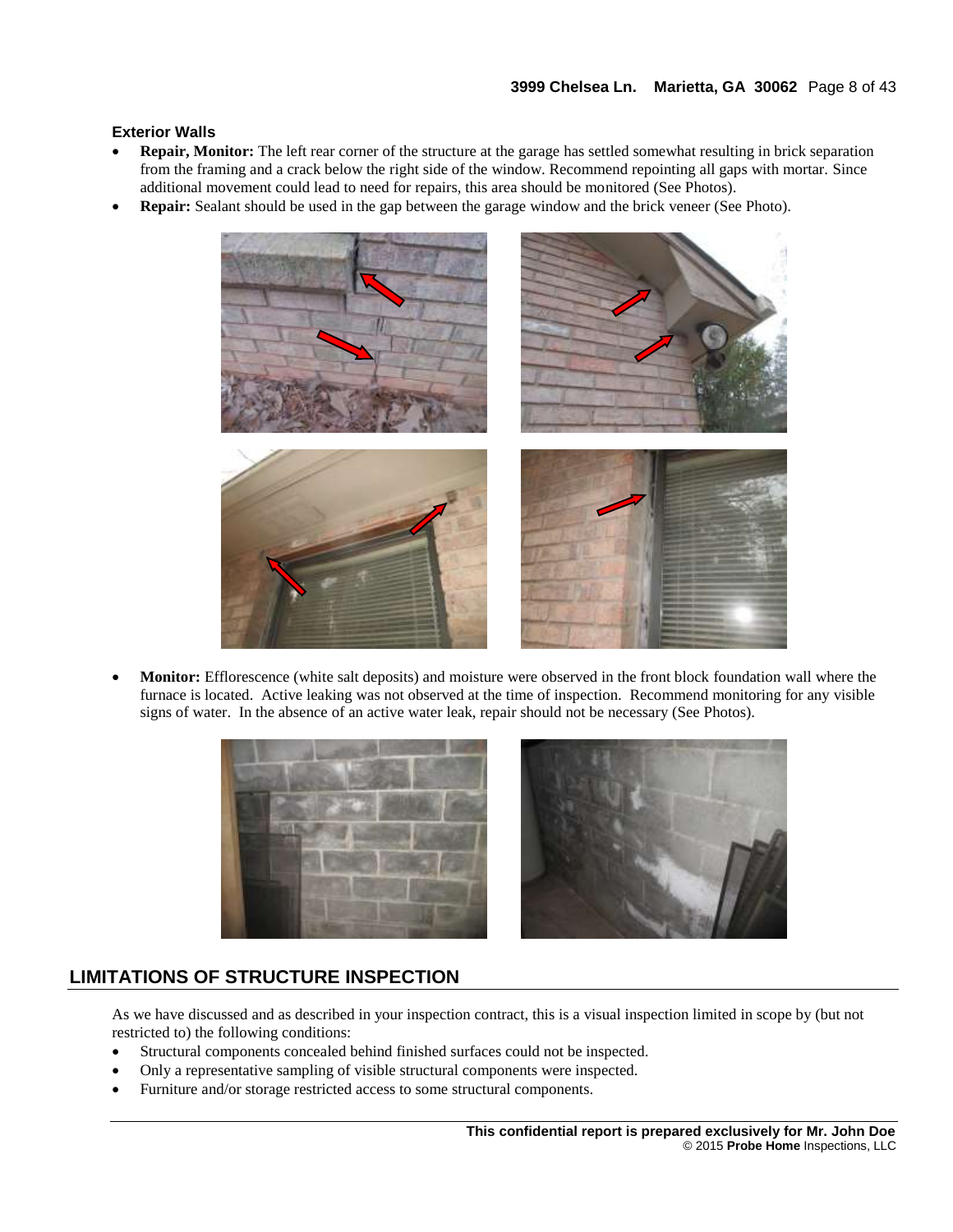Engineering or architectural services such as calculation of structural capacities, adequacy, or integrity are not part of a home inspection.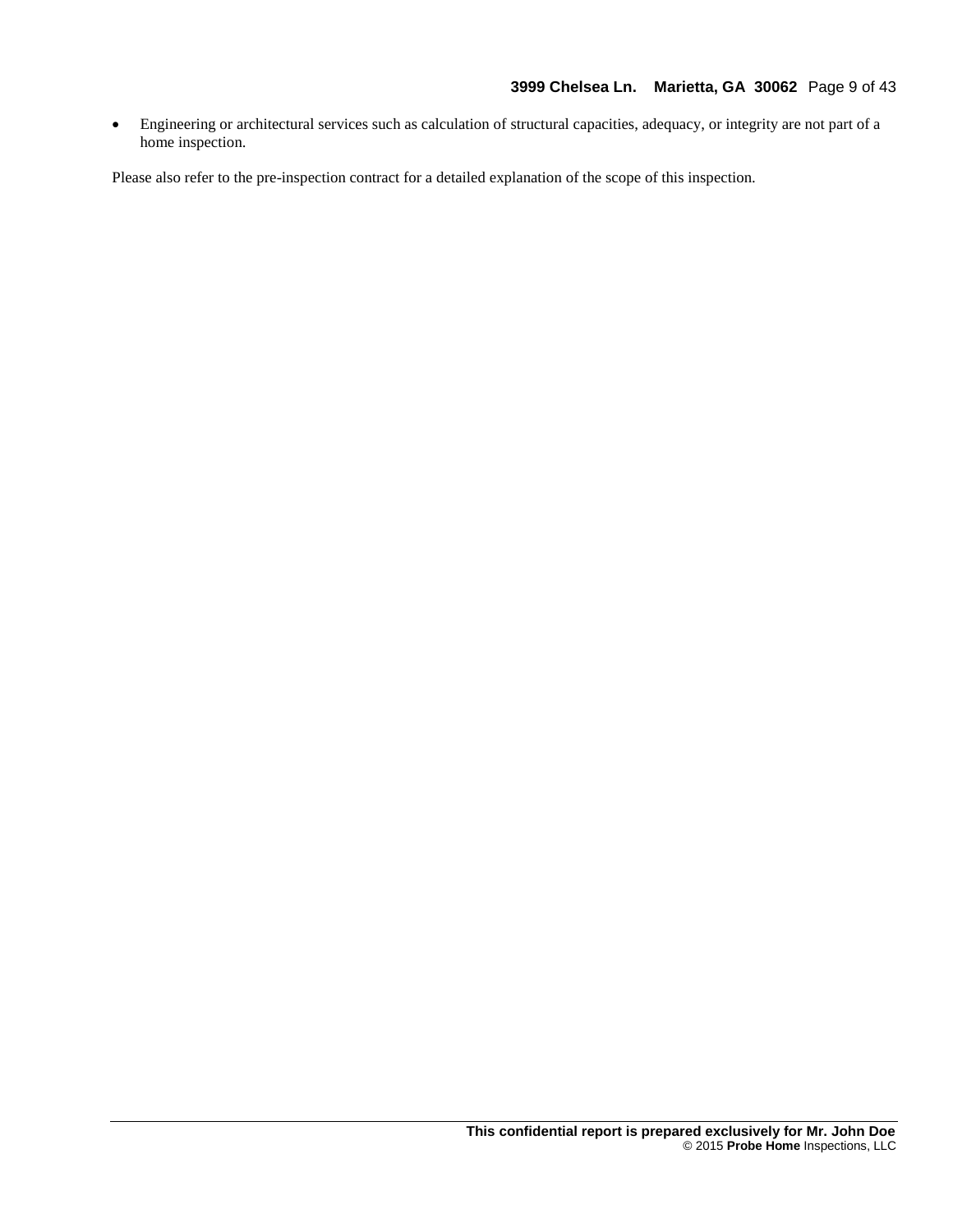## **Roofing**

## **DESCRIPTION OF ROOFING**

| <b>Roof Covering:</b>        |
|------------------------------|
| <b>Roof Flashings:</b>       |
| <b>Chimneys:</b>             |
| <b>Roof Drainage System:</b> |
| <b>Skylights:</b>            |
| <b>Method of Inspection:</b> |

**• Asphalt Shingle**  $\bullet$ **Metal Chimneys:** Masonry **•Aluminum •Downspouts discharge above & below grade**  $\bullet$ Curb-Type **Method of Inspection:** Walked on roof

### **ROOFING OBSERVATIONS**

The roofing is somewhat older material (reported age is ten to fifteen years) and is in fair condition. The typical life for this material is 20-25 years. In all, the shingles show evidence of normal wear and tear for a roof of this age. Keep in mind that these life expectancies are approximations only and other factors such as extreme weather conditions can result in a shorter life.

![](_page_9_Picture_7.jpeg)

#### **RECOMMENDATIONS / OBSERVATIONS**

#### **Sloped Roofing**

- **Monitor:** The roofing shingles lack flexibility (tear easily when gently bent) which is a sign of older material nearing the end of its life expectancy. While there is no evidence of moisture in the attic, periodic inspection of the shingles and the decking material in the attic is recommended to identify any leaks before significant water damage can occur.
- **Repair:** All debris should be removed from the roof in order to prevent the accumulation of moisture and further damage to the shingles (See Photos).

![](_page_9_Picture_12.jpeg)

**Repair:** Nail heads are exposed at some of the ridge vents. They should be sealed to reduce risk of leaks (See Photos).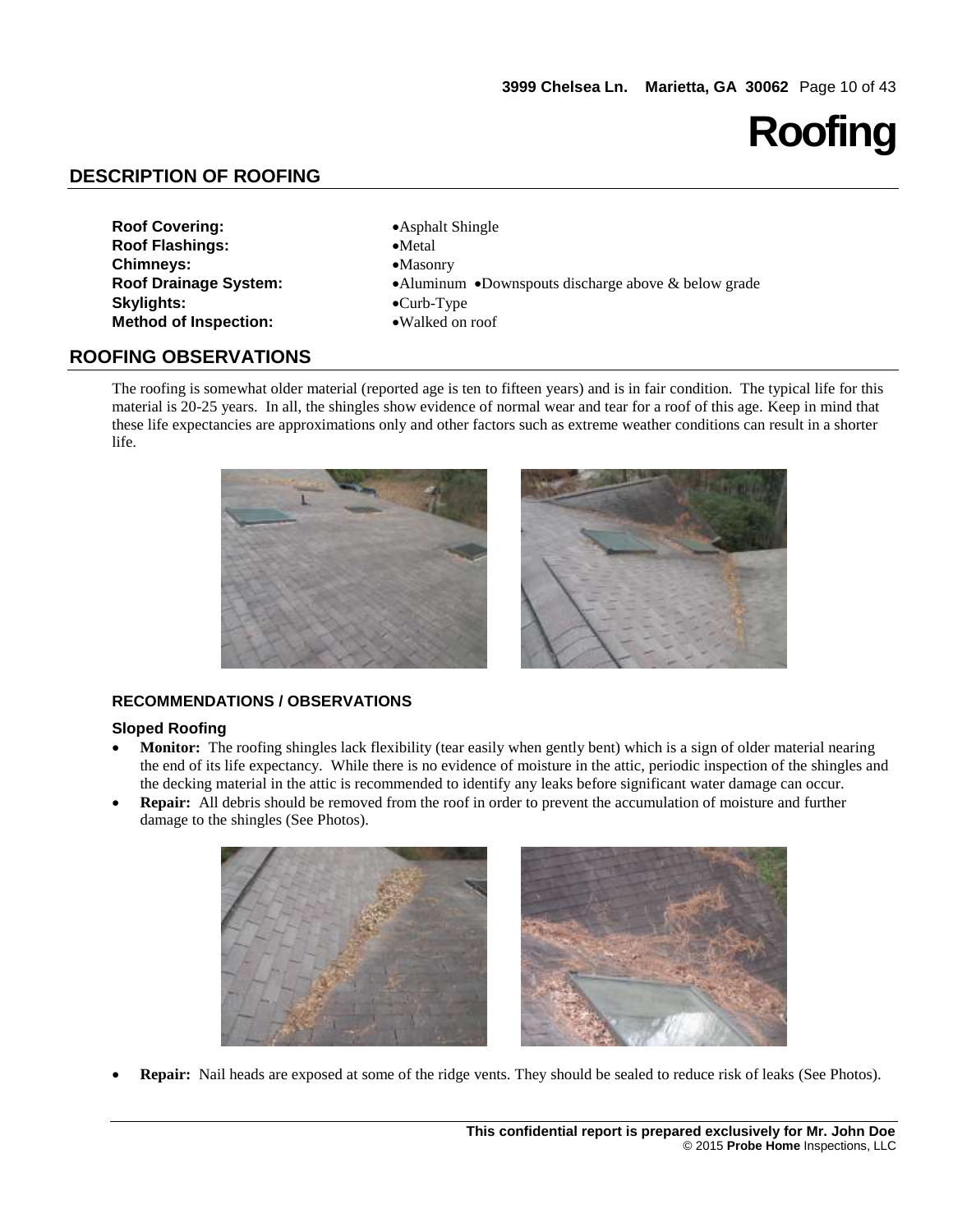#### **3999 Chelsea Ln. Marietta, GA 30062** Page 11 of 43

![](_page_10_Picture_1.jpeg)

#### **Gutters & Downspouts**

 **Repair:** The downspouts should discharge water at least five (5) feet from the house. Storm water should be encouraged to flow away from the building at the point of discharge. Recommend a downspout extension be installed at the front right downspout (See Photo).

![](_page_10_Picture_4.jpeg)

## **LIMITATIONS OF ROOFING INSPECTION**

As we have discussed and as described in your inspection contract, this is a visual inspection limited in scope by (but not restricted to) the following conditions:

- Not all of the underside of the roof sheathing is inspected for evidence of leaks.
- Evidence of prior leaks may be disguised by interior finishes.
- Estimates of remaining roof life are approximations only and do not preclude the possibility of leakage. Leakage can develop at any time and may depend on rain intensity, wind direction, ice build up, and other factors.
- Antennae, chimney/flue interiors which are not readily accessible are not inspected and could require repair.
- Roof inspection may be limited by access, condition, weather, or other safety concerns.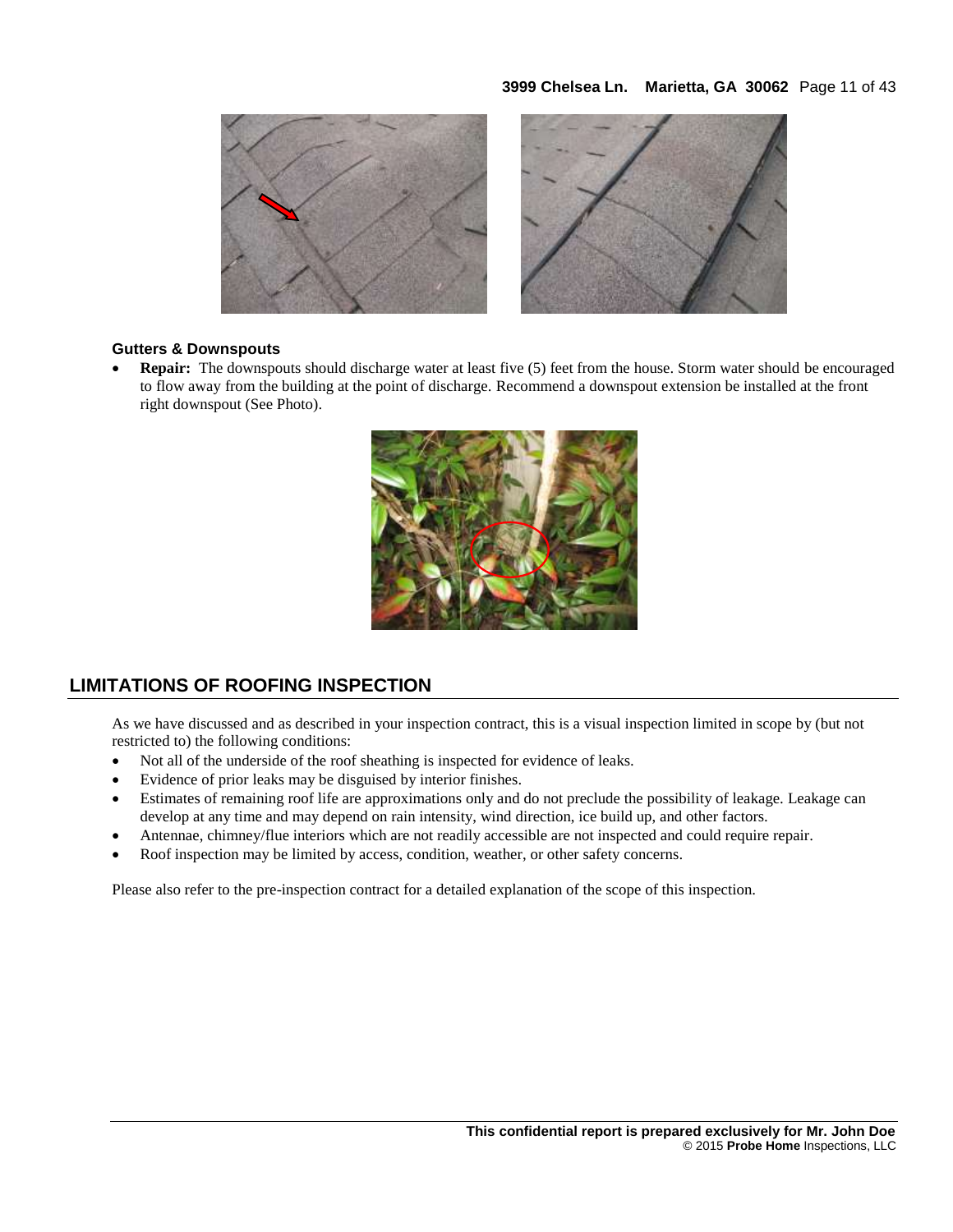## **Exterior**

## **DESCRIPTION OF EXTERIOR**

- **Wall Covering: Wood Siding Stone Eaves, Soffits, And Fascias:** Wood **Exterior Doors:** Solid Wood •Sliding Glass Window/Door Frames and Trim: . Wood Metal-Covered **Entry Driveways:** Concrete **Entry Walkways And Patios:** • Concrete **Overhead Garage Door(s):** • Wood • Automatic Opener Installed **Retaining Walls:** Concrete Block **Fencing:** • None
- **Surface Drainage:** Graded Away From House Graded Towards House at Front and Left Sides

## **EXTERIOR OBSERVATIONS**

The house has all brick constructed exterior walls which is a low maintenance material. The exterior of the home is in generally good condition.

![](_page_11_Picture_7.jpeg)

![](_page_11_Picture_8.jpeg)

![](_page_11_Picture_9.jpeg)

#### **RECOMMENDATIONS / OBSERVATIONS**

#### **Exterior Walls**

- **Repair:** The wood siding around the bottom of the sunroom should be painted or stained to protect the wood from further damage (See Photos).
- **Monitor:** A previous repair was noted at the back of the home to the right of the sliding glass door. This appears to have been patched due to possible water infiltration. This patch was likely to have been made prior to the sunroom addition. The inside of the home was dry at the time of inspection (See Photo).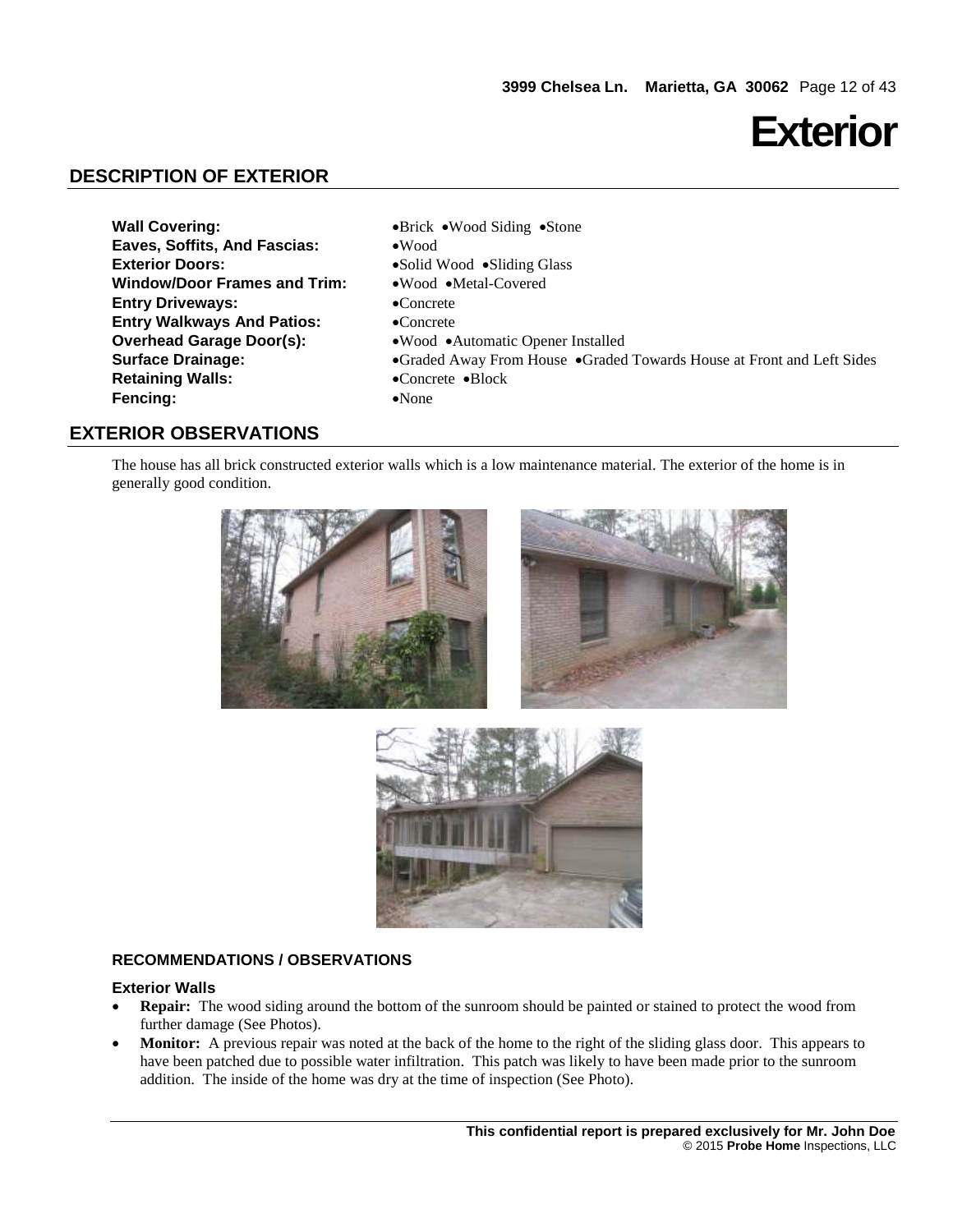#### **3999 Chelsea Ln. Marietta, GA 30062** Page 13 of 43

![](_page_12_Picture_1.jpeg)

![](_page_12_Figure_2.jpeg)

#### **Exterior Eaves / Landscaping**

 **Repair:** Localized deterioration was observed in the fascia (the wooden board to which the gutter is typically fastened). Repair should be undertaken to prevent further damage (See Photos).

![](_page_12_Picture_5.jpeg)

 **Improve:** The proximity of the trees in the backyard pose a threat to the home. Recommend removal of selected trees to prevent potential damage to the home (See Photos).

![](_page_12_Picture_7.jpeg)

**This confidential report is prepared exclusively for Mr. John Doe**  © 2015 **Probe Home** Inspections, LLC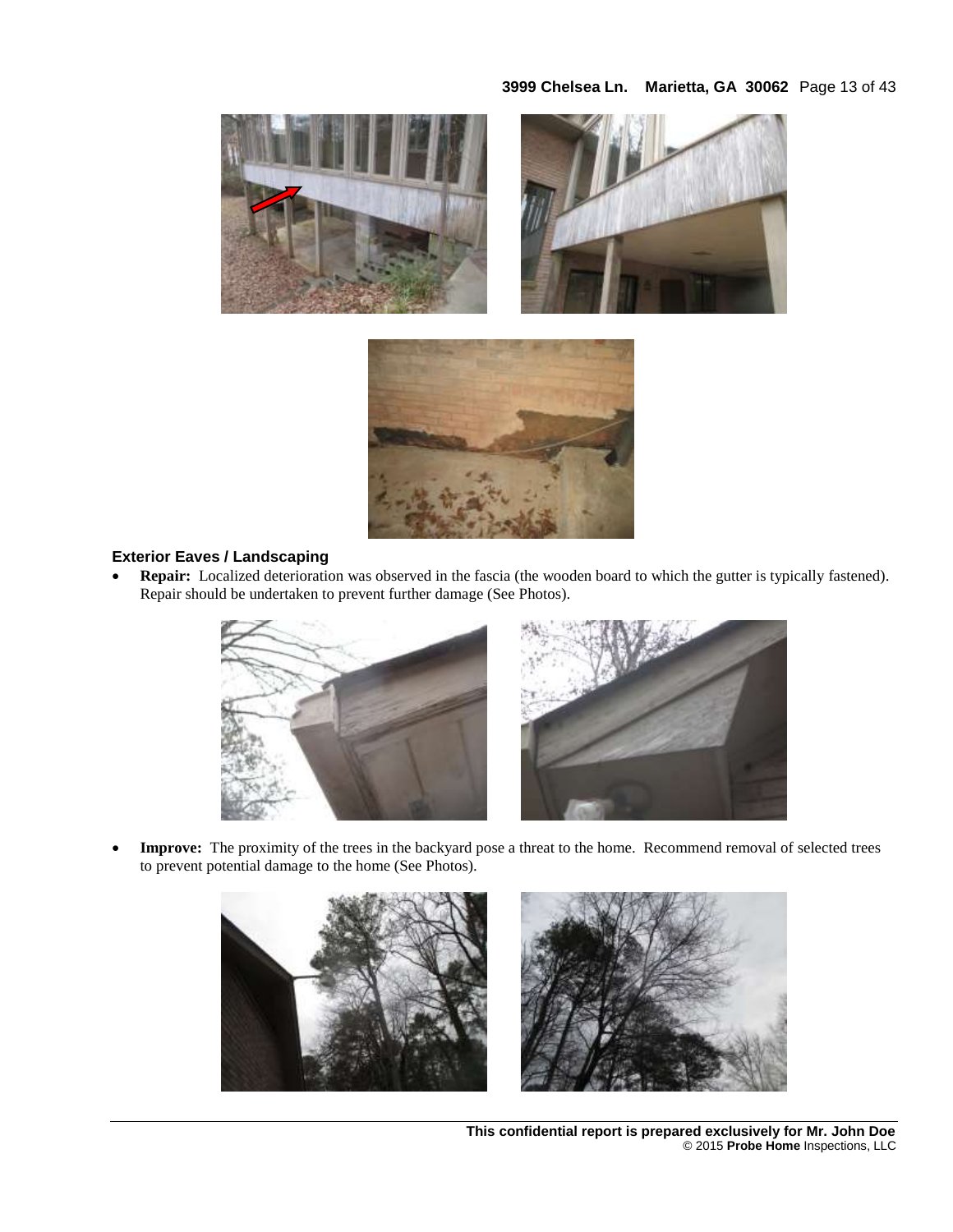#### **Windows**

 **Repair:** Some of the windows at the front of the home require caulking to prevent the possibility of moisture intrusion (See Photos).

![](_page_13_Picture_3.jpeg)

 **Repair:** Localized evidence of deterioration was visible at the front window sills. Repairs should be undertaken when painting (See Photos).

![](_page_13_Figure_5.jpeg)

#### **Lot Drainage**

 **Improve:** The grading should be improved at the front and left sides of the home to promote the flow of storm water away from the house. This can often be accomplished by the addition or re-grading of top soil. The ground should slope away from the house at a rate of one inch per foot for at least the first ten feet. At least eight (8) inches of clearance should be maintained between soil level and the bottom of exterior wall siding (See Photos).

![](_page_13_Picture_8.jpeg)

#### **Steps / Driveways**

**Improve, Safety Issue:** Recommend a handrail for the stone steps at the rear of the home (See Photo).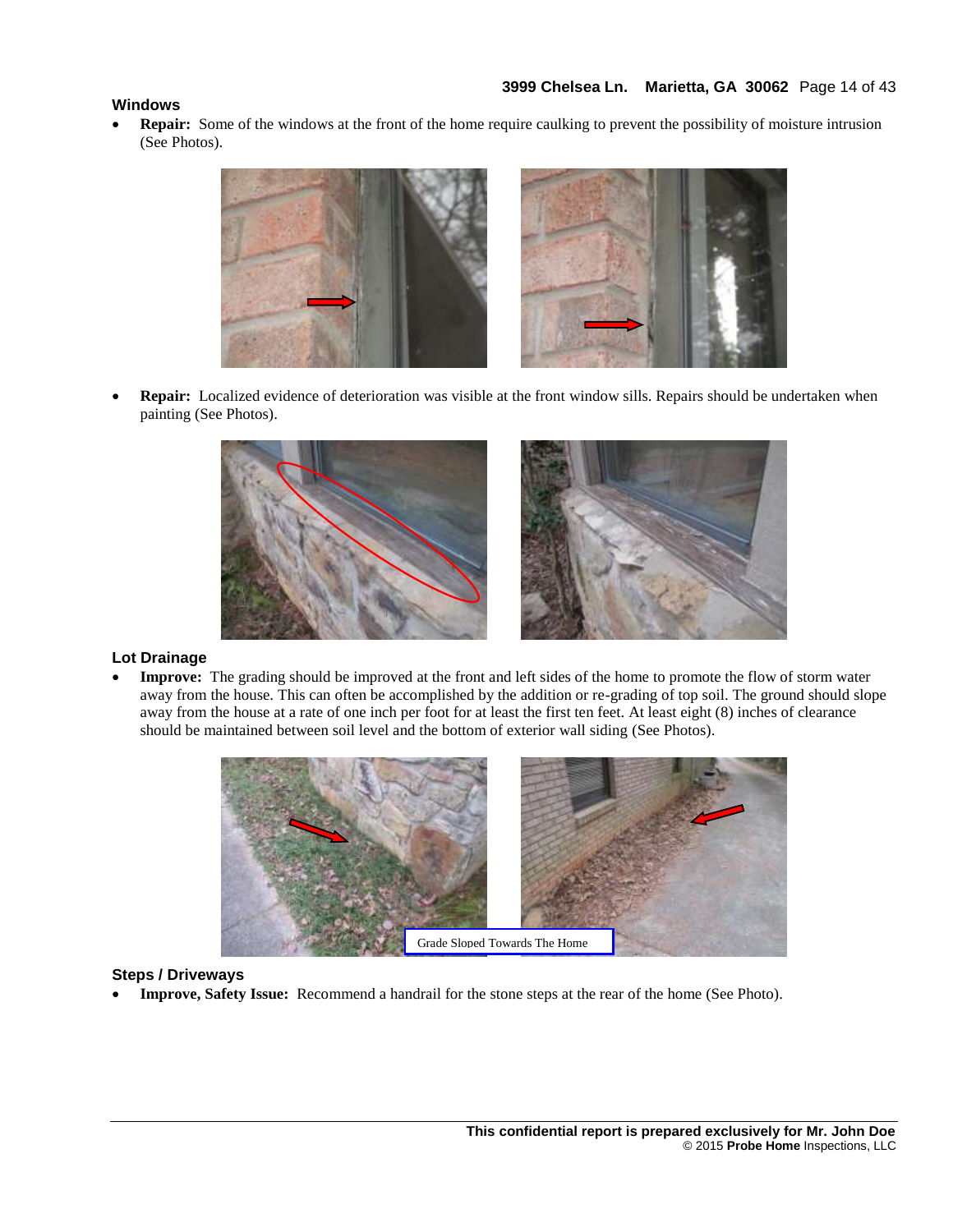**3999 Chelsea Ln. Marietta, GA 30062** Page 15 of 43

![](_page_14_Picture_1.jpeg)

 **Monitor:** The soil below the driveway has settled and/or heaved in certain areas. Persisting movement may result in the need for resurfacing (See Photos).

![](_page_14_Picture_3.jpeg)

#### **Retaining Walls**

- **Monitor:** The concrete retaining wall in the back yard below the driveway shows evidence of cracking and decay. This condition should be monitored. It is impossible to determine the rate of movement during a one time visit to the house (See Photo).
- **Monitor:** The block retaining wall at the backyard shows signs of movement. Recommend this be monitored for further movement at which time replacement may become necessary (See Photo).

![](_page_14_Picture_7.jpeg)

![](_page_14_Picture_8.jpeg)

## **LIMITATIONS OF EXTERIOR INSPECTION**

As we have discussed and as described in your inspection contract, this is a visual inspection limited in scope by (but not restricted to) the following conditions:

- A representative sample of exterior components was inspected rather than every occurrence of components.
- The inspection does not include an assessment of geological, geotechnical, or hydrological conditions, or environmental hazards.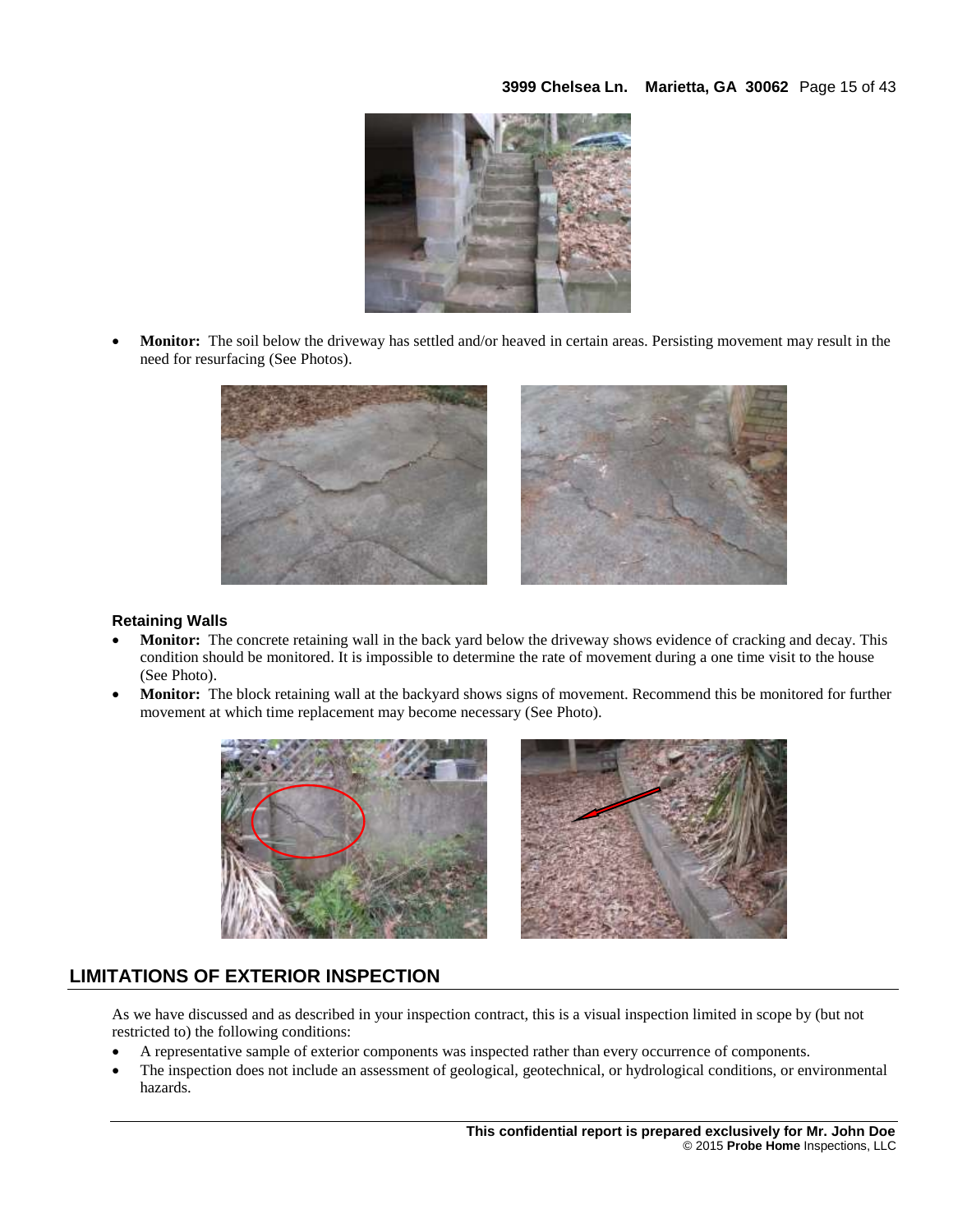#### **3999 Chelsea Ln. Marietta, GA 30062** Page 16 of 43

 Screening, shutters, awnings, or similar seasonal accessories, fences, recreational facilities, outbuildings, seawalls, breakwalls, docks, erosion control and earth stabilization measures are not inspected unless specifically agreed-upon and documented in this report.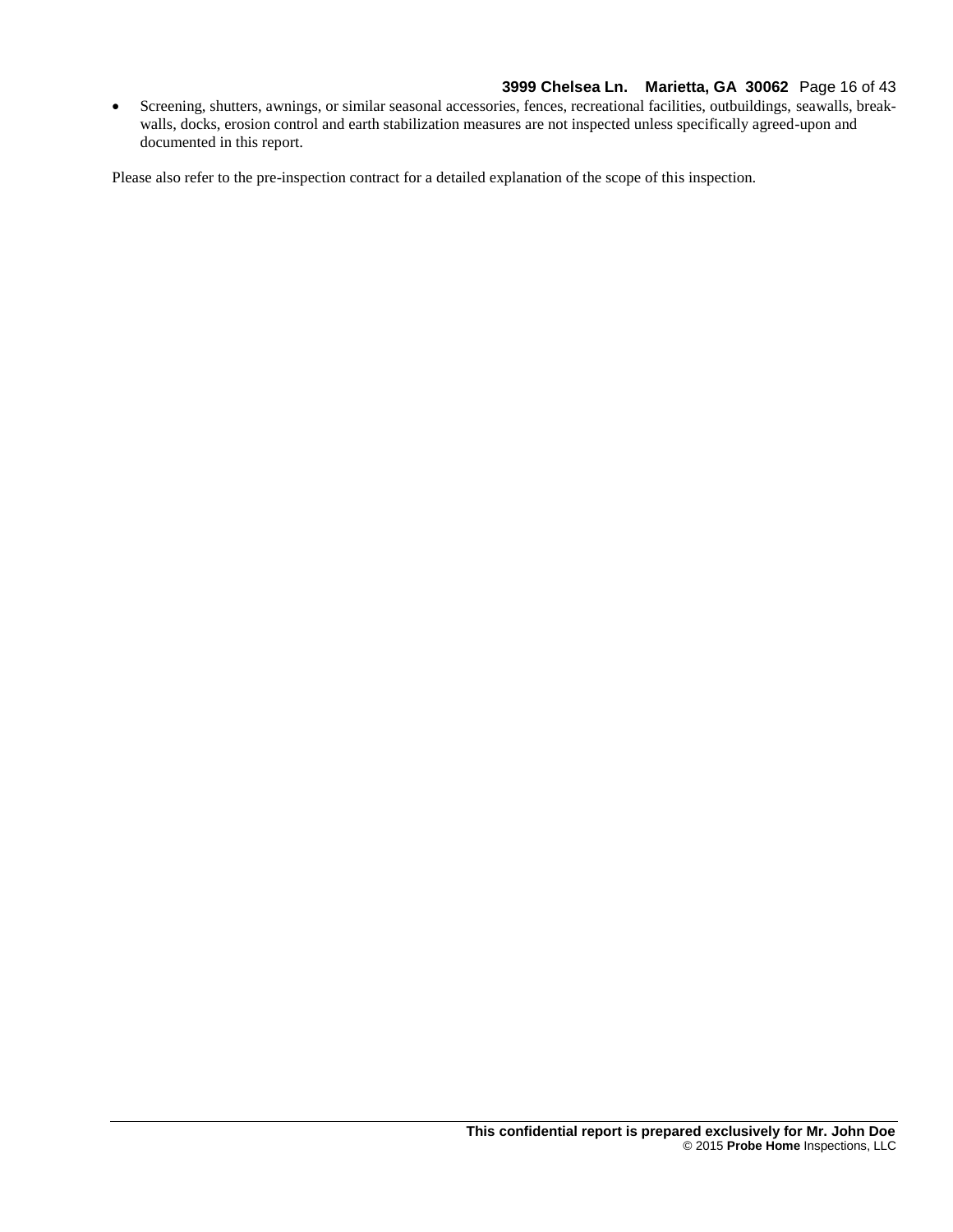## **Electrical**

## **DESCRIPTION OF ELECTRICAL**

| <b>Service Drop:</b><br>$\bullet$ Underground<br><b>Service Entrance Conductors:</b><br>$\bullet$ Aluminum<br><b>Service Equipment &amp;</b>                                                                                                                                                                                                                                                                                                                                                                                                 |  |
|----------------------------------------------------------------------------------------------------------------------------------------------------------------------------------------------------------------------------------------------------------------------------------------------------------------------------------------------------------------------------------------------------------------------------------------------------------------------------------------------------------------------------------------------|--|
| <b>Main Disconnects:</b><br>•Main Service Rating 200 Amps •Breakers •Located: Basement Wall<br><b>Service Grounding:</b><br>•Ground Connection Not Visible<br>Sub-Panel(s):<br>• Panel Rating: 100 Amp • Breakers • Located: Below Main Panel<br><b>Distribution Wiring:</b><br>$\bullet$ Copper<br><b>Wiring Method:</b><br>•Non-Metallic Cable "Romex"<br><b>Switches &amp; Receptacles:</b><br>$\bullet$ Grounded<br><b>Ground Fault Circuit Interrupters:</b><br>$\bullet$ None Found<br><b>Smoke Detectors:</b><br>$\bullet$ None Found |  |

## **ELECTRICAL OBSERVATIONS**

The size of the service (200 amps) appears to be sufficient for typical electrical requirements of a home this size. Inspection of the electrical system did reveal the need for typical, minor repairs. A licensed electrician should be consulted to undertake the repairs recommended below and to evaluate the entire system for further repairs that may be needed.

![](_page_16_Picture_6.jpeg)

![](_page_16_Picture_7.jpeg)

### **RECOMMENDATIONS / OBSERVATIONS**

#### **Main Panel**

- **Improve, Safety Issue:** Blunt screws should be used to secure the service panel to the wall. Additionally, only two screws are holding the panel in place. Recommend adding the requisite number of screws.
- **Repair:** The interior cover plate for the main panel is on the floor and needs to be installed (See Photo).

![](_page_16_Picture_12.jpeg)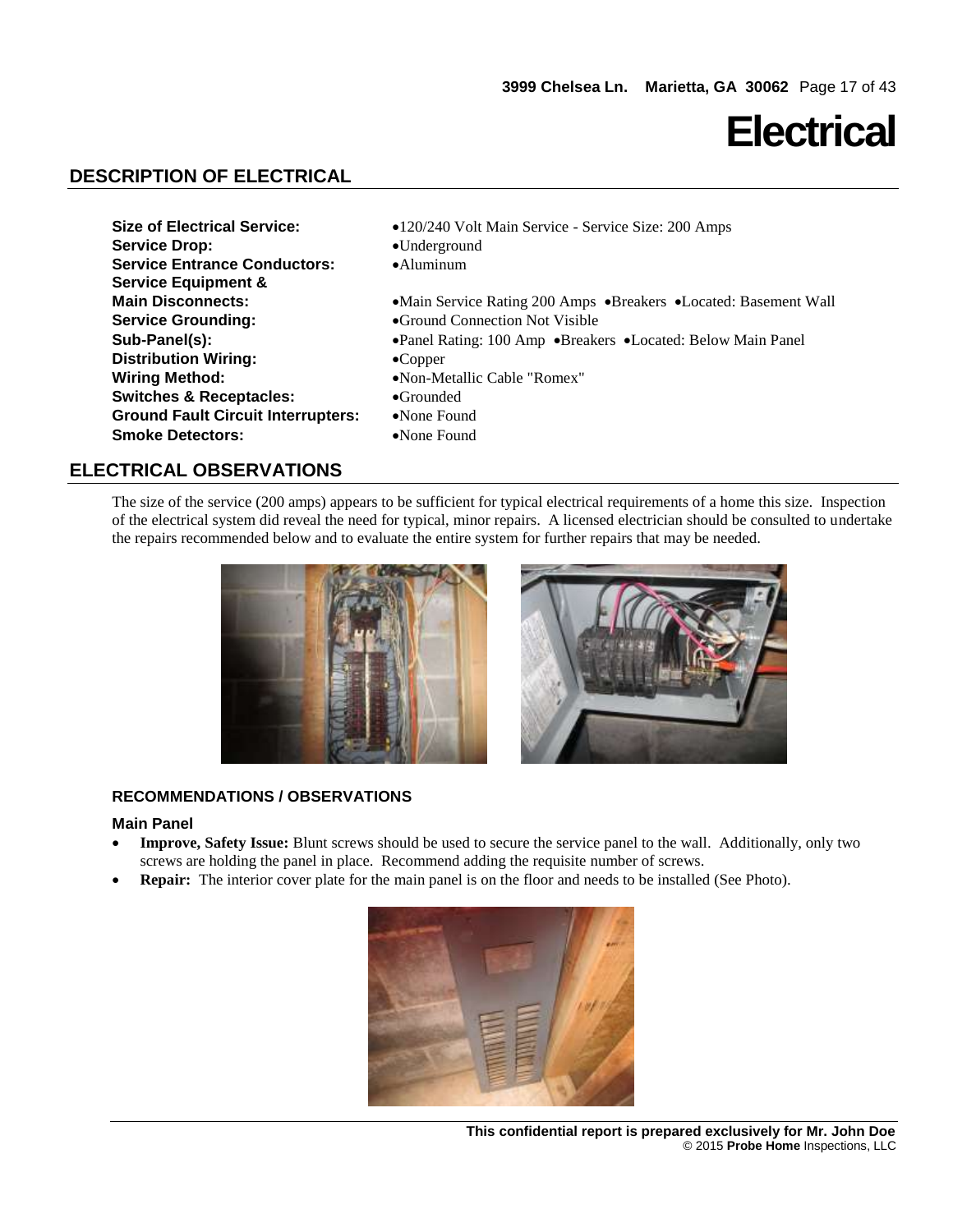#### **Distribution Wiring**

 **Repair:** All open junction boxes as noted in the attic and basement should be fitted with cover plates in order to protect the wiring and reduce the risk of potential fires that may be caused by poor connections (See Photos).

![](_page_17_Picture_3.jpeg)

![](_page_17_Picture_4.jpeg)

 **Repair:** Loose wiring is hanging from the basement ceiling which should be installed inside conduit and junction boxes (See Photos).

![](_page_17_Picture_6.jpeg)

#### **Outlets**

- **Repair:** The outlet to the right of the basement stairs on the main level, and the outlet in the hallway of the spare bedrooms are inoperative. These outlets and circuits should be investigated.
- **Repair, Safety Issue:** The installation of ground fault circuit interrupters (GFCI) is recommended for the kitchen and bathrooms. A GFCI offers increased protection from shock or electrocution.
- **Improve:** The installation of "arc fault" breakers for the bedrooms is now required by present day codes, which provides added protection against faulty wiring. Consult with an electrician concerning the installation of these for enhanced safety of these circuits.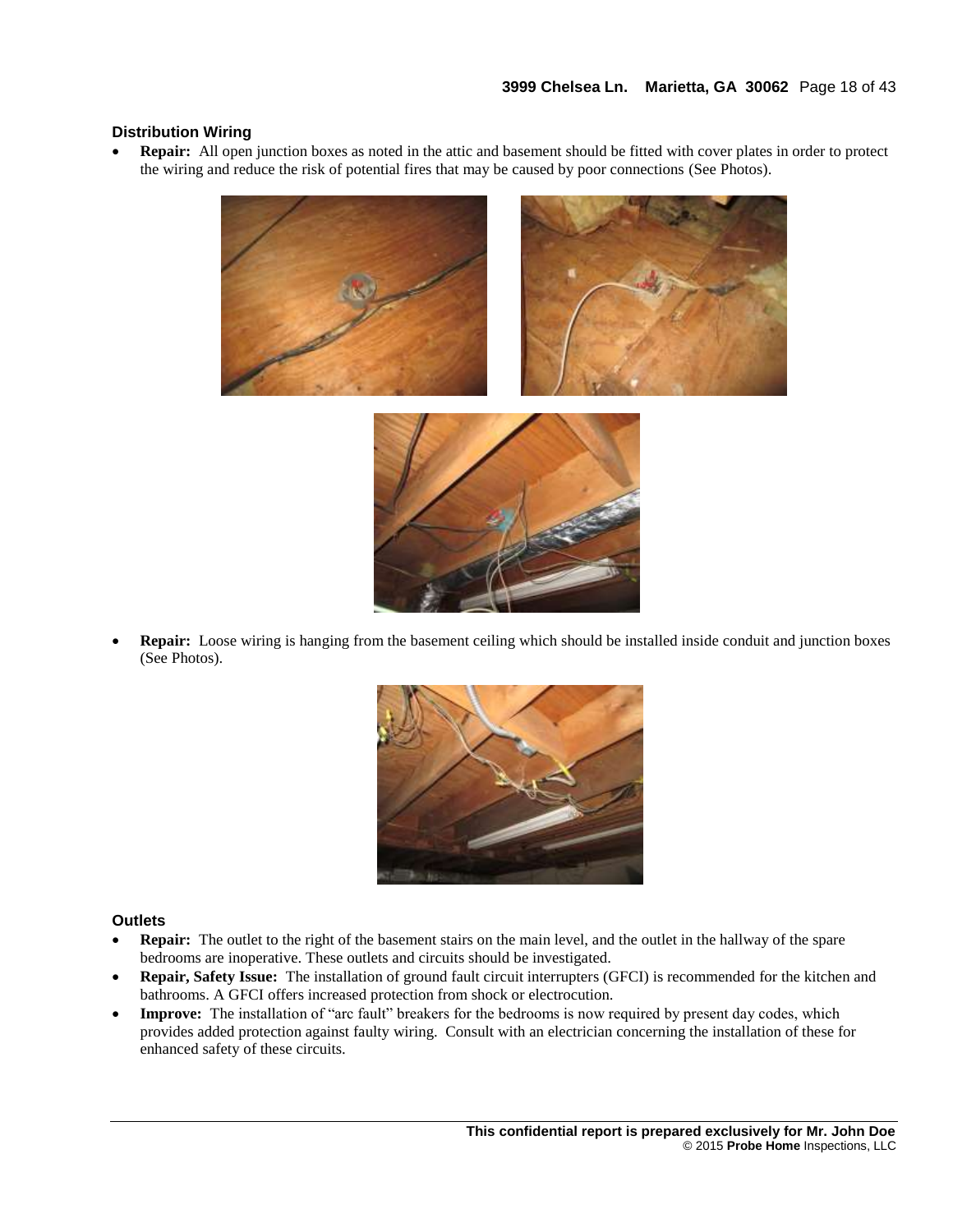#### **Lights**

- **Repair:** The track lighting in the kitchen and the track lighting at the right side of the family room were inoperable. The lighting in these areas needs to be evaluated and repaired.
- **Improve:** The covers for the pot lights above the master vanity need to be flush mounted to the ceiling (See Photo).

![](_page_18_Picture_4.jpeg)

#### **Smoke Detectors**

 **Repair, Safety Issue:** No working smoke detectors were observed in the home. Recommend adding detectors outside all bedrooms, the kitchen, and inside the garage for maximum protection.

## **LIMITATIONS OF ELECTRICAL INSPECTION**

As we have discussed and as described in your inspection contract, this is a visual inspection limited in scope by (but not restricted to) the following conditions:

- Electrical components concealed behind finished surfaces are not inspected.
- Only a representative sampling of outlets and light fixtures were tested.
- Furniture and/or storage restricted access to some electrical components which may not be inspected.
- The inspection does not include remote control devices, alarm systems and components, low voltage wiring, systems, and components, ancillary wiring, systems, and other components which are not part of the primary electrical power distribution system.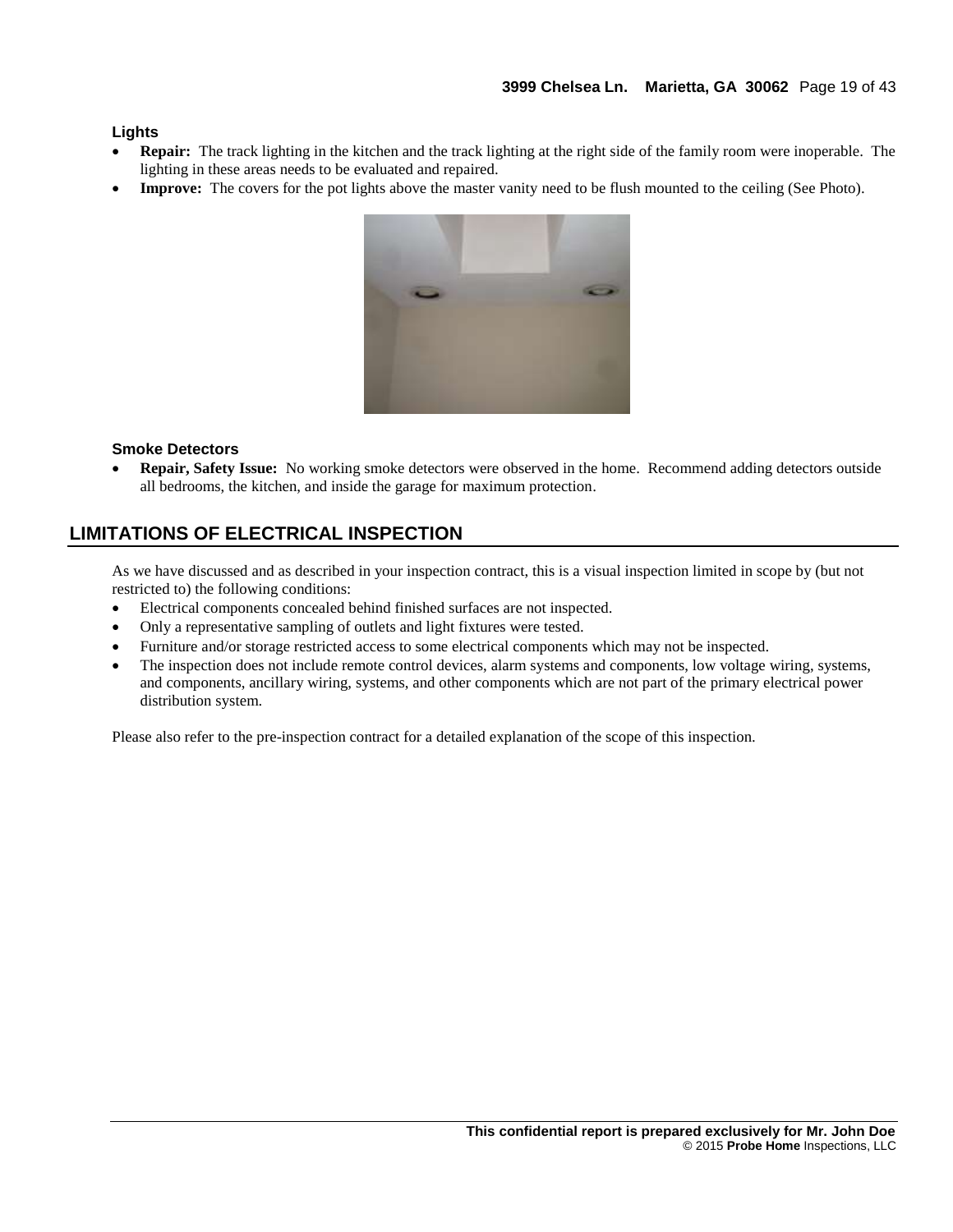**Heating**

## **DESCRIPTION OF HEATING**

| <b>Energy Source:</b>             | $\bullet$ Gas  |
|-----------------------------------|----------------|
| <b>Heating System Type:</b>       | $\bullet$ Forc |
| <b>Vents, Flues, Chimneys:</b>    | $\bullet$ Meta |
| <b>Heat Distribution Methods:</b> | $\bullet$ Duct |

**Heating System Type:** Forced Air Furnace Manufacturer/Age: Fridgeking / 1981 **•Metal-Single Wall**  $\bullet$ Ductwork

#### **HEATING OBSERVATIONS**

The furnace appears to be approximately 34 years old based on the serial number. The typical life for such a unit is 20-25 years based upon proper maintenance scheduling. The furnace did not responded to normal operating controls at the time of inspection.

![](_page_19_Picture_7.jpeg)

#### **RECOMMENDATIONS / OBSERVATIONS**

#### **Furnace**

- **Repair, Safety Issue:** The heating system requires service and cleaning by a qualified HVAC service company due to rust in the burner chamber area, which can indicate corrosion and damage to the heat exchanger. The heat exchanger should be checked for cracks, which can allow carbon monoxide poisoning to infiltrate the supply air. The air filters should be replaced. At the time of inspection the furnace was short cycling. Repair is necessary.
- **Concern:** Given the age of the furnace, it may be near the end of its useful life. You should reserve funds to be ready to purchase a new furnace.
- **Repair:** The dirty furnace air filters should be replaced (See Photos).

![](_page_19_Picture_13.jpeg)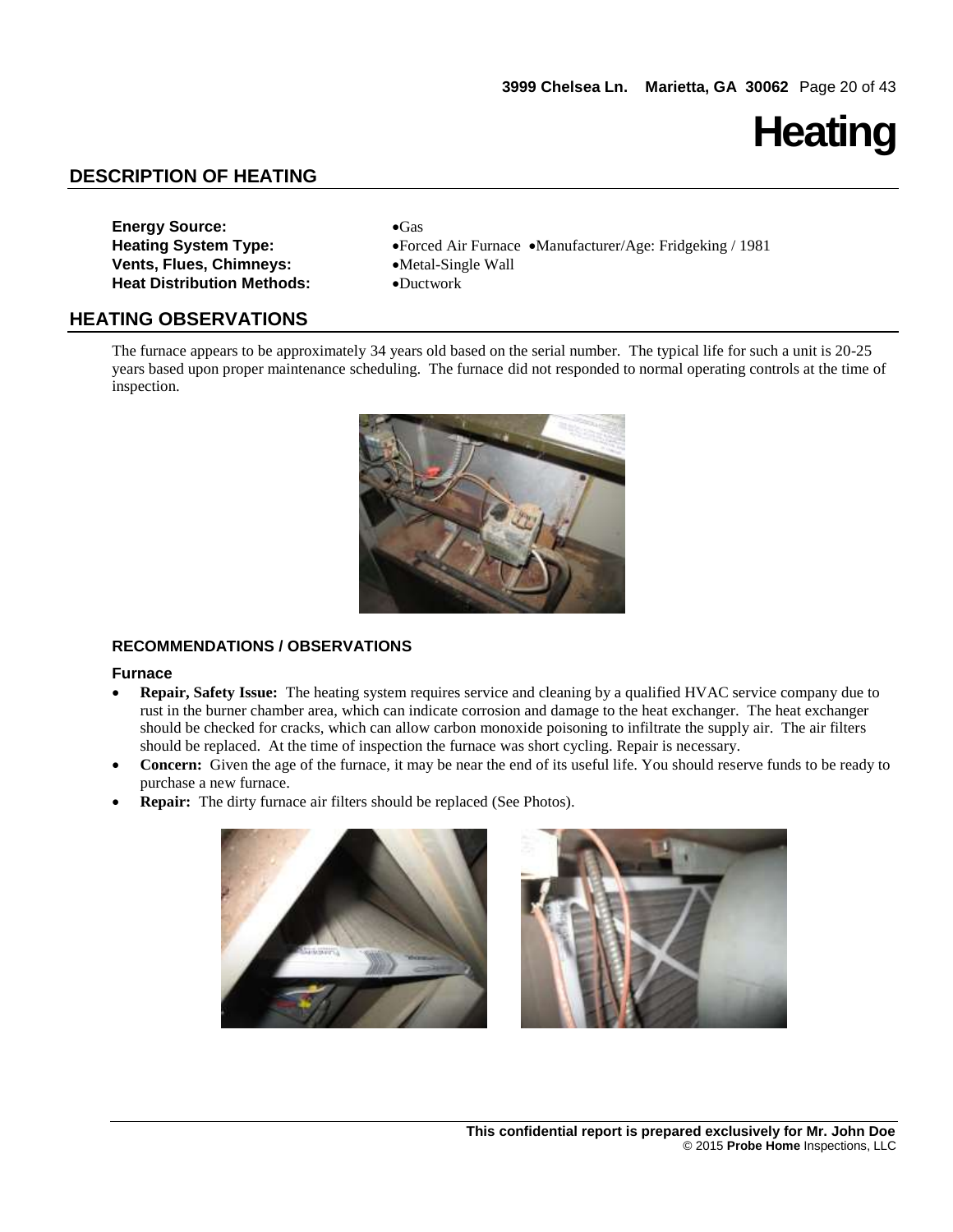#### **3999 Chelsea Ln. Marietta, GA 30062** Page 21 of 43

#### **Supply Air Ductwork**

- **Repair:** Supply air flow is less than ideal at many of the home's registers. Rebalancing the ductwork, blower cleaning or repairs, filter replacement, or additional duct work may be needed to obtain good air flow.
- **Repair:** The register needs to be re-installed in the wall at the front right bedroom.

#### **Thermostat**

**Monitor:** The thermostat is old and may be temperamental. Replacement is a minor job (See Photo).

![](_page_20_Picture_6.jpeg)

## **LIMITATIONS OF HEATING INSPECTION**

As we have discussed and as described in your inspection contract, this is a visual inspection limited in scope by (but not restricted to) the following conditions:

- The adequacy of heat supply or distribution balance is not inspected.
- The interior of flues or chimneys which are not readily accessible are not inspected.
- The furnace heat exchanger, humidifier, or dehumidifier, and electronic air filters are not inspected.
- Solar space heating equipment/systems are not inspected.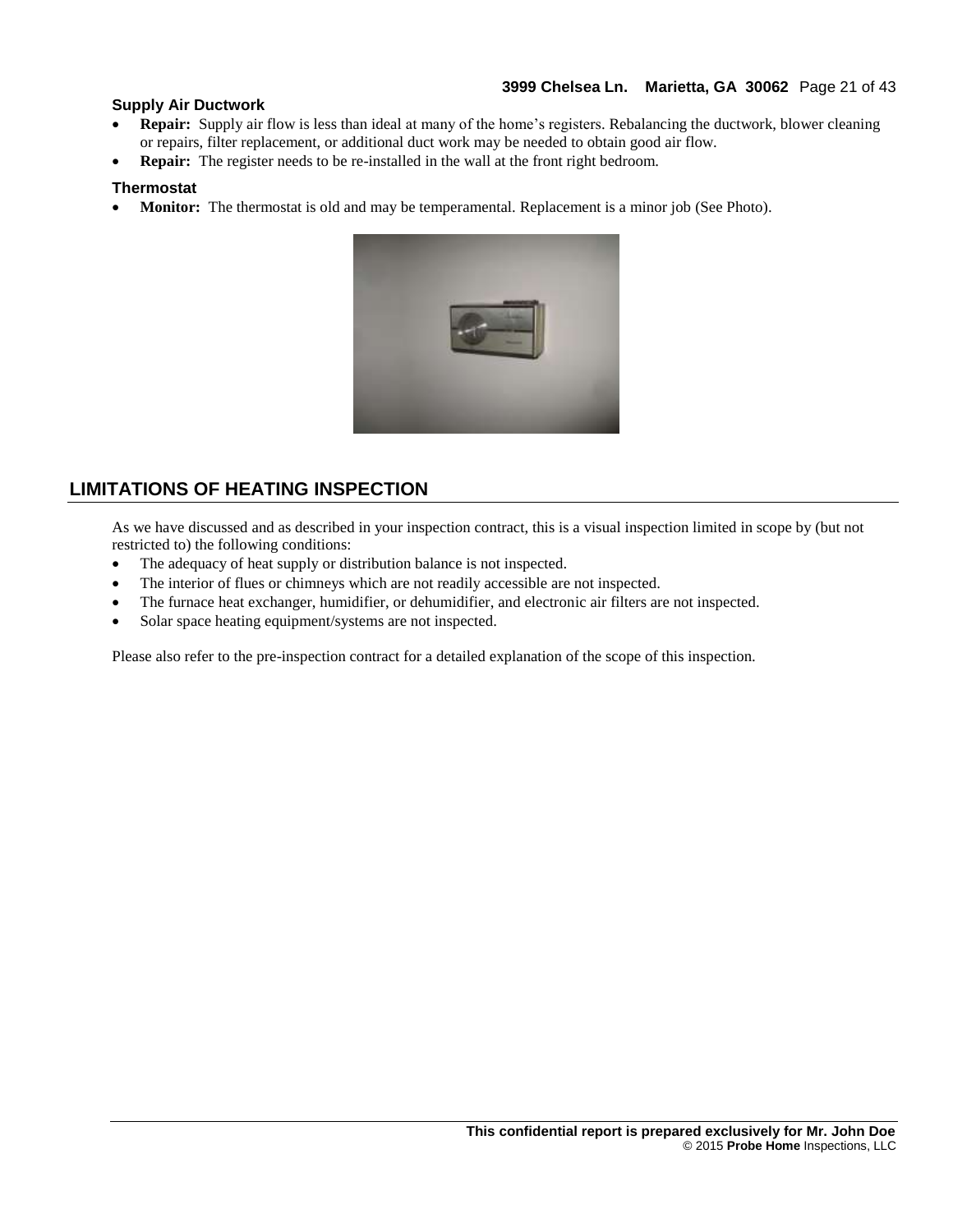## **Cooling / Heat Pumps**

## **DESCRIPTION OF COOLING / HEAT PUMPS**

**Energy Source: Electricity** 

**Other Components:** Condensate Pump • House Fan

**Central System Type:** Air Cooled Central Air Conditioning Capacity in Tons: 3.5 (1 Ton serves approx 500-600 sf); Manufacturer/Age: Amana / 1995 **Through-Wall Equipment:** Present At Right Rear of Home

### **COOLING / HEAT PUMPS OBSERVATIONS**

The outdoor unit appears to be approximately 20 years old based on the serial number. The typical life for such components is 12-15 years based on proper maintenance scheduling. Operation of the cooling systems when overnight temperatures have been below 60 degrees may cause damage to the equipment. Cooling systems are not tested under these conditions. The AC was not operated or tested.

![](_page_21_Picture_9.jpeg)

#### **RECOMMENDATIONS / OBSERVATIONS**

#### **Central Air Conditioning**

- **Concern:** As is not uncommon for homes of this age and location, the air conditioning system is relatively old. It will require a higher level of maintenance, and may be more prone to major component breakdown. Predicting the frequency or time frame for repairs on any mechanical device is virtually impossible. If the compressor fails, or if breakdowns become chronic, replacing the entire system may be more cost-effective than continuing to undertake repairs.
- **Repair:** Damaged and or missing insulation on refrigerant lines should be repaired. These outside lines should be insulated all the way to the compressor unit to prevent loss of temperature in the lines (See Photo).

![](_page_21_Picture_14.jpeg)

**Monitor:** Recommend the air conditioning unit be evaluated by a heating and air contractor prior to closing.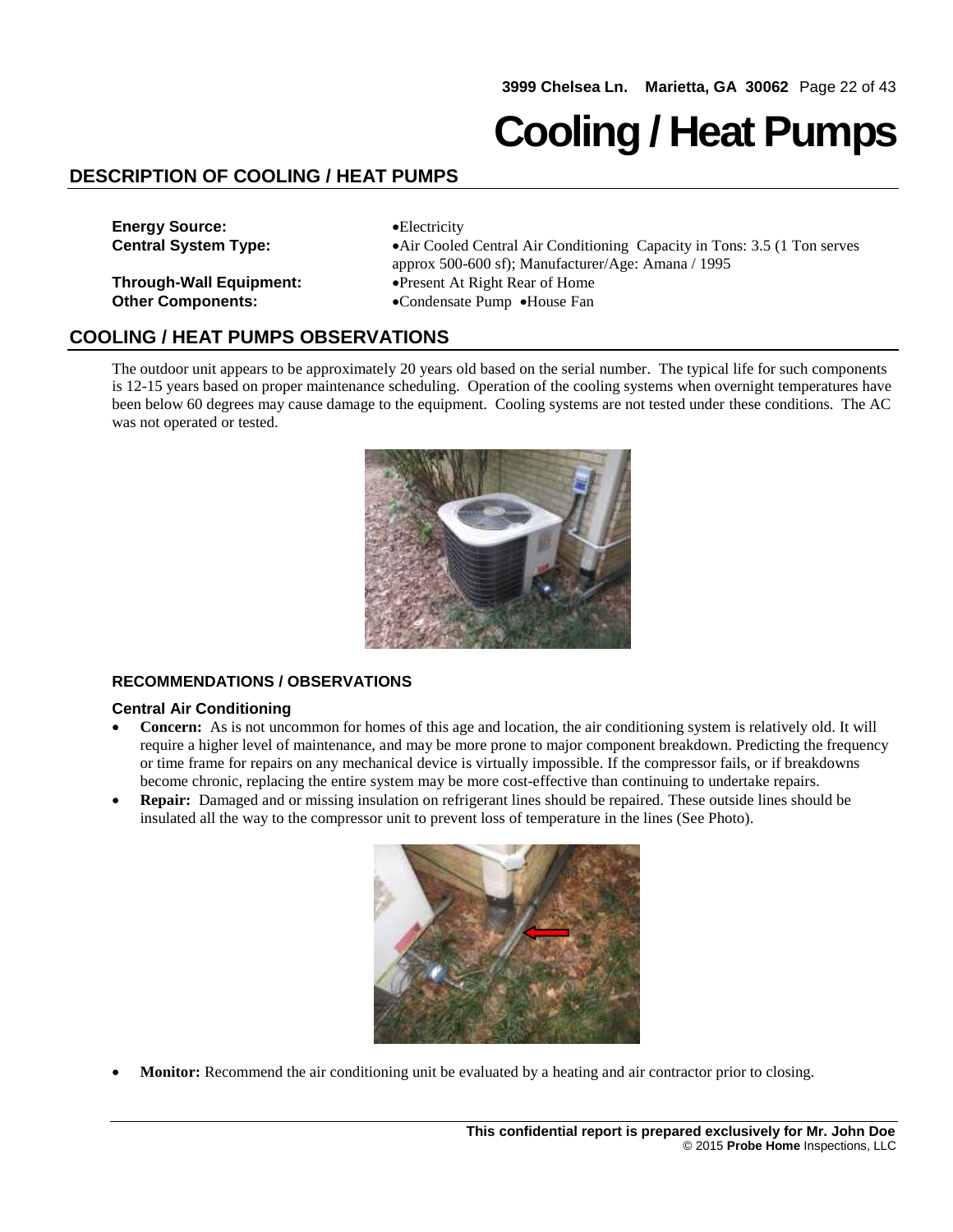## **LIMITATIONS OF COOLING / HEAT PUMPS INSPECTION**

As we have discussed and as described in your inspection contract, this is a visual inspection limited in scope by (but not restricted to) the following conditions:

- Window mounted air conditioning units are not inspected.
- The cooling supply adequacy or distribution balance are not inspected.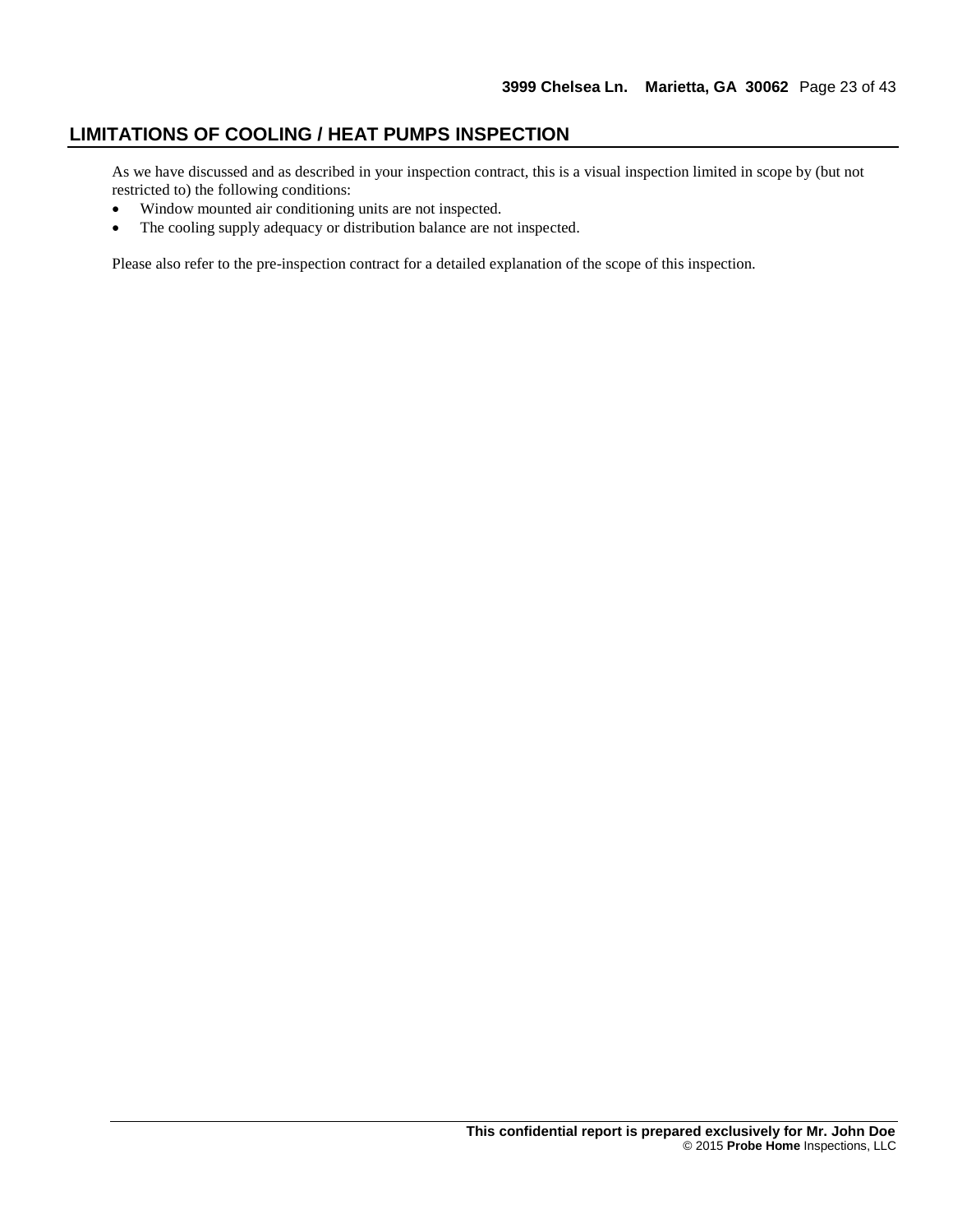## **Insulation / Ventilation**

## **DESCRIPTION OF INSULATION / VENTILATION**

- **Attic Insulation:**  $\bullet R20$  Fiberglass in Main Attic **Exterior Wall Insulation:** • Not Visible **Basement Wall Insulation:** Not Visible **Crawl Space Insulation:** Not Visible **Vapor Retarders:** Plastic **Crawl Space Ventilation:** Exterior Wall Vents **Exhaust Fan/vent Locations:** • • **Bathroom** • Kitchen • Dryer
- **Roof Ventilation:**  $\bullet$  Ridge Vents  $\bullet$  Gable Vents  $\bullet$  Soffit Vents

## **INSULATION / VENTILATION OBSERVATIONS**

Insulation levels are typical for a home of this age and construction. Any further insulation improvements will help to reduce utility costs.

![](_page_23_Figure_7.jpeg)

#### **RECOMMENDATIONS / ENERGY SAVING SUGGESTIONS**

#### **Attic / Roof**

• **Improve:** The attic insulation should be improved to R30, which is the present day standard. Any missing attic insulation such as noted throughout the attic should be added for proper protection against loss of conditioned air into the attic. The pull-down attic access door should be insulated with foam board and weather stripped to limit unconditioned air infiltration into finished areas (See Photo).

![](_page_23_Figure_11.jpeg)

 **Repair:** There is evidence of past rodent activity in the attic. All outside openings into the attic should be covered with screen wire or otherwise sealed. If infestations persist, a pest control specialist should be consulted to eliminate future activity. Rodents can damage electrical wiring and other building components and can create unhealthy conditions within the home.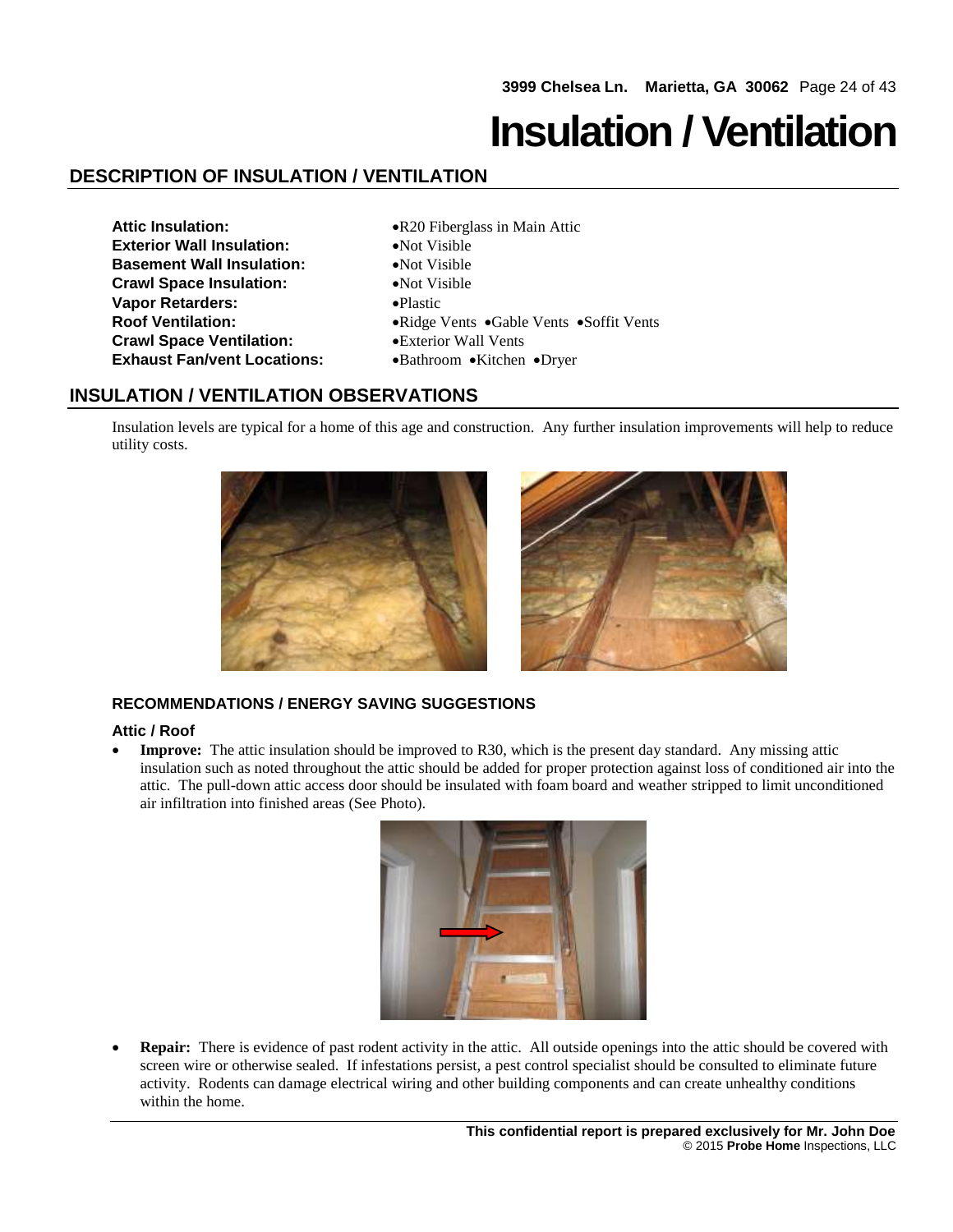#### **Basement / Crawl Space**

- **Improve:** Insulation improvements to the floor above the crawl space may be desirable, depending on the anticipated term of ownership.
- **Repair:** There is evidence of vermin activity in the basement. A pest control specialist should be consulted for treatment and control advice.

## **LIMITATIONS OF INSULATION / VENTILATION INSPECTION**

As we have discussed and as described in your inspection contract, this is a visual inspection limited in scope by (but not restricted to) the following conditions:

- Insulation/ventilation type and levels in concealed areas are not inspected. Insulation and vapor barriers are not disturbed and no destructive tests (such as cutting openings in walls to look for insulation) are performed.
- Potentially hazardous materials such as Asbestos and Urea Formaldehyde Foam Insulation (UFFI) cannot be positively identified without a detailed inspection and laboratory analysis. This is beyond the scope of the inspection.
- An analysis of indoor air quality is not part of our inspection unless explicitly contracted-for and discussed in this or a separate report.
- Any estimates of insulation R values or depths are rough average values.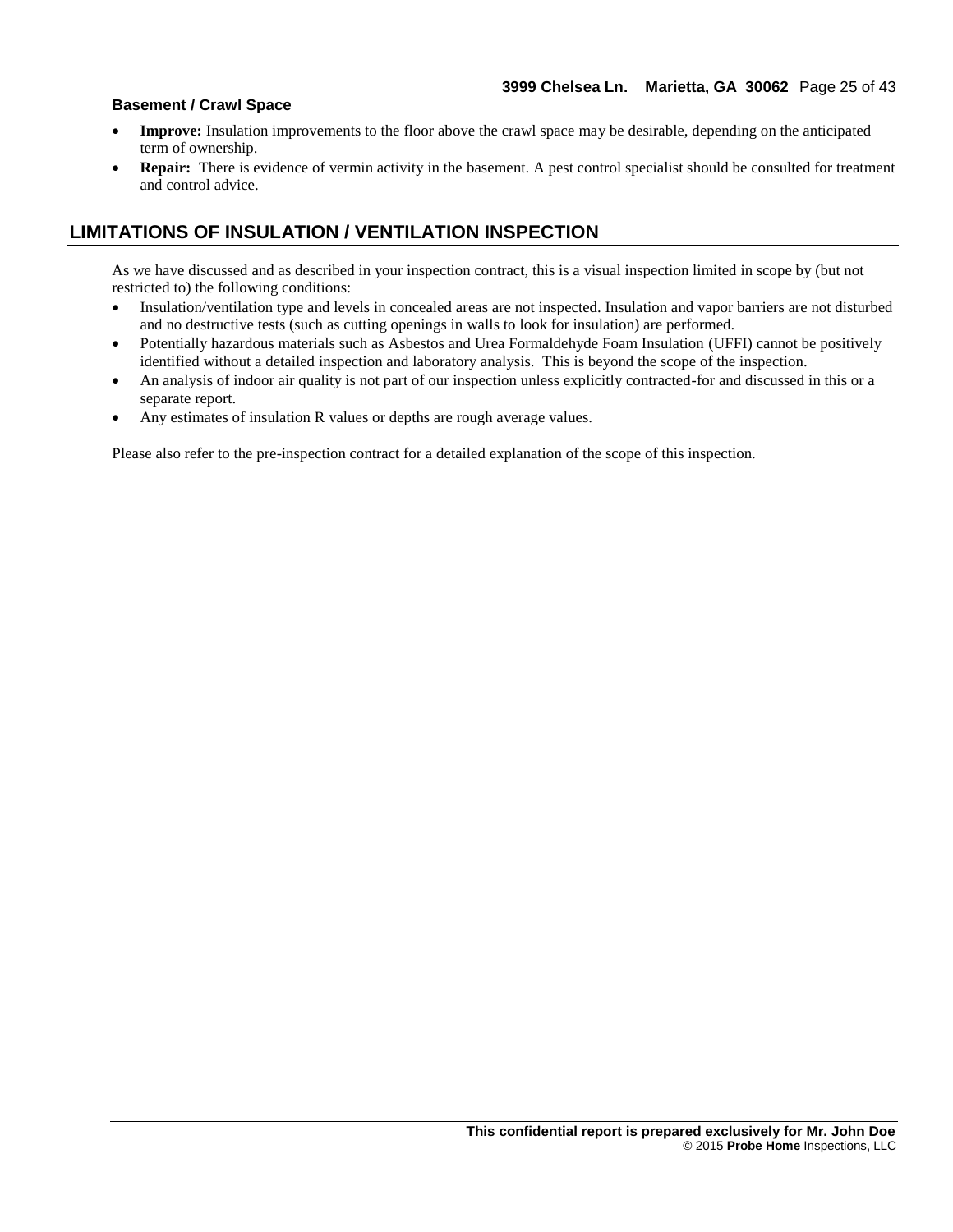# **Plumbing**

## **DESCRIPTION OF PLUMBING**

| <b>Water Supply Source:</b>       | •Public Water Supply                            |
|-----------------------------------|-------------------------------------------------|
| <b>Service Pipe to House:</b>     | $\bullet$ Copper                                |
| <b>Main Water Valve Location:</b> | •Crawl Space                                    |
| <b>Interior Supply Piping:</b>    | •Copper •Plastic                                |
| <b>Waste System:</b>              | • Private Sewage System                         |
| Drain, Waste, & Vent Piping:      | $\bullet$ Plastic                               |
| <b>Water Heater:</b>              | • Gas • Approximate Capacity (in gallons): $65$ |
|                                   | • Age: 2001 (typical life is 10-12 years)       |
|                                   | •Manufacturer: Kenmore                          |
| <b>Fuel Shut-Off Valves:</b>      | •Natural Gas Main Valve Could Not Be Located    |
| <b>Other Components:</b>          | •Pressure Regulator on Main Line                |

## **PLUMBING OBSERVATIONS**

The water pressure could not be checked due to a stripped fitting at the water heater. Overall, the plumbing system is in generally good condition with only minor repairs or improvements recommended.

![](_page_25_Picture_6.jpeg)

![](_page_25_Picture_7.jpeg)

#### **RECOMMENDATIONS / OBSERVATIONS**

#### **Water Heater**

• Concern: The water heater is an old unit that may be approaching the end of its useful life. It would be wise to budget for a new unit. One cannot predict with certainty when replacement will become necessary.

#### **Waste / Vent**

• **Improve:** There is a flexible drain pipe located under the laundry tub which is prone to clogging. Recommend replacing with rigid smooth walled pipe per proper plumbing technique (See Photo).

![](_page_25_Picture_13.jpeg)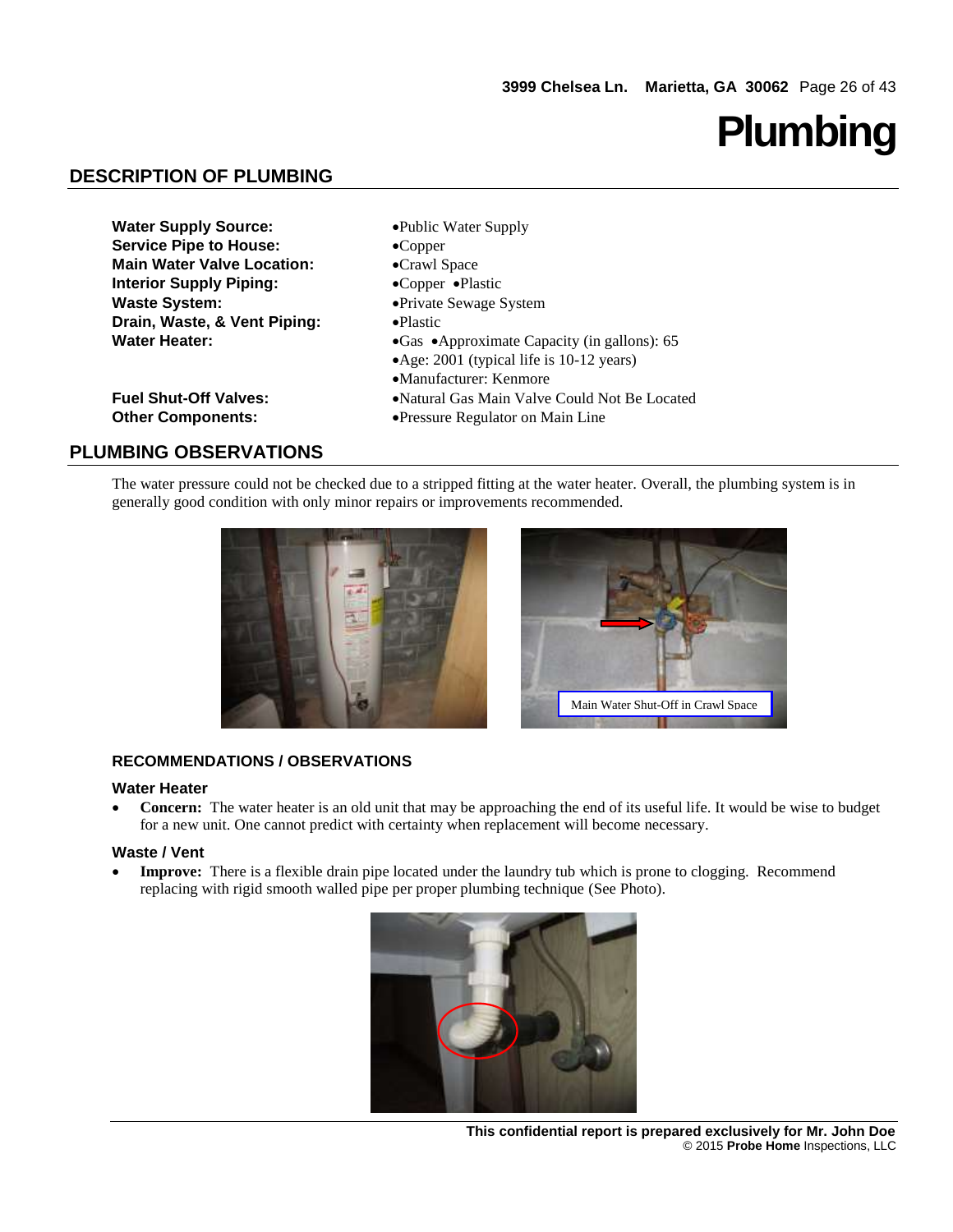#### **3999 Chelsea Ln. Marietta, GA 30062** Page 27 of 43

#### **Fixtures**

- **Repair:** The faucet is broken in the basement bathroom. Repair or replacement is necessary (See Photo).
- **Repair:** The toilet is loose as noted in the master water closet. Have the toilet properly bolted to the floor.
- **Repair:** Cracked, deteriorated and/or missing bathtub enclosure grout in the master bath should be replaced (See Photo).
- **Repair:** The drain plugs for the master and spare bathtubs are damaged and should be replaced.
- **Repair:** The laundry tub should be properly secured to the floor to prevent loosening of plumbing connections.

![](_page_26_Picture_7.jpeg)

![](_page_26_Picture_8.jpeg)

### **LIMITATIONS OF PLUMBING INSPECTION**

As we have discussed and as described in your inspection contract, this is a visual inspection limited in scope by (but not restricted to) the following conditions:

- Portions of the plumbing system concealed by finishes and/or storage (below sinks, etc.), below the structure, or beneath the ground surface are not inspected.
- Water quantity and water quality are not tested unless explicitly contracted-for and discussed in this or a separate report.
- Clothes washing machine connections are not inspected.
- Interiors of flues or chimneys which are not readily accessible are not inspected.
- Water conditioning systems, solar water heaters, fire and lawn sprinkler systems, and private waste disposal systems are not inspected unless explicitly contracted-for and discussed in this or a separate report.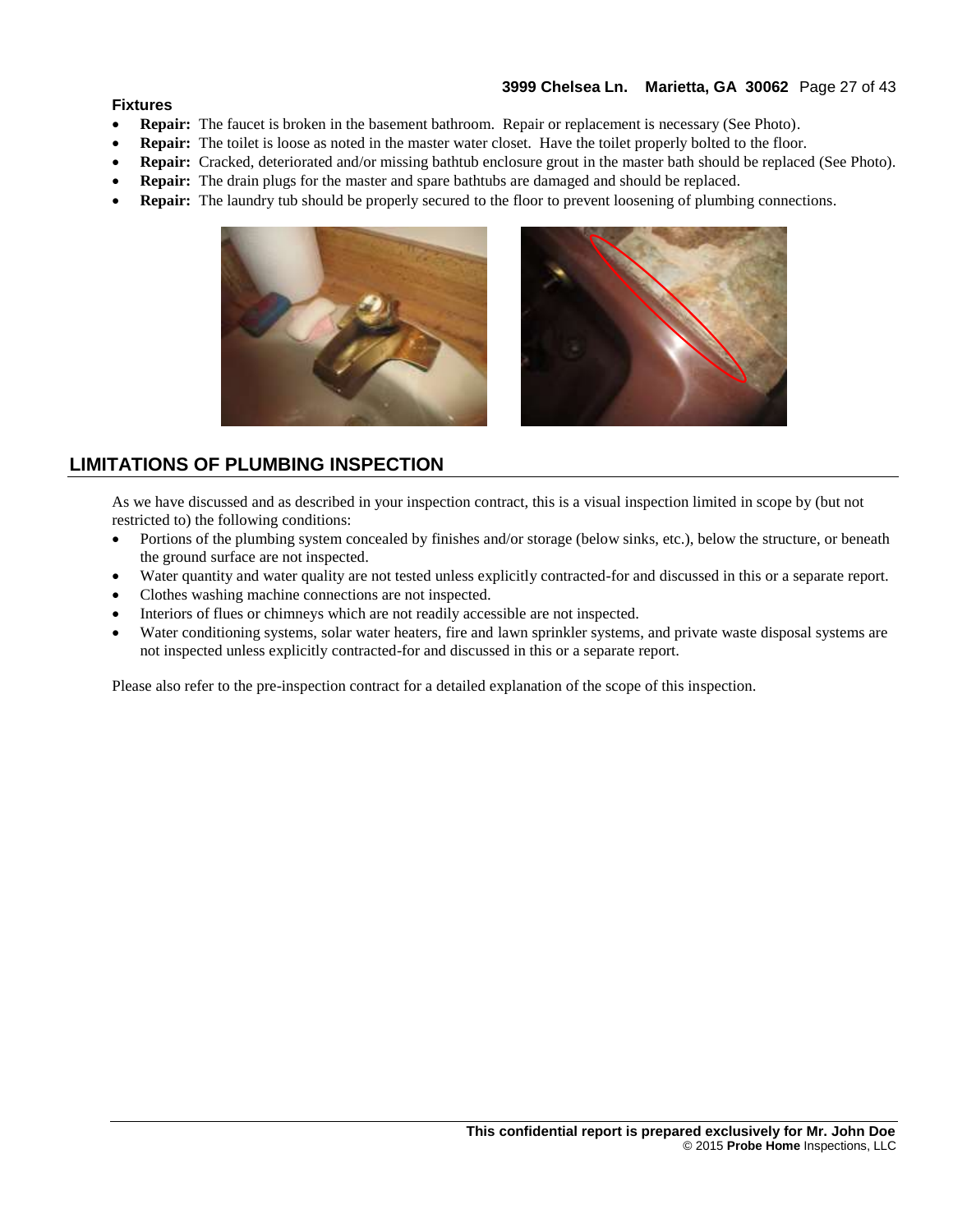## **Interior**

## **DESCRIPTION OF INTERIOR**

**Wall And Ceiling Materials:**  $\bullet$  Drywall  $\bullet$  Paneling **Doors:**  $\bullet \text{Wood-Hollow Core}$ 

Floor Surfaces:  $\bullet$  Carpet  $\bullet$ Tile  $\bullet$ Vinyl/Resilient  $\bullet$ Wood  $\bullet$ Concrete **Window Type(s) & Glazing:** • Casement • Double/Single Hung • Fixed Pane • Double Glazed

### **INTERIOR OBSERVATIONS**

#### **General Condition of Interior Finishes**

On the whole, the interior finishes of the home are considered to be in above average condition. Typical flaws were observed in some areas.

#### **General Condition of Windows and Doors**

The majority of the doors and windows are modest quality. While there is no rush to substantially improve these doors and windows, replacement units would be a logical long term improvement.

#### **General Condition of Floors**

The flooring system shows evidence of typical minor sags and unevenness.

#### **RECOMMENDATIONS / OBSERVATIONS**

#### **Floors**

• **Improve:** The floor underneath the center island in the kitchen is not finished. Improvement is optional (See Photo).

![](_page_27_Picture_15.jpeg)

#### **Windows**

- **Monitor:** The windows are old and in mild disrepair. This is a common condition that does not necessitate immediate major repair. The most important factor is that the window exteriors are well-maintained to avoid rot or water infiltration.
- **Repair:** The window in the back basement bedroom has a broken spring which means that the window will not stay open without the means of artificial support. Repair may be desirable.
- **Improve:** Several of the windows have lost their seals. This has resulted in condensation developing between the panes of glass. This "fogging" of the glass is primarily a cosmetic concern, but may need to be replaced because it has lost its insulating value (See Photos).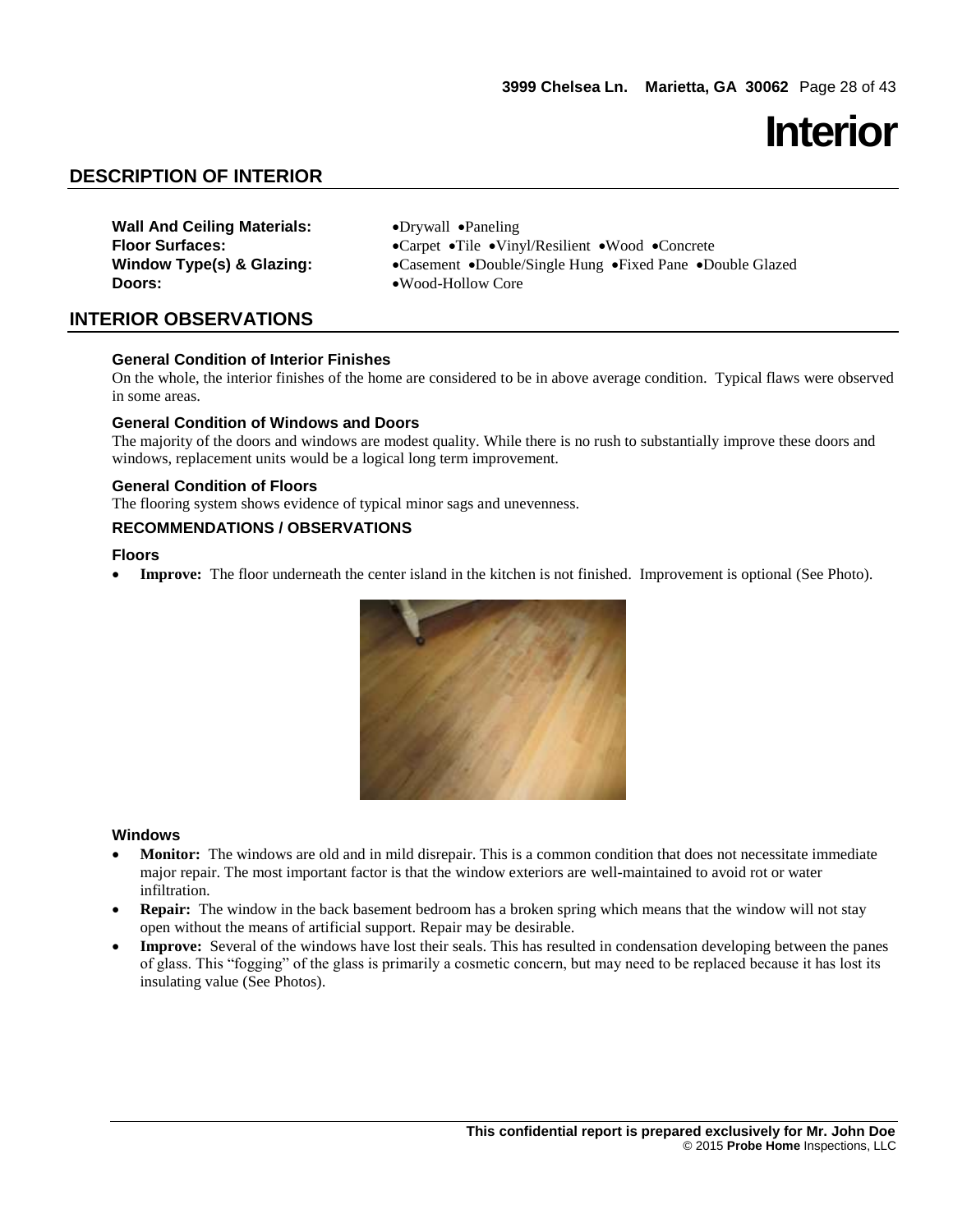#### **3999 Chelsea Ln. Marietta, GA 30062** Page 29 of 43

![](_page_28_Picture_1.jpeg)

• Monitor: It may be desirable to replace window screens where missing. The owner should be consulted regarding any screens that may be in storage.

#### **Doors**

- **Repair:** The back bedroom door should be adjusted as necessary to latch properly.
- **Repair:** The closet door does not close properly in the front basement bedroom.
- **Repair:** The linen closet at the back spare bedroom hallway needs to be trimmed in order to close properly.

#### **Skylights**

 **Repair:** The interior finishes below the sunroom skylights show evidence of water damage. The infrared camera suggests moisture is present. The skylights should be repaired as necessary (See Photos).

![](_page_28_Picture_9.jpeg)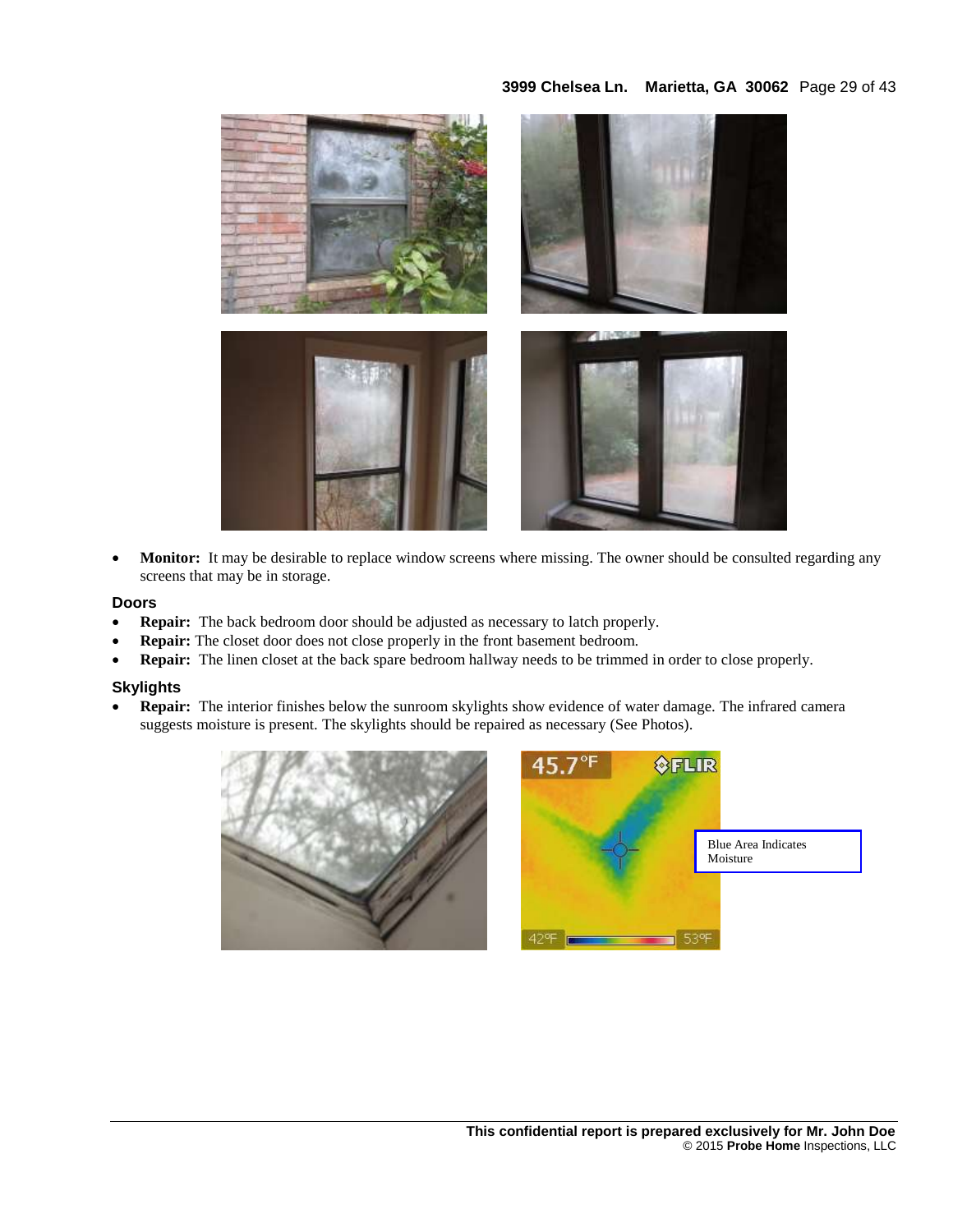#### **3999 Chelsea Ln. Marietta, GA 30062** Page 30 of 43

![](_page_29_Picture_1.jpeg)

#### **Stairways**

- **Repair:** The top step of the basement stairway needs to be fastened to the floor (See Photo).
- **Repair:** Loose treads on the basement stairway should be securely installed to the frame (See Photo).

![](_page_29_Picture_5.jpeg)

#### **Basement Leakage**

 **Monitor:** The basement shows evidence of moisture penetration at the front foundation wall. *It should be understood that it is impossible to predict the severity or frequency of moisture penetration on a one-time visit to a home.* Virtually all block basements exhibit signs of moisture penetration and virtually all basements will indeed leak at some point in time. The visible moisture inside the blocks is not unusual for a home of this age, construction and location. Further monitoring of the foundation will be required to determine what improvements, if any, will be required. Basement leakage rarely affects the structural integrity of a home.

The vast majority of basement leakage problems are the result of insufficient control of storm water at the surface. The ground around the house should be sloped to encourage water to flow away from the foundations. Gutters and downspouts should act to collect roof water and drain the water at least five (5) feet from the foundation or into a functional storm sewer. Downspouts that are clogged or broken below grade level, or that discharge too close to the foundation are the most common source of basement leakage. Please refer to the Roofing and Exterior sections of the report for more information.

In the event that basement leakage problems are experienced, lot and roof drainage improvements should be undertaken as a first step. Please beware of contractors who recommend expensive solutions. Excavation, damp-proofing and/or the installation of drainage tiles should be a last resort. In some cases, however, it is necessary. Your plans for using the basement may also influence the approach taken to curing any dampness that is experienced.

#### **Environmental Issues**

 **Monitor:** Radon gas is a naturally occurring gas that is invisible, odorless and tasteless. A danger exists when the gas percolates through the ground and enters a tightly enclosed structure (such as a home). Long term exposure to high levels of radon gas can cause cancer. *The Environmental Protection Agency (E.P.A.) states that a radon reading of more than 4.0 picocuries per liter of air represents a health hazard.* A three hour radon test resulted in a reading of 1.76. A 48 hour radon evaluation is beyond the scope of this inspection (unless specifically requested). For more information, consult the Environmental Protection Agency (E.P.A.) for further guidance and a list of testing labs in your area.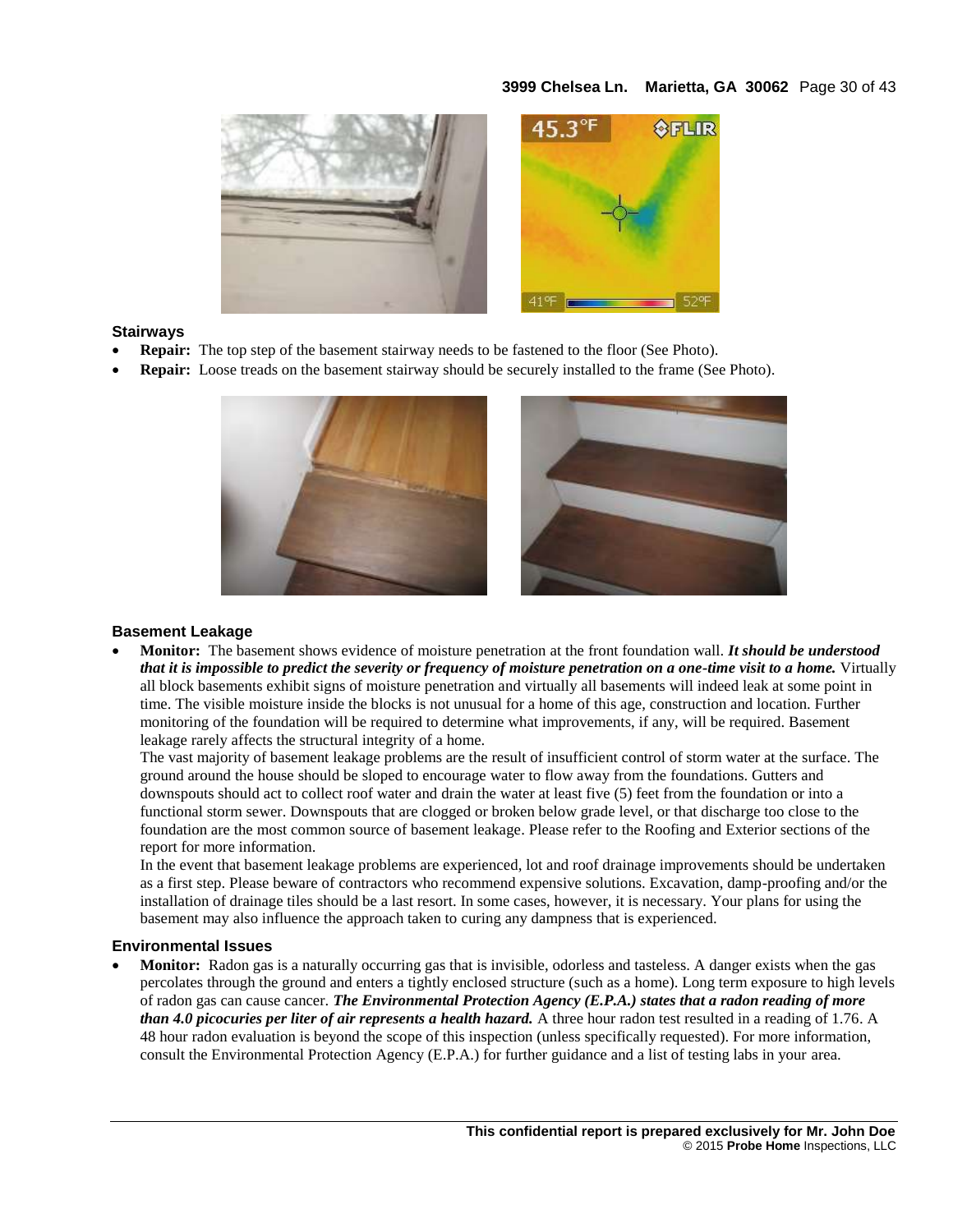## **LIMITATIONS OF INTERIOR INSPECTION**

As we have discussed and as described in your inspection contract, this is a visual inspection limited in scope by (but not restricted to) the following conditions

- Furniture, storage, appliances and/or wall hangings are not moved to permit inspection and may block defects.
- Carpeting, window treatments, central vacuum systems, household appliances, recreational facilities, paint, wallpaper, and other finish treatments are not inspected.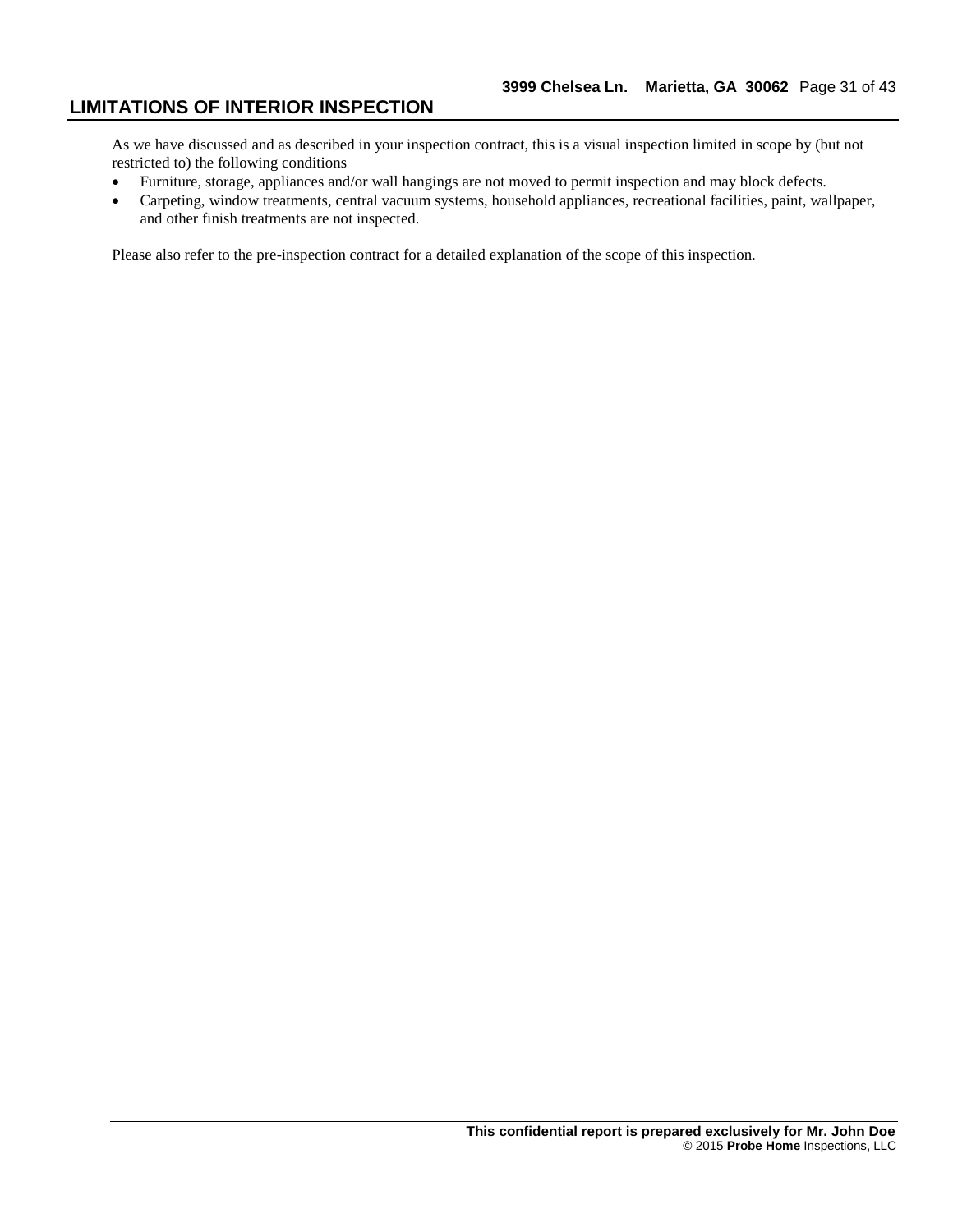![](_page_31_Picture_1.jpeg)

## **DESCRIPTION OF APPLIANCES**

- **Appliances Tested:** Built-in Electric Oven Electric Cooktop Dishwasher Waste Disposer **Laundry Facility:** Dryer Vented to Building Exterior Hot and Cold Water Supply for Washer Waste Standpipe for Washer
	-
- **Other Components Tested:**  $\bullet$  Cooktop Exhaust Vent/Fan  $\bullet$  Door Bell

#### **APPLIANCES OBSERVATIONS**

All appliances that were tested responded satisfactorily.

![](_page_31_Picture_9.jpeg)

![](_page_31_Picture_10.jpeg)

#### **RECOMMENDATIONS / OBSERVATIONS**

#### **Cooktop Exhaust**

 **Repair:** The cooktop under cabinet exhaust fan should discharge to the building exterior rather than into the basement (See Photo).

![](_page_31_Picture_14.jpeg)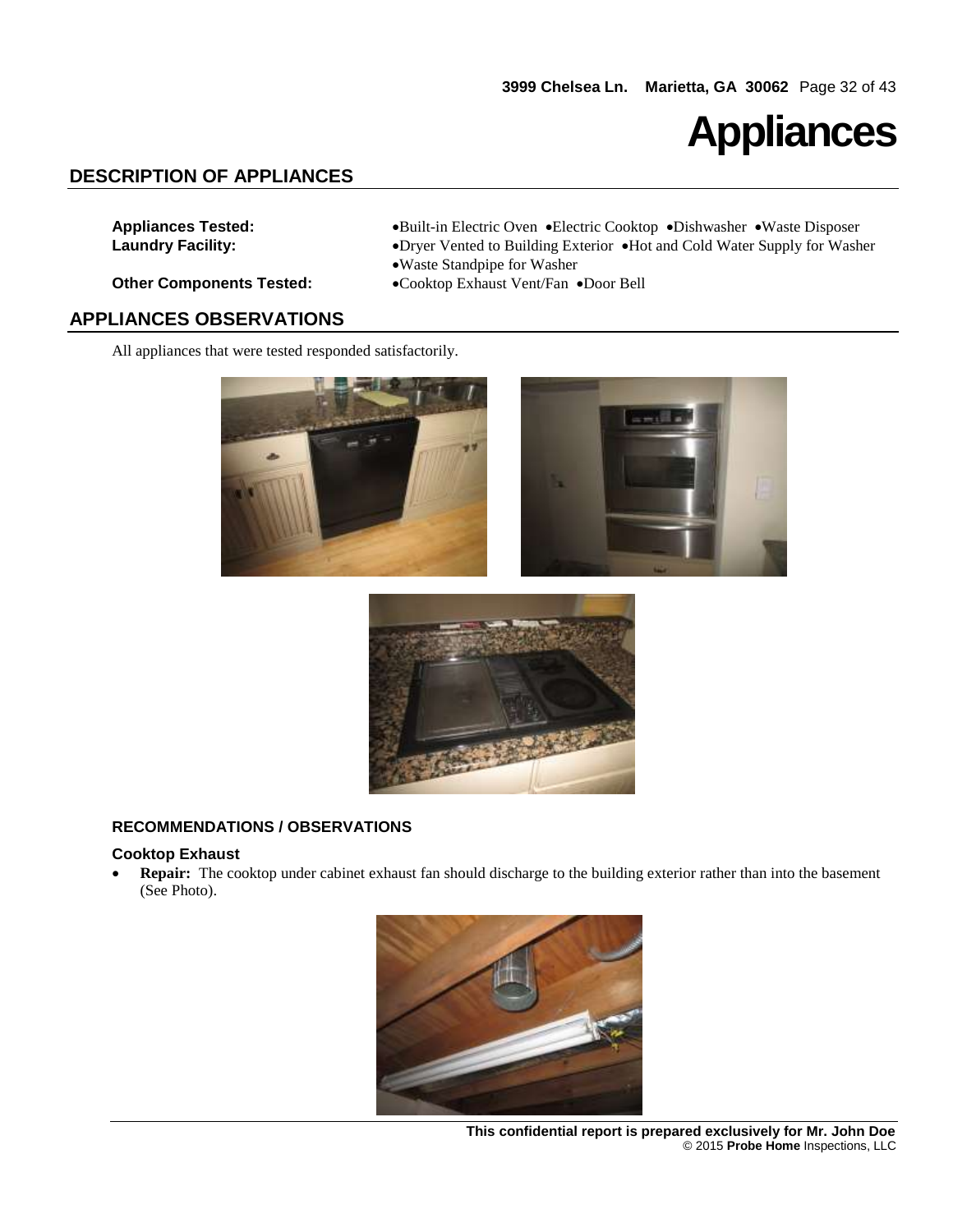### **LIMITATIONS OF APPLIANCES INSPECTION**

As we have discussed and as described in your inspection contract, this is a visual inspection limited in scope by (but not restricted to) the following conditions

- Thermostats, timers and other specialized features and controls are not tested.
- The temperature calibration, functionality of timers, effectiveness, efficiency and overall performance of appliances is outside the scope of this inspection.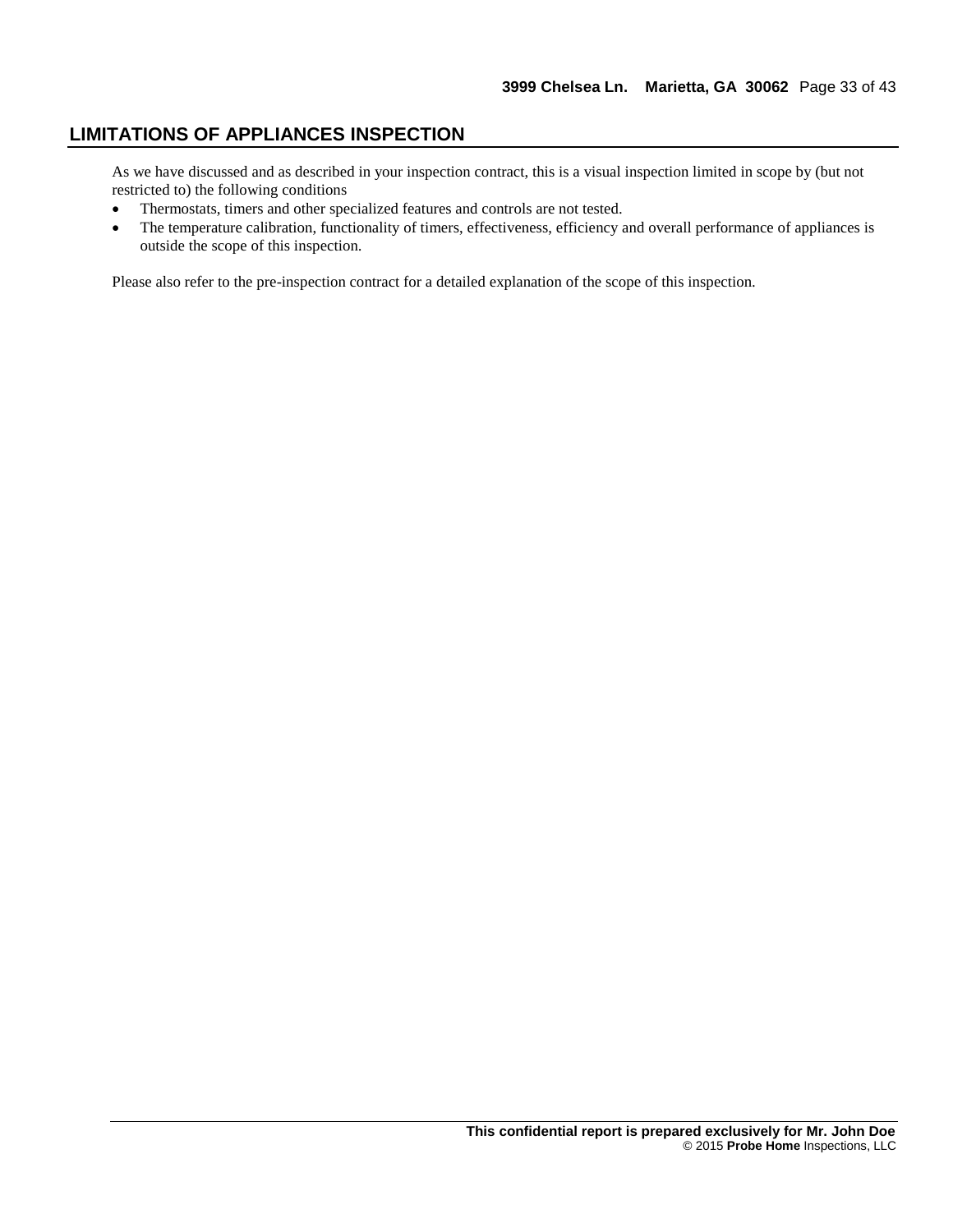## **Fireplaces / Wood Stoves**

## **DESCRIPTION OF FIREPLACES / WOOD STOVES**

Wood/Coal Stoves: Wood Stove **Vents, Flues, Chimneys:** • Not Visible

## **FIREPLACES / WOOD STOVES OBSERVATIONS**

![](_page_33_Picture_6.jpeg)

#### **RECOMMENDATIONS / OBSERVATIONS**

#### **Wood Stove**

- **Repair, Safety Issue:** The wood stove chimney should be inspected and cleaned prior to operation.
- **Repair:** The mantle for the wood burning stove is missing and should be replaced.

## **LIMITATIONS OF FIREPLACES / WOOD STOVES INSPECTION**

As we have discussed and as described in your inspection contract, this is a visual inspection limited in scope by (but not restricted to) the following conditions

- The interiors of flues or chimneys are not inspected.
- Firescreens, fireplace doors, appliance gaskets and seals, automatic fuel feed devices, mantles and fireplace surrounds, combustion make-up air devices, and heat distribution assists (gravity or fan-assisted) are not inspected.
- The inspection does not involve igniting or extinguishing fires nor the determination of draft.
- Fireplace inserts, stoves, or firebox contents are not moved.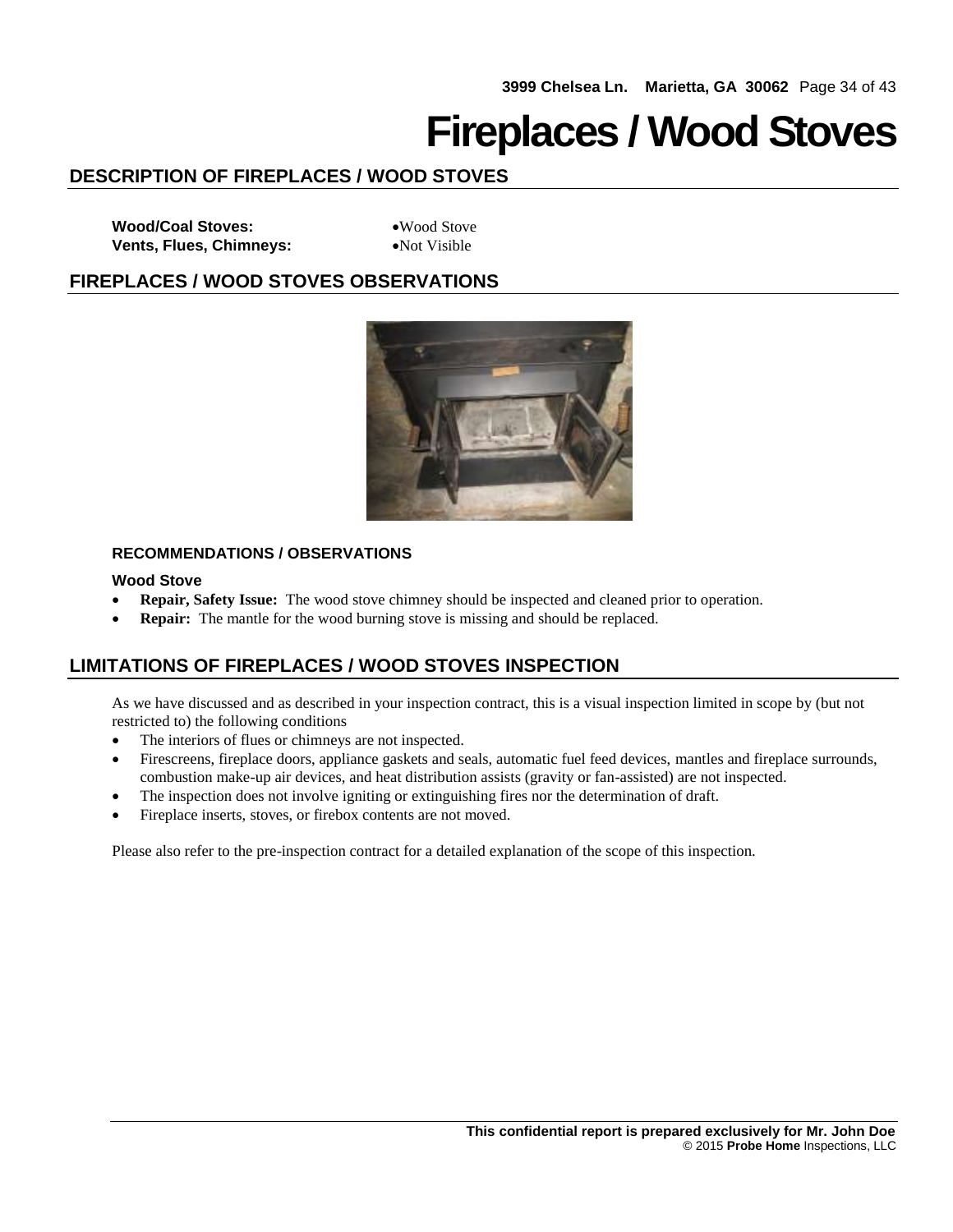## **Appendix A-Maintenance Advice**

#### **UPON TAKING OWNERSHIP**

After taking possession of a new home, there are some maintenance and safety issues that should be addressed immediately. The following checklist should help you undertake these improvements:

- o Change the locks on all exterior entrances, for improved security.
- o Check that all windows and doors are secure. Improve window hardware as necessary. Security rods can be added to sliding windows and doors. Consideration should also be given to a security system.
- o Install smoke detectors on each level of the home. Ensure that there is a smoke detector outside all sleeping areas. Replace batteries on any existing smoke detectors and test them. Make a note to replace batteries again in one year.
- o Create a plan of action in the event of fire in your home. Ensure that there is an operable window or door in every room of the house. Consult with your local fire department regarding fire safety issues and what to do in the event of fire.
- o Install carbon monoxide detectors near all furnaces, water heaters, gas ovens, and any other gas appliances to warn occupants of possible carbon monoxide emissions.
- o Examine driveways and walkways for trip hazards. Undertake repairs where necessary.
- o Examine the interior of the home for trip hazards. Loose or torn carpeting and flooring should be repaired.
- o Undertake improvements to all stairways, decks, porches and landings where there is risk of falling or stumbling.
- o Label all furnace shut-off switches (switch closest to the furnace) to prevent someone from shutting off the furnace by accident. Label all plumbing shut-off valves for proper identification (consult with seller for exact locations).
- o Install rain caps and vermin screens on all chimney flues, as necessary.
- o Check all dryer flue vents for lint build-up in the line, which can cause damage and possible fires at the dryer element. Flexible piping should be replaced with rigid smooth wall piping, which is less prone to blockages.
- o Investigate the location of the main shut-offs for the plumbing, heating and electrical systems. If you attended the home inspection, these items would have been pointed out to you. If you are leaving the home for extended periods of time (i.e. during vacations), it is recommended that the water to the house be shut off to prevent damage to interior finishes from possible plumbing leaks.

#### **REGULAR MAINTENANCE**

#### **EVERY MONTH**

- o Check that fire extinguishers are fully charged. Re-charge if necessary.
- o Examine heating/cooling air filters and replace or clean as necessary. Inspect and clean humidifiers and electronic air cleaners, if present.
- o Clean gutters and downspouts. Ensure that downspouts are secure, and that the discharge of the downspouts is appropriate (i.e. ten feet away from the foundation). Remove debris from window wells if present.
- o Carefully inspect the condition of shower enclosures. Repair or replace deteriorated grout and caulk. Ensure that water is not escaping the enclosure during showering.
- o Clean and sanitize all whirlpool jet tub supply piping to reduce the chance of bacteria growth in the lines, which can cause infections. This can be achieved by running bleach through the system (refer to manufacturer recommendations).
- o Check below all plumbing fixtures for evidence of leakage. Repair or replace leaking faucets or shower heads. Secure loose toilets, or repair flush mechanisms that become troublesome.

#### **SPRING AND FALL**

- o Have the heating and/or cooling and water heater systems cleaned and serviced. Have all furnace heat exchangers checked for cracks and damage. Consider having the ductwork cleaned and sanitized for better air quality.
- o Examine the roof for evidence of damage to roof coverings, flashings and chimneys.
- o Look in the attic (if accessible) to ensure that roof vents are not obstructed. Check for evidence of leakage, condensation or vermin activity. Level out insulation if needed.
- o Trim back tree branches and shrubs to ensure that they are not in contact with the house.
- Inspect the exterior walls and foundation for evidence of damage, cracking or movement.
- o Watch for bird nests in vents and flues and other signs of vermin or insect activity within the attic, crawlspace, or basement. Survey the basement and/or crawlspace walls for evidence of moisture seepage.
- o Look for overhead wires coming to the house. They should be secure and clear of trees or other obstructions.
- o Ensure that the grade of land around the house encourages water to flow away from the foundation.
- o Inspect all driveways, walkways, decks, porches, and landscape components for evidence of deterioration, movement or safety hazards.
- o Clean windows and test their operation. Improve caulking and weather-stripping as necessary. Watch for evidence of rot in wood and window frames. Paint and repair window sills and frames as necessary.
- o Test all ground fault circuit interrupters (GFCI) as identified in the inspection report.
- o Shut off isolating valves for exterior hose bibs in the fall, if below freezing temperatures are anticipated.
- o Test the Temperature and Pressure Relief (TPR) valve on water heaters.
- o Inspect for evidence of wood boring insect activity. Eliminate any wood/soil contact around the perimeter of the home.
- o Test the overhead garage door opener, to ensure that the auto- reverse mechanism is responding properly. Clean and lubricate hinges, rollers and tracks on overhead doors.
- o Replace or clean exhaust hood filters. Clean, inspect, and/or service all appliances as per the manufacturer's recommendations.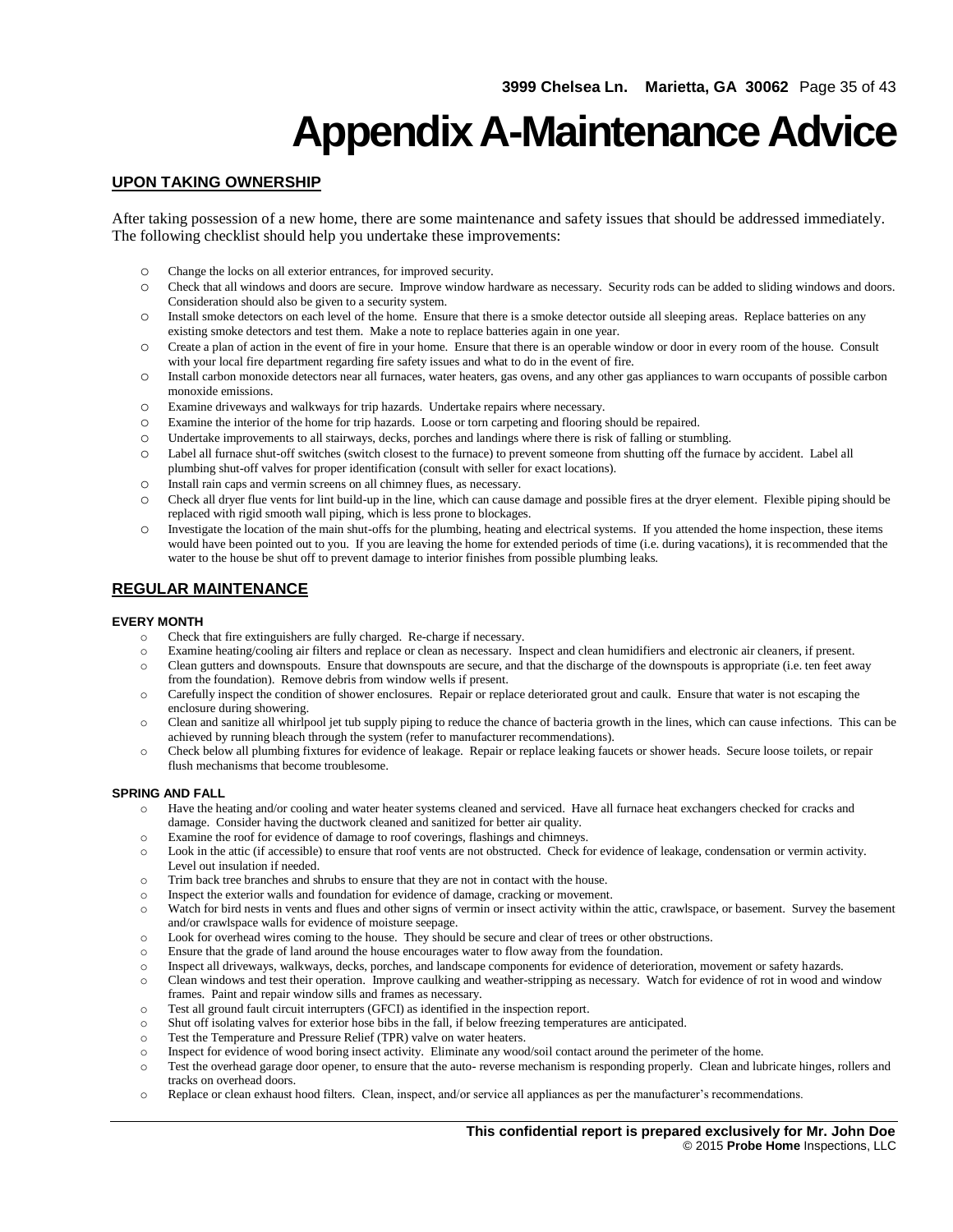#### **ANNUALLY**

- o Replace smoke detector batteries.
- o Have chimneys inspected and cleaned. Ensure that rain caps and vermin screens are secure.
- o Examine the electrical panels, wiring and electrical components for evidence of overheating. Ensure that all components are secure. Flip the breakers on and off to ensure that they are not sticky.
- o If the property has a septic system, have the tank inspected (and pumped as needed).
- o If your home is in an area prone to wood destroying insects (termites, carpenter ants, etc.), have the home inspected by a licensed specialist. Preventative treatments may be recommended in some cases. Put in place a "Structural Repair" bond on the home, which will cover any structural damage caused by wood destroying insects.

#### **PREVENTION IS THE BEST APPROACH**

Preventative maintenance is the best way to keep your house in great shape. It also reduces the risk of unexpected repairs and improves the odds of selling your house at fair market value, when the time comes.

Please feel free to contact our office should you have any questions regarding the operation or maintenance of any components within the home. We at Probe Home Inspections hope you enjoy your home!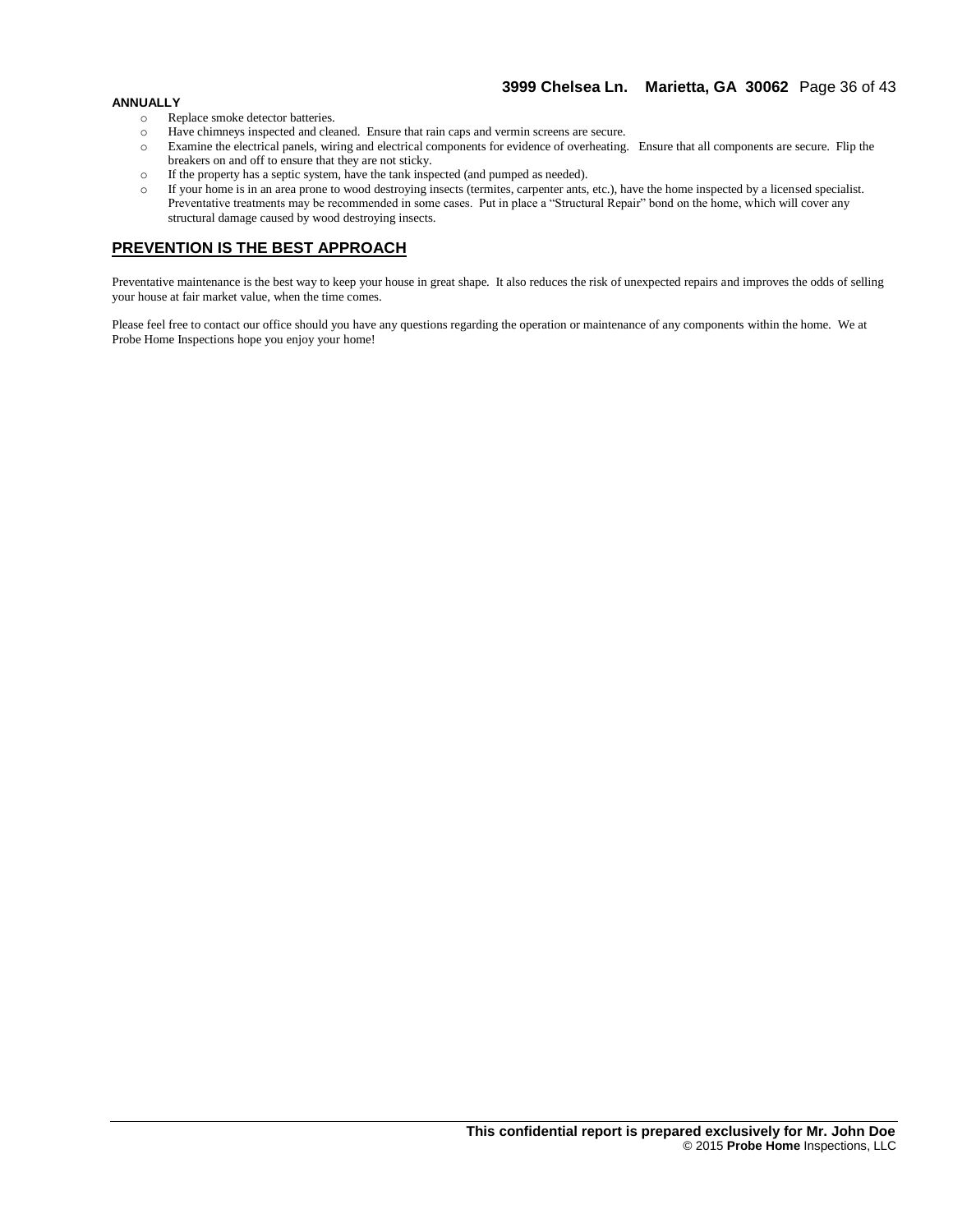## **Appendix B-Cost Summary**

#### **INTRODUCTION**

The following cost figures are order of magnitude estimates only. They pertain to some of the observations made in this report. This is not an all-inclusive list of future repair costs, nor does it address general annual maintenance. It is recommended that a budget of roughly one percent of the value of the home be set aside annually to cover unexpected repairs and annual maintenance.

It is further recommended that qualified, reputable contractors be consulted for specific quotations. You may find that contractor estimates vary dramatically from these figures, and from each other. Contractors may also uncover defects not apparent at the time of the inspection, resulting in additional costs. Please proceed cautiously.

Should you have any questions regarding contractor opinions or quotations, please contact our office. Any work performed by the homeowner will dramatically reduce costs.

These approximate costs are not intended to represent or influence, in any way, the value of a property.

### **APPROXIMATE IMPROVEMENT COSTS**

| <b>Roofing/Flashings/Chimneys</b>                                    |                                                                |
|----------------------------------------------------------------------|----------------------------------------------------------------|
| Install conventional asphalt shingles over existing shingles         | $$1.^{50}$ -\$2. <sup>50</sup> per ft <sup>2</sup>             |
| Strip and re-roof with conventional asphalt shingles                 | \$2. $50 - $4.50$ per ft <sup>2</sup>                          |
| Strip and re-roof with top-quality asphalt shingles                  | \$4.00-\$8.00 per ft <sup>2</sup>                              |
| Strip and re-roof with low-slope asphalt shingles                    | $$3.^{00}$ -\$5. $^{00}$ per ft <sup>2</sup>                   |
| Strip and re-roof with cedar shingles                                | $$8.^{00}$ -\$10. $^{00}$ per ft <sup>2</sup>                  |
| Strip and re-roof with cedar shakes                                  | \$10.00-\$18.00 per $ft^2$                                     |
| Strip and re-roof with steel shingles                                | $$6.^{00}$ -\$8. $^{00}$ per ft <sup>2</sup>                   |
| Strip and re-roof with aluminum shingles                             | $$5.^{50}$ -\$7. <sup>25</sup> per ft <sup>2</sup>             |
| Strip and re-roof with plastic shakes                                | $$5.^{50}$ -\$7. <sup>25</sup> per ft <sup>2</sup>             |
| Install concrete tile roofing (assuming no structural reinforcement) | \$8.00-\$16.00 per ft <sup>2</sup>                             |
| Steel sheet roofing                                                  | \$6.00-\$10.00 and up per $ft^2$                               |
| Install new slate roof                                               | \$12.00-\$24.00 per $ft^2$                                     |
| Repair loose slates or tiles                                         | \$30.00 per slate/tiles                                        |
| Install asphalt roll roofing                                         | \$2.10-\$4.20 per ft <sup>2</sup>                              |
| Strip and replace built-up tar and gravel roof                       | $$10.^{00}$ -\$20. $^{00}$ per ft <sup>2</sup> (min. \$1500)   |
| Strip and install modified bitumen roof membrane                     | \$8.00-\$16.00 per ft <sup>2</sup> (min. \$1500)               |
| Synthetic rubber membrane                                            | \$12.00-\$16.00 per $ft^2$                                     |
| Improve flat roof drainage prior to installation of new membrane     | \$2.00-\$4.00 per $ft^2$                                       |
| Paint modified bitumen membrane                                      | $$0.^{50}$ -\$1. <sup>50</sup> per ft <sup>2</sup> (min \$200) |
| Install sheet metal on small roof surfaces                           | \$10.00-\$20.00 per ft <sup>2</sup> (min \$500)                |
| Re-flash typical skylight or chimney on asphalt roof                 | \$500.00-\$800.00                                              |
| Re-flash skylight or chimney on built-up or bitumen roof             | \$600.00-\$900.00                                              |
| Install metal cricket for wide chimney                               | \$400.00-\$800.00                                              |
| Repair valley flashings on existing roof                             | \$25.00-\$50.00 per ft <sup>2</sup> (min \$500)                |
| Replace parapet wall flashing                                        | \$30.00-\$50.00 per ft <sup>2</sup> (min \$500)                |
| Rebuild typical single-flue chimney above roof line                  | \$150.00-\$300.00 per ft <sup>2</sup> (min \$500)              |
| Rebuild typical double-flue chimney above roof line                  | \$200.00-\$400.00 per ft <sup>2</sup> (min \$500)              |
| Repoint typical single-flue chimney above roof line                  | \$20.00-\$30.00 per row (min \$350)                            |
| Repoint typical double-flue chimney above roof line                  | \$25.00-\$40.00 per row (min \$350)                            |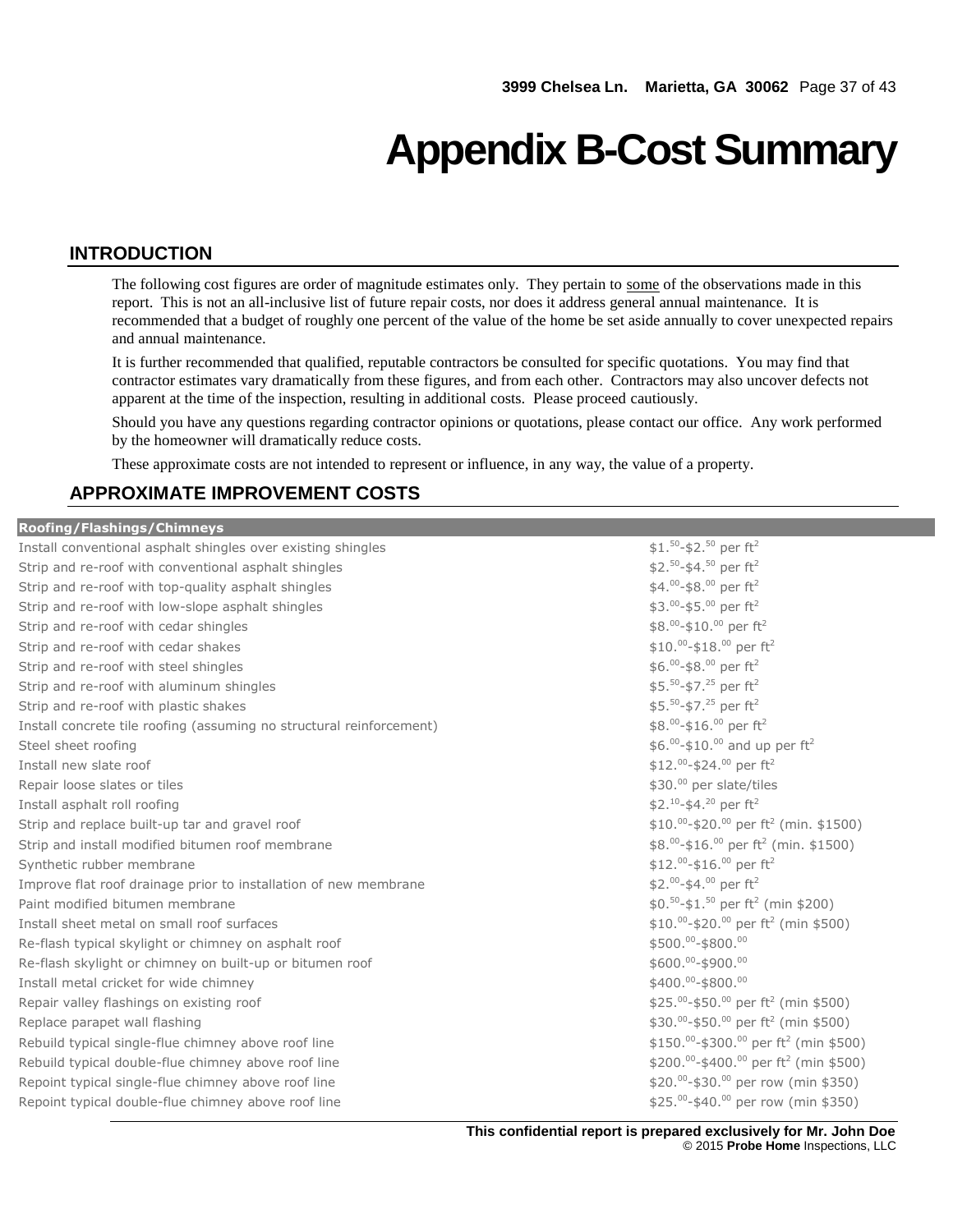Install concrete cap on typical single-flue chimney Install concrete cap on typical double-flue chimney Install rain cap on typical chimney Replace roof sheathing (plywood or waferboard)

**Exterior**

#### **3999 Chelsea Ln. Marietta, GA 30062** Page 38 of 43

 $00 - $500.^00$  $00 - $700$ . $00$ <sup>00</sup>-\$200.<sup>00</sup> each  $50 - $2.^{00}$  per ft<sup>2</sup>

### Install galvanized or aluminum gutters and downspouts \$4.<sup>00</sup> Provide downspout extensions Clean gutters in fall or spring Install copper gutters and downspouts Install aluminum soffit and fascia \$8.<sup>00</sup> Install aluminum siding Install vinyl siding \$6. install cedar siding Install paint grade siding Install stucco Re-point exterior wall (soft mortar) Re-point exterior wall (hard mortar) Replace deteriorated bricks Rebuild parapet wall Chemical cleaning of unpainted brick \$2. Chemical cleaning of painted brick \$4. Sealing of brickwork Paint exterior trim (not including any repairs) Paint trim and wall surfaces (not including any repairs) Parge foundation walls Damp-proof foundation walls and install weeping tile Install a deck Install deck on a flat roof \$25. Resurface existing asphalt driveway Seal asphalt driveway Install interlocking brick driveway \$6.<sup>00</sup> Install a concrete driveway \$6. Install drain at bottom of sloped driveway Install concrete slab patio \$5. Install concrete patio stones Rebuild exterior basement stairwell Install drain at existing basement stairwell Build detached garage (single) **build be absoluted by the set of the set of the set of the set of the set of the set of the set of the set of the set of the set of the set of the set of the set of the set of the set of the** Build detached garage (double) **build be a set of the set of the set of the set of the set of the set of the set of the set of the set of the set of the set of the set of the set of the set of the set of the set of the set** Break wood-soil contact at detached garage Demolish and remove detached garage (dependent on dumping costs) \$1500.00 and up Install garage door (single, metal, one-piece) Install garage door (single, wood, sectional) Install garage door (double, wood, sectional) Install garage door opener Build retaining wall (wood) Build retaining wall (concrete) Replace porch steps (wood) Replace porch steps (concrete) Replace porch flooring

 $-$ \$5. $^{00}$  per ft<sup>2</sup> (min. \$500) <sup>00</sup>-\$25.<sup>00</sup> each  $00 - $150.00$ 00-\$30.00 per lin. ft. -\$16. <sup>00</sup> per lin. ft. 00-\$8.00 per sq. ft.  $50 - $12.^{00}$  per sq. ft.  $00 - $16.00$  per sq. ft.  $00 - $12$ .  $50$  per sq. ft.  $00 - $12$ .  $00$  per sq. ft.  $-6.^{50}$  per ft<sup>2</sup> (min \$500)  $-$ \$10.<sup>00</sup> per ft<sup>2</sup> (min \$500)  $\rm ^{00}$ -\$50. $\rm ^{00}$  per ft<sup>2</sup>  $\rm ^{00}$ -\$50. $\rm ^{00}$  per ft<sup>2</sup>  $^{00}$ -\$3. $^{00}$  per ft<sup>2</sup> (min \$1000)  $00$ -\$6. $00$  per ft<sup>2</sup> (min \$1000)  $75 - $1.^{00}$  per ft<sup>2</sup> 00-\$2500.00 and up  $$3000.<sup>00</sup>$  and up  $$3.^{00}$ -\$4. $^{00}$  per ft<sup>2</sup>  $-$ \$200. $^{00}$  /ft<sup>2</sup> (min \$1000)  $00 - $25$ .  $00$  per ft<sup>2</sup>  $00 - $40.00$  per ft<sup>2</sup>  $$2.^{50}$ -\$4.00 per ft<sup>2</sup>  $$50.^{00}$  and up  $$6.^{00}$ -\$8. $^{00}$  per ft<sup>2</sup>  $00-$ \$10. $00$  per lin. ft.  $^{00}$ -\$1500. $^{00}$  $\rm ^{00}$ -\$8. $\rm ^{00}$  per ft<sup>2</sup>  $\rm ^{00}$ -\$5. $\rm ^{00}$  per ft<sup>2</sup>  $$3500.^{00}$ -\$5000.00  $00 - $800.00$ 00-\$40.00 /lin. ft. (min \$500) \$600.00-\$800.00  $$800.^{00}$ -\$1000.00  $$1200.^{00}$ -\$1500.00  $$300.^{00}$ -\$450. $^{00}$  $-$ \$25. $\rm{^{00}}$  per ft<sup>2</sup> (min \$500)  $-$ \$40.<sup>00</sup> per ft<sup>2</sup> (min \$500)  $$200.^{00}$ -\$300.00  $$300.^{00}$ -\$500.00 <sup>00</sup>-\$6.<sup>00</sup> per ft<sup>2</sup>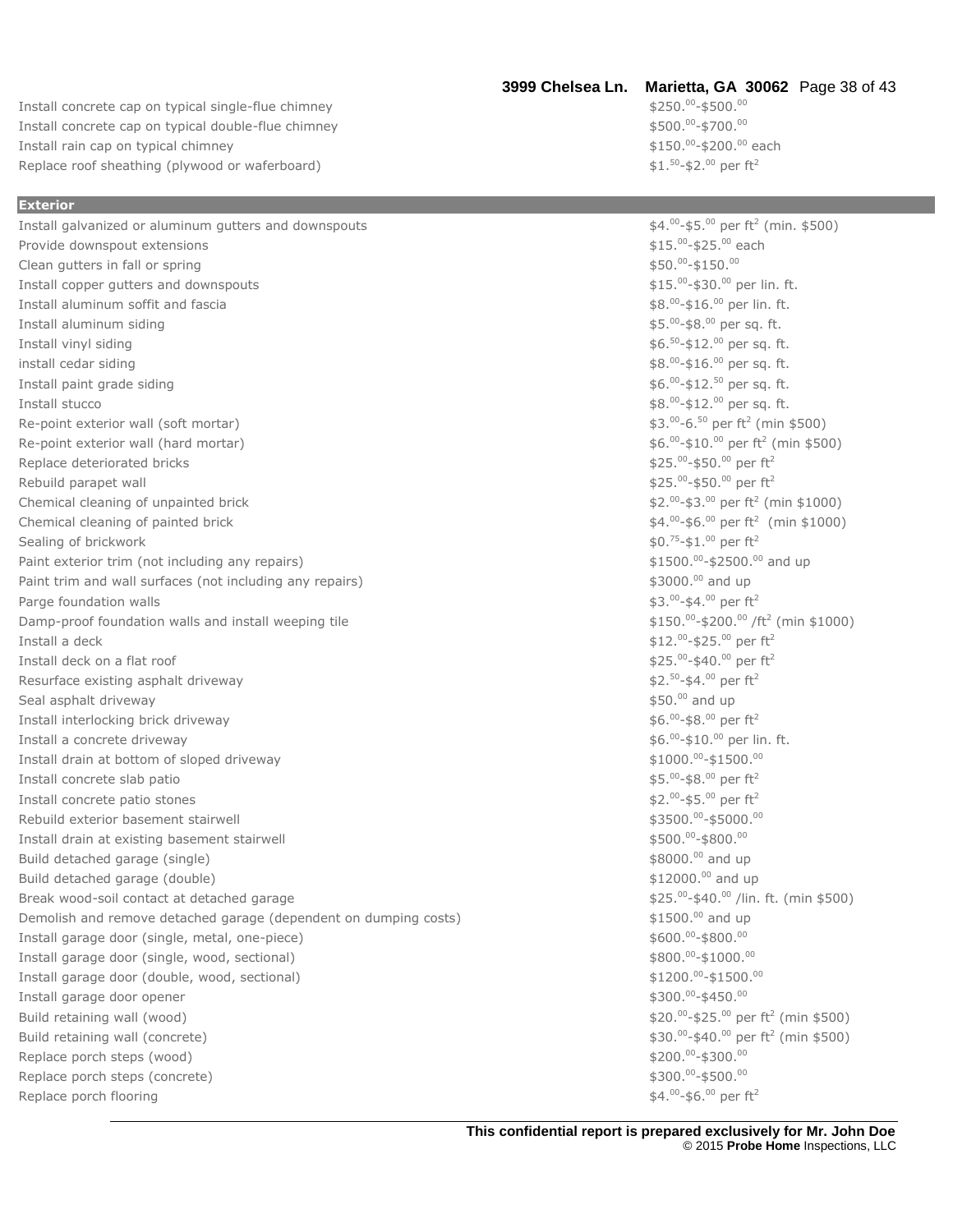Replace porch skirting Replace step railing Install wooden fencing \$16. Install chain link fencing  $\quad$  Lay sod  $$1.$ Install lawn sprinkler system  $$1000.^00$  and up

#### **Structure**

Underpin one corner of house  $$3500.^00$  and up Underpin or add foundations **by a strategies of the strategies of the strategies of the strategies of the strategies of the strategies of the strategies of the strategies of the strategies of the strategies of the strategi** Lower basement floor by underpinning and/or bench footings Replace deteriorating sill beam with concrete  $$60.00$  and up/lin. ft. (min. \$500) Replace main beam in (unfinished) basement Re-support (sister) a floor joist Install basement support post with proper foundation Perform chemical treatment for wood-boring insects example the state of the state of the state of the state of the state of the state of the state of the state of the state of the state of the state of the state of the sta Pest inspection performed by licensed specialist Remove or open load-bearing wall  $\sim$  Remove or open load-bearing wall  $\sim$  82000.<sup>00</sup> and up (excluding decorating) Remove partition wall Install door opening in interior wall Rebuild arch above window or door opening the state of the state of the state of the state of the state of the state of the state of the state of the state of the state of the state of the state of the state of the state o Install lintel above opening in masonry wall and up and up to the state of the state of the state of the state of the state of the state of the state of the state of the state of the state of the state of the state of the Install exterior basement stairwell  $$5000.^0$  and up Repair minor crack in poured concrete foundation Build an addition, foundation to roof Build an additional storey Install collar ties Install lateral bracing on collar ties Replace roof sheathing

#### **Electrical**

| Upgrade electrical service to 100 amps (including new panel)                                              | $$1000.^{00}$ -\$1300.00             |
|-----------------------------------------------------------------------------------------------------------|--------------------------------------|
| Upgrade electrical service to 100 amps (if new panel not required)                                        | \$500.00-\$800.00                    |
| Upgrade electrical service to 200 amps                                                                    | $$1800.^{00}$ -\$2200. <sup>00</sup> |
| Replace main ground (grounded to conductive water main)                                                   | $$100.^{00}$ -\$150.00               |
| Replace main ground (rural, install ground rods)                                                          | $$250.^{00}$ -\$450.00               |
| Install new circuit breaker panel                                                                         | $$500.^{00}$ -\$900. <sup>00</sup>   |
| Install auxiliary breaker panel                                                                           | $$200.^{00}$ -\$400.00               |
| Replace circuit breaker (20 amp or less)                                                                  | $$50.^{00}$ -\$100.00                |
| Add 120 volt circuit                                                                                      | $$150.^{00}$ -\$300. $^{00}$         |
| Add 240 volt circuit                                                                                      | $$250.^{00}$ -\$400.00               |
| Add exterior outlet with waterproof cover                                                                 | $$200.^{00}$ -\$300.00               |
| Add conventional receptacle                                                                               | $$150.^{00}$ -\$300.00               |
| Add kitchen split receptacle                                                                              | $$150.^{00}$ -\$250.00               |
| Provide ground for conventional receptacle                                                                | $$75.^{00}$ -\$100.00                |
| Replace conventional receptacle with ground fault circuit receptacle                                      | $$60.^{00}$ -\$90. $^{00}$           |
| Replace conventional receptacle with aluminum compatible type (CO/ALR) (assuming several are<br>reguired) | $$10.^{00}$ -\$15. $^{00}$ ea.       |
| Upgrade entire house with aluminum compatible receptacles, connectors, etc.                               | $$500.^{00}$ -\$1000.00              |
| Rewire outlet with reversed polarity (assuming electrician already there)                                 | \$5.00-\$10.00 each                  |
| Install switches (assuming electrician already there)                                                     | \$10.00-\$20.00 each                 |

## **3999 Chelsea Ln. Marietta, GA 30062** Page 39 of 43

 $-$ \$15. $\rm{^{00}}$  per lin. ft.  $$100.^{00}$ -\$200.00  $^{00}$ -\$50. $^{00}$  per lin. ft.  $00 - $12.^{00}$  per lin. ft. <sup>00</sup>-\$2.<sup>00</sup> per ft<sup>2</sup>

## $$150.^{00}$ -\$300. $^{00}$ /lin.ft. (min \$5000)  $$1000.^{00}$ -\$2000.00 \$100.00-\$300.00 (unobstructed)  $$300.^{00}$ -\$500.00  $00 - $300.00$  $$500.^{00}$ -\$1500. $^{00}$  (excluding decorating)  $00 - $1000.00$  $$400.^{00}$ -\$800.00 00-\$300.00 per sq. ft. 00-\$300.00 per sq. ft. 00-\$50.00 each  $$100.^{00}$ -\$200.00 00-\$6.00 per sq. ft.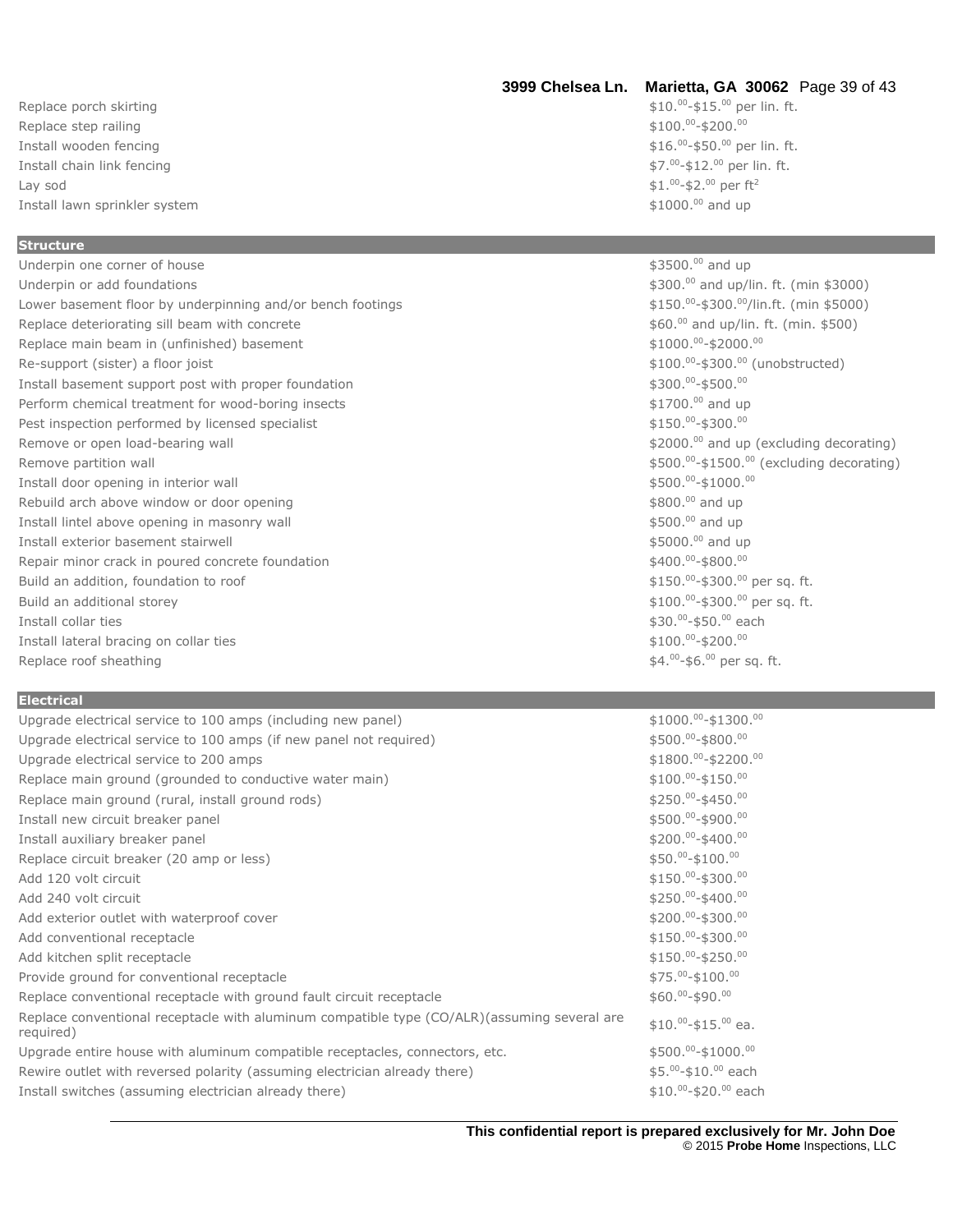#### Install standard light fixture Install exterior light fixture Install fluorescent light fixture Rewire entire house during gut or renovations  $$3000.^0$  and up

## **3999 Chelsea Ln. Marietta, GA 30062** Page 40 of 43

 $00 - $200.00$  $$150.^{00}$ -\$250. $^{00}$  $$150.^{00}$ -\$250.00

| <b>Heating</b>                                                    |                                        |
|-------------------------------------------------------------------|----------------------------------------|
| Install mid-efficiency forced-air furnace                         | \$2000.00-\$4000.00                    |
| Install high-efficiency forced-air furnace                        | \$3500.00-\$6000.00                    |
| Annual service by heating contractor                              | \$100.00-\$150.00 minimum              |
| Replace blower or motor                                           | \$400.00-\$600.00                      |
| Install humidifier                                                | \$200.00-\$400.00                      |
| Install electronic air filter                                     | \$500.00-\$800.00                      |
| Install mid-efficiency boiler                                     | \$2500.00-\$5000.00                    |
| Install high-efficiency boiler                                    | \$5000.00-\$9000.00                    |
| Rebuild fire pot (refractory) on boiler                           | \$500.00-\$800.00                      |
| Install circulating pump                                          | \$400.00-\$600.00                      |
| Install expansion tank                                            | \$250.00-\$300.00                      |
| Install backflow preventer                                        | $$100.^{00}$ -\$150.00                 |
| Install chimney liner for gas appliance                           | \$400.00-\$800.00                      |
| Install chimney liner for oil appliance                           | \$700.00-\$1800.00                     |
| Install programmable thermostat                                   | \$200.00-\$300.00                      |
| Replace indoor fuel oil storage tank                              | $$1200.^{00}$ -\$1500.00               |
| Remove indoor fuel oil storage tank                               | \$400.00 and up                        |
| Remove abandoned underground fuel oil storage tank                | \$3000.00 and up                       |
| Replace radiator valve                                            | \$250.00-\$500.00                      |
| Replace radiator                                                  | \$500.00-\$900.00                      |
| Add electric baseboard heater                                     | \$250.00-\$400.00                      |
| Convert from hot water heating to forced-air (bungalow)           | \$8000.00-\$10000.00                   |
| Convert from hot water heating to forced-air (two story)          | \$15000.00-\$20000.00                  |
| Clean ductwork                                                    | \$250.00-\$500.00                      |
| Duct conversion from gravity to forced-air furnace                | $$1000.^{00}$ -\$1500.00               |
| After-warranty parts and service plans                            | \$150.00-\$400.00 per year             |
|                                                                   |                                        |
| <b>Cooling/Heat Pumps</b>                                         |                                        |
| Add central air conditioning to existing forced-air system        | \$2000.00-\$3000.00                    |
| Add heat pump to existing forced-air system                       | \$4000.00-\$7000.00                    |
| Replace heat pump or air conditioning condenser                   | $$1200.^{00}$ -\$2500.00               |
| Install independent air conditioning system                       | \$8000.00-\$15000.00                   |
| Install ductless split-system air conditioning                    | \$3000.00 and up                       |
|                                                                   |                                        |
| <b>Insulation</b>                                                 |                                        |
| Insulate open attic area to modern standards                      | $$0.50 - $1.25$ per sq. ft.            |
| Blow insulation into flat roof, cathedral ceiling or wall cavity  | \$2. $^{00}$ -\$3. $^{50}$ per sq. ft. |
| Improve attic ventilation                                         | \$40.00-\$50.00 per vent               |
| Remove UFFI in wood-frame walls                                   | \$20.00-\$35.50 per sq. ft.            |
| Remedial approach to UFFI (caulking, heat-recovery ventilator)    | \$3000.00-\$5000.00                    |
| Insulate exterior walls with rigid foam board, prior to re-siding | $$1.^{00}$ -\$2. $^{00}$ per sq. ft.   |
| Insulate basement from interor                                    | $$2.^{00}$ per sq. ft. and up          |

#### **Plumbing**

Replace galvanized piping (varies w/fixtures, storeys, sq. footage & finishes)

 $00 - $3500.00$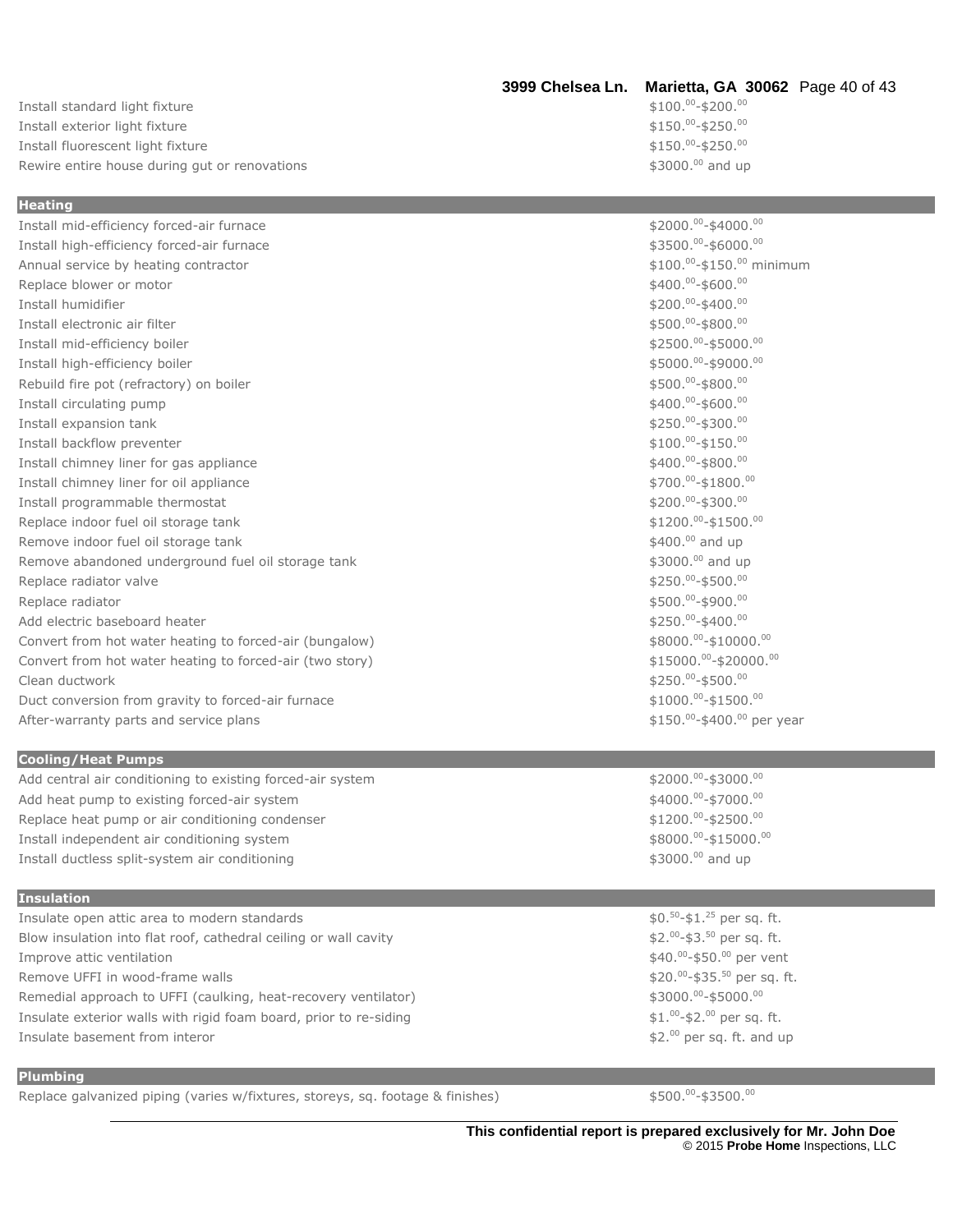| Replace water line to house                                     | \$150.00-\$200.00/lin.ft. (min \$2000)     |
|-----------------------------------------------------------------|--------------------------------------------|
| Replace main water shut-off valve                               | $$150.^{00}$ -\$300.00                     |
| Install new water heater                                        | $$600.^{00}$ -\$800.00                     |
| Water heater rent or lease                                      | \$10.00-\$20.00 monthly                    |
| Replace toilet                                                  | \$400.00 and up                            |
| Replace toilet flush mechanism                                  | $$100.^{00}$ -\$150.00                     |
| Unclogging toilet                                               | $$100.^{00}$ -\$200.00                     |
| Replace toilet seal                                             | $$150.^{00}$ -\$250.00                     |
| Install bidet                                                   | \$500.00 and up                            |
| Replace vanity basin                                            | \$200.00 and up                            |
| Replace pedestal basin                                          | \$350.00 and up                            |
| Replace faucet set                                              | \$150.00 and up                            |
| Replace bathtub, including ceramic tile                         | \$1500.00 and up                           |
| Replace bath or shower faucet set                               | \$300.00 and up                            |
| Install refinished claw foot bathtub                            | \$1800.00 and up                           |
| Install whirlpool bath                                          | \$3000.00 and up                           |
| Retile bathtub enclosure                                        | \$800.00-\$1200.00                         |
| Install plastic bathtub enclosure (tub-surround)                | \$200.00-\$400.00                          |
| Rebuild tile shower stall                                       | $$1500.^{00}$ -\$2500.00                   |
| Replace leaking shower stall pan                                | $$1000.^{00}$ -\$1600.00                   |
| Install plastic shower stall                                    | $$600.^{00}$ -\$2000.00                    |
| Install bathroom exhaust fan                                    | \$250.00-\$500.00                          |
| Remodel four-piece bathroom completely                          | \$6000.00 and up                           |
| Install modest basement bathroom                                | \$4000.00 and up                           |
| Replace laundry tubs                                            | \$250.00-\$500.00                          |
| Install laundry facilities                                      | \$900.00 and up                            |
| Install single kitchen sink                                     | \$300.00 and up                            |
| Install double kitchen sink                                     | \$400.00 and up                            |
| Install dishwasher                                              | \$600.00-\$1000.00                         |
| Install garbage disposal                                        | $$400.^{00}$ -\$600.00                     |
| Install kitchen range hood                                      | \$250.00-\$500.00 and up                   |
| Install solid waste pump                                        | $$1200.^{00}$ -\$1800.00                   |
| Connect waste plumbing system to municipal sewers               | \$3000.00 and up                           |
| Clear obstruction in main sewer line (to street or septic tank) | \$200.00-\$400.00 and up                   |
| Repair collapsed or damaged section of sewer line               | \$1000.00 and up                           |
| Install submersible well pump                                   | \$800.00 and up                            |
| Install suction or jet pump                                     | \$400.00-\$800.00                          |
| Replace pressure system tank                                    | \$250.00-\$500.00                          |
| Install water softener                                          | \$1000.00 and up                           |
| Install outdoor faucet                                          | $$150.^{00}$ -\$250.00                     |
| Replace sump pump                                               | $$150.^{00}$ -\$250.00                     |
| Install sauna                                                   | \$3000.00 and up                           |
|                                                                 |                                            |
| <b>Interior</b>                                                 |                                            |
| Add drywall over plaster                                        | $$1.^{50}$ -\$3.00 per sq. ft.             |
| Remove old plaster and install drywall                          | $$3.^{50}$ -\$4. <sup>50</sup> per sq. ft. |
| Add wire lath and new plaster over existing plaster             | \$3.00-\$4.00 per sq. ft.                  |
| Spray stipple on existing ceiling                               | $$1.^{00}$ -\$1. <sup>50</sup> per sq. ft. |
| Install suspended tile ceiling                                  | \$3.00-\$5.00 per sq. ft.                  |
| Install acoustic tile ceiling                                   | \$1.50-\$2.00 per sq. ft.                  |
| Sand and refinish hardwood floors                               | $$1.50$ -\$3.00 per sq. ft.                |

**3999 Chelsea Ln. Marietta, GA 30062** Page 41 of 43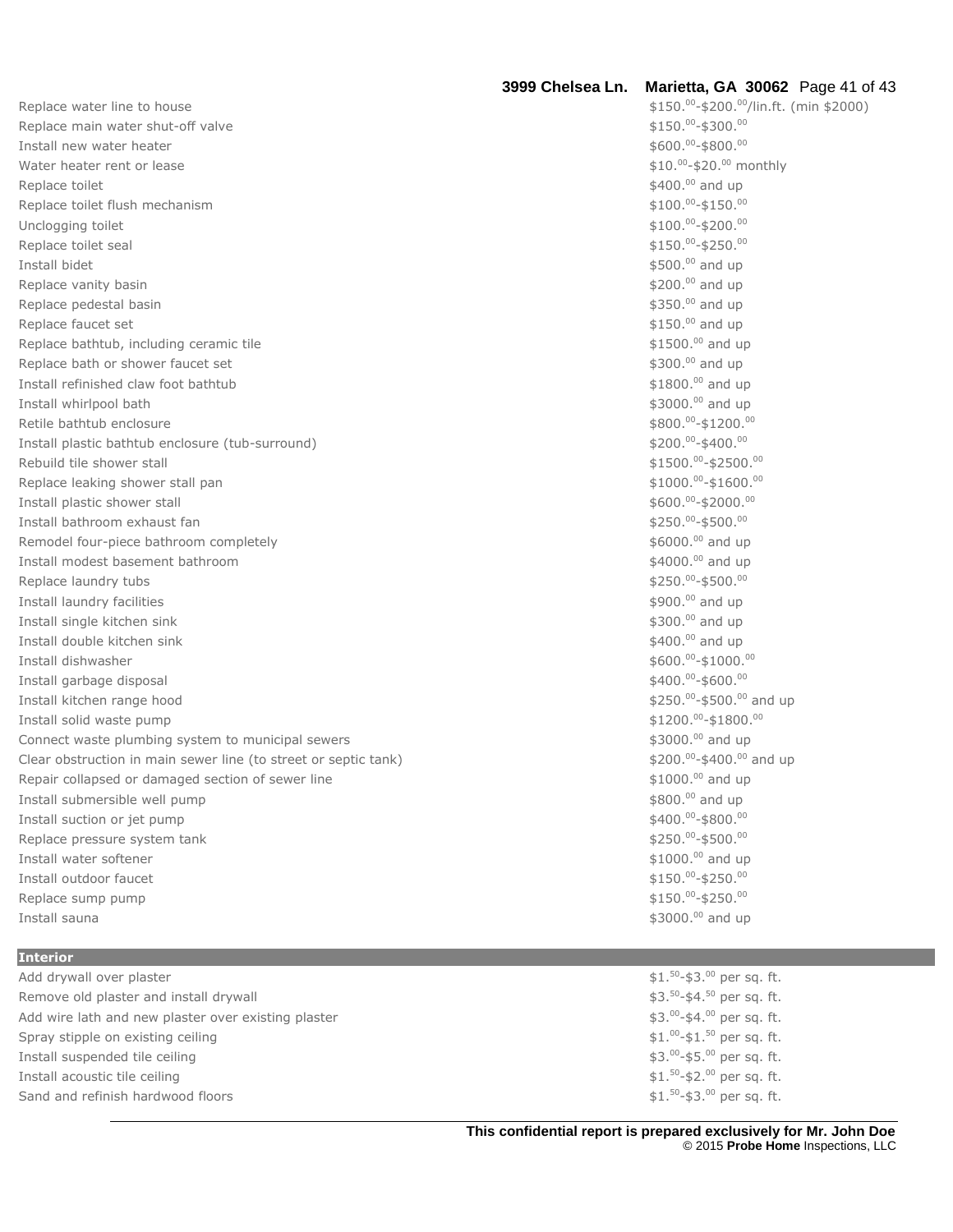Install 3/8" thick hardwood strip flooring Install 3/4" thick hardwood strip flooring Install hardwood parquet flooring \$5. Install ceramic floor tiles \$10. Install vinyl floor tiles \$3. Install vinyl roll flooring \$7. Install synthetic wall-to-wall carpet \$20. Install wool wall-to-wall carpet \$50. Install carpet underpad \$5. Professional carpet cleaning Install replacement (sliding) windows \$35. Install replacement (casement) windows Install replacement (awning) windows \$50. Install replacement (double-hung) windows \$40. Install replacement (fixed )windows Install replacement (bay) windows \$40. Install storm window Convert coal-burning fireplace to wood-burning unit Convert coal-burning fireplace to wood-burning unit<br>(not including chimney relining or replacement)  $\frac{1}{2}$  and up and up and up and up and up and up and up and up and up and up and up and up and up and up and up and up Install masonry fireplace (if flue already roughed-in) example the state of the state of the state of the state of the state of the state of the state of the state of the state of the state of the state of the state of the Install masonry fireplace with single-flue chimney  $$6000$ .<sup>00</sup> and up Install zero-clearance fireplace (including chimney) 63000.<sup>00</sup> and up Install gas fireplace  $$2500.^{00}$  and up Install glass doors on fireplace  $$300.00$  and up Chimney cleaning Install fireplace damper **but a set of the set of the set of the set of the set of the set of the set of the set of the set of the set of the set of the set of the set of the set of the set of the set of the set of the set** Install interior hollow core door Install interior custom wood door (including casing and hardware) 6450.00 and up Install interior French doors **\$700.<sup>00</sup> and up** and up the state of the state of the state of the state of the state of the state of the state of the state of the state of the state of the state of the state of the state Install louvre doors on closet Install sliding mirror doors on closet Install exterior solid wood door  $$700.00$  and up the state of the state of the state  $$700.00$  and up the state of the state of the state of the state of the state of the state of the state of the state of the state of t Install exterior insulated metal door **\$500.00 and up and up and up and up and up and up**  $$500.00$  and up Install closer on garage man door Install metal storm door **being the storm of the storm of the storm**  $\sim$  \$350.<sup>00</sup> and up Replace hardware on metal storm door Install sliding glass door (brick wall) Install sliding glass door (wood frame wall) Replace sliding glass door Install basic skylight Install roof window or ventilating skylight Remodel kitchen completely and up the state of the state of the state of the state of the state of the state of the state of the state of the state of the state of the state of the state of the state of the state of the st Install kitchen cabinets **EXECUTE:**  $\frac{1}{2}$  and up per lin. ft. Install kitchen counter  $$20.^{00}$  and up per lin. ft. Install ceiling fan Install conventional alarm system **by a strategies of the system**  $$1000.00$  and up Install central vacuum system Install central vacuum canister only \$500. Paint interior (walls, ceilings, door, trim) of entire house Hang wallpaper Urethane injection of leaking basement cracks

**3999 Chelsea Ln. Marietta, GA 30062** Page 42 of 43  $^{00}$ -\$8. $^{00}$  per sq. ft.  $^{00}$ -\$12. $^{00}$  per sq. ft. <sup>00</sup>-\$7.<sup>00</sup> per sq. ft.  $$10.00$  and up per sq. ft.  $$3.^{00}$  and up per sq. ft.  $$7.^{00}$  and up per sq. yd.  $$20.<sup>00</sup>$  and up per sq. yd.  $$50.^{00}$  and up per sq. yd. \$5.00 per sq. yd. \$30.00 per room  $00 - $45.00$  per sq. ft.  $$50.^{00}$  and up per sq. ft.  $$50.<sup>00</sup>$  and up per sq. ft.  $00 - $45.00$  per sq. ft. 00-\$40.00 per sq. ft.  $00 - $65$ .  $00$  per sq. ft.  $$100.^{00}$ -\$300. $^{00}$  each -\$175. <sup>00</sup> each  $00 - $200.00$  $00 - $250.00$  $$350.<sup>00</sup>$  and up  $-$ \$250. $0$ <sup>00</sup>  $00 - $150.00$  $^{00}$ -\$3500. $^{00}$  $00 - $2500.00$  $00 - $1700.00$  $$1000.<sup>00</sup>$  and up  $$1500.<sup>00</sup>$  and up  $$200.<sup>00</sup>$  and up  $00 - $2000.^{00}$  $00 - $1000.^00$  $$1500.<sup>00</sup>$  and up  $$2.^{00}$  and up per sq. ft.

-\$500. <sup>00</sup> each